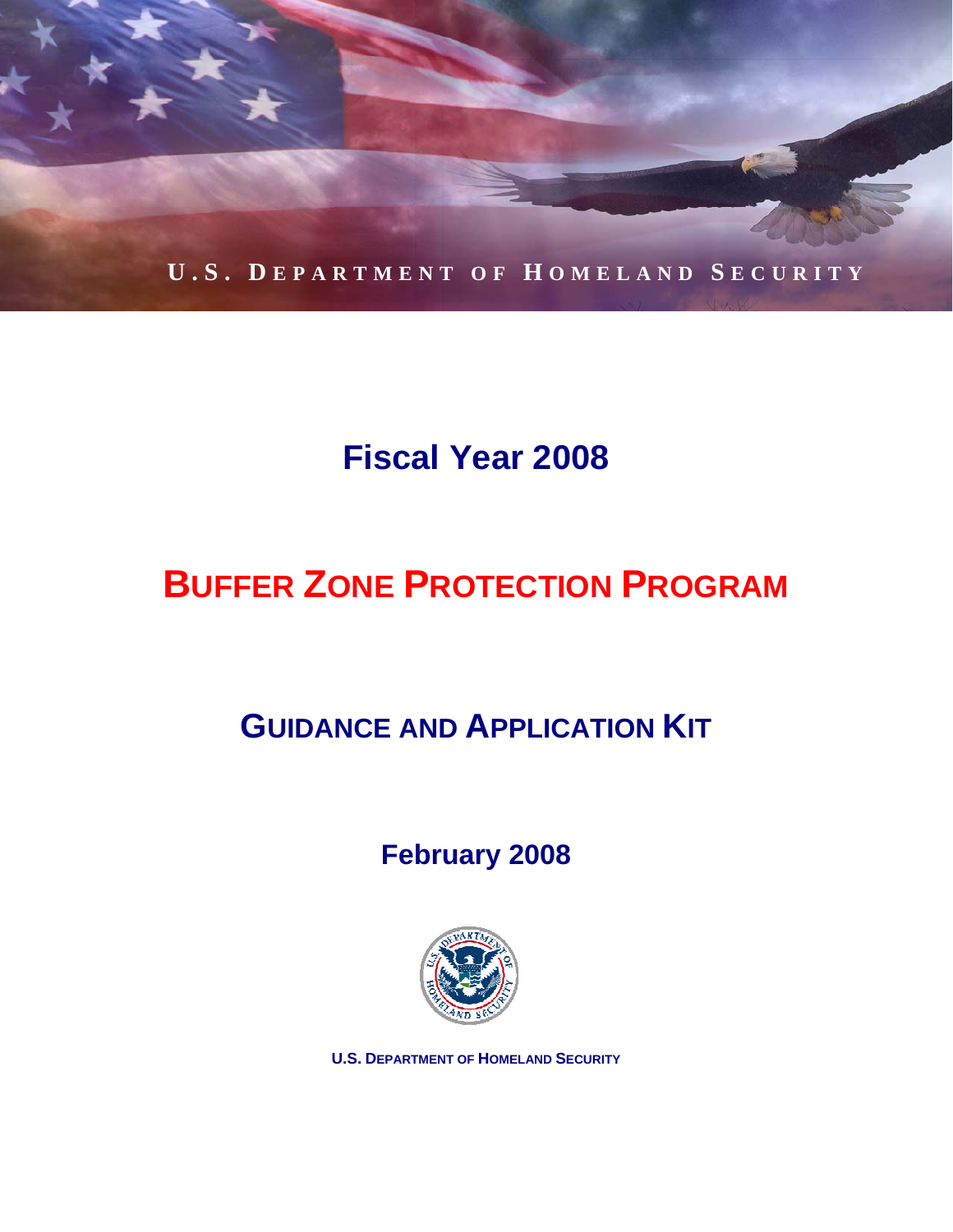## **CONTENTS**

| APPENDIX A. ALIGNMENT WITH THE NATIONAL PREPAREDNESS ARCHITECTURE A-1 |
|-----------------------------------------------------------------------|
|                                                                       |
|                                                                       |
|                                                                       |
|                                                                       |
|                                                                       |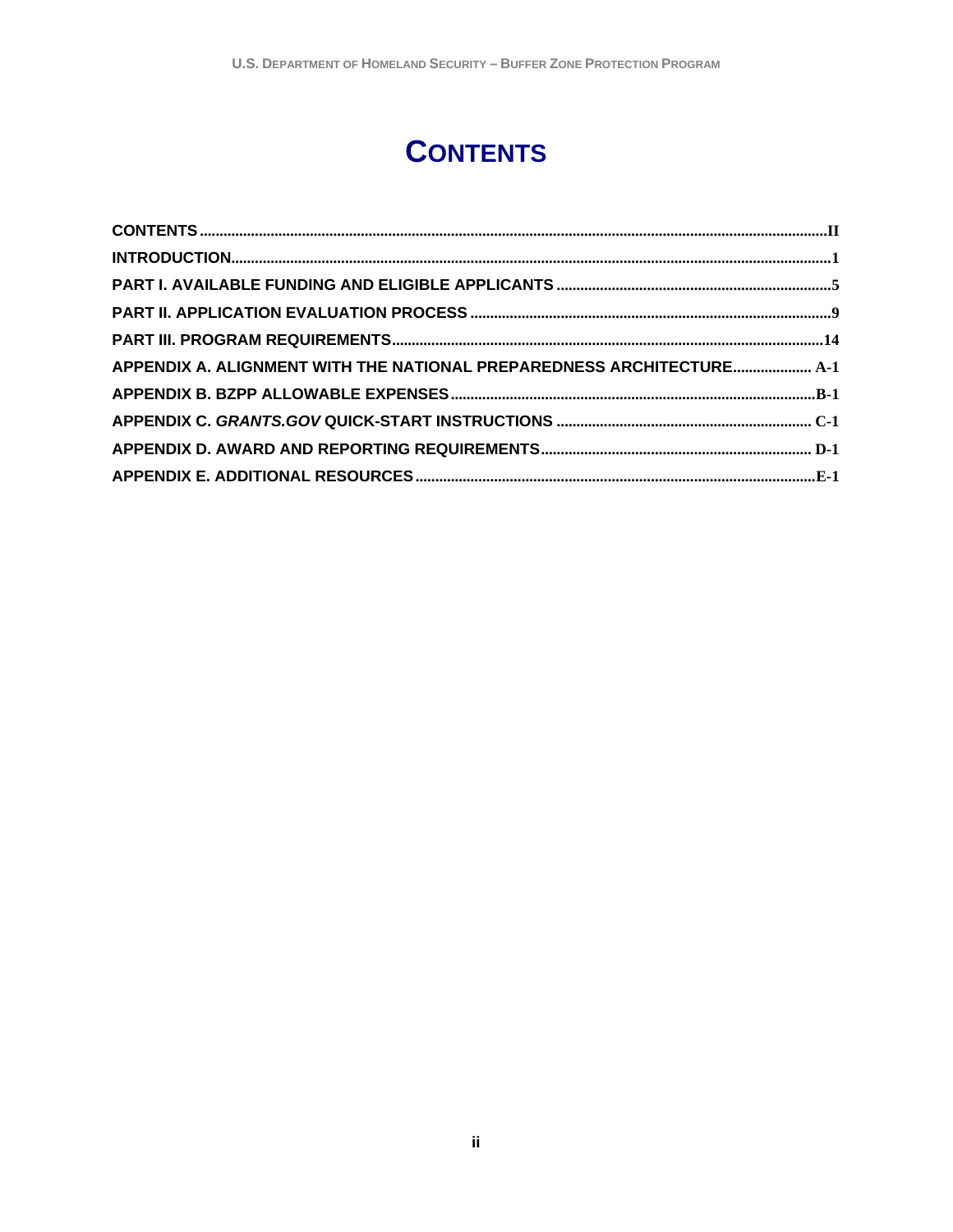## **INTRODUCTION**

<span id="page-2-0"></span>The Buffer Zone Protection Program (BZPP) is one of five grant programs that constitute the Department of Homeland Security (DHS) Fiscal Year 2008 focus on infrastructure protection activities. The BZPP is one tool among a comprehensive set of measures authorized by Congress and implemented by the Administration to help strengthen the nation's critical infrastructure against risks associated with potential terrorist attacks.

The vast bulk of America's critical infrastructure is owned and/or operated by State, local and private sector partners. The funds provided by the BZPP are provided to increase the preparedness capabilities of jurisdictions responsible for the safety and security of communities surrounding high-priority critical infrastructure and key resource (CIKR) assets through allowable planning and equipment acquisition.

The purpose of this package is to provide: (1) an overview of the BZPP; and (2) the formal grant guidance and application materials needed to apply for funding under the program. Also included is an explanation of DHS management requirements for implementation of a successful application.

partners with our State and local colleagues. Our job at FEMA is to provide clear guidance and efficient application tools to assist applicants. Our customers are entitled to effective assistance during the application process, and transparent, disciplined management controls to support grant awards. We intend to be good stewards of precious Federal resources, and commonsense

We understand that individual jurisdictions will have unique needs and tested experience about how best to reduce risk locally. Our subject matter experts will come to the task with a sense of urgency to reduce risk, but also with an ability to listen carefully to local needs and approaches. In short, we commit to respect flexibility and local innovation as we fund national homeland security priorities.

#### **A. Federal Investment Strategy**

The BZPP is an important part of the Administration's larger, coordinated effort to strengthen homeland security preparedness, including the security of America's CIKR. The BZPP implements objectives addressed in a series of post 9/11 laws, strategy documents, plans and Homeland Security Presidential Directives (HSPDs) outlined in Appendix 1. Of particular significance are the National Preparedness Guidelines and its associated work products, including the National Infrastructure Protection Plan (NIPP) and the sector-specific plans (SSPs) located at *http://www.dhs.gov/nipp*. The National Preparedness Guidelines are an all-hazards vision regarding the nation's four core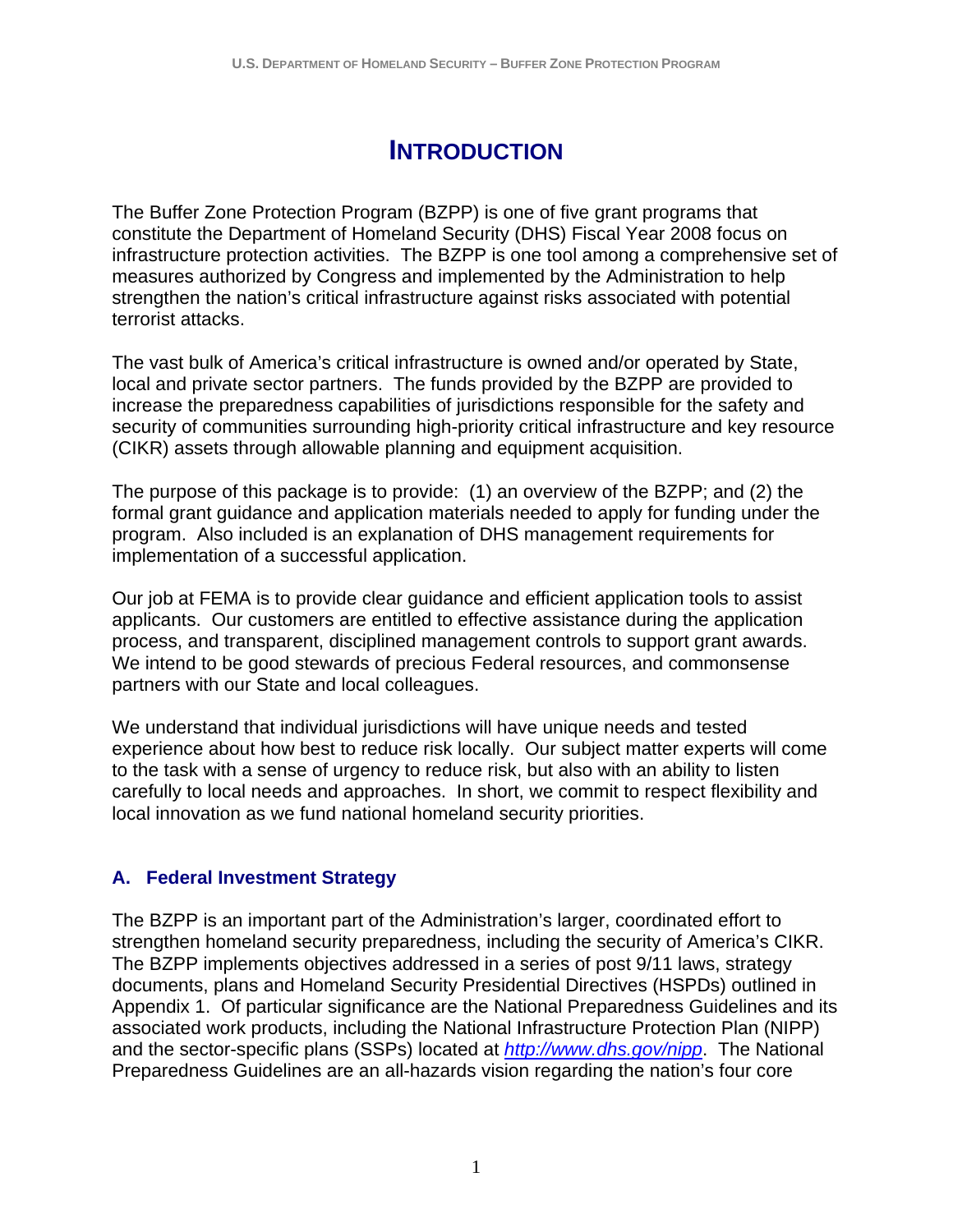preparedness objectives: prevent, protect, respond and recover from terrorist attacks and catastrophic natural disasters.

The National Preparedness Guidelines define a vision of what to accomplish and a set of tools to forge a unified national consensus about what to do and how to work together at the Federal, State, local, and tribal levels. Private sector participation is integral to the Guidelines' success.<sup>1</sup> The Guidelines outline 15 scenarios of terrorist attacks or national disasters that form the basis of much of the Federal exercise and training regime. In addition, they identify some 37 critical capabilities that DHS is making the focus of key investments with State, local and tribal partners.

The NIPP Base Plan provides guidance to assist States in building and sustaining a statewide CIKR protection program. In accordance with the NIPP risk management framework and requirements identified in the FY 2007 HSGP, State governments must develop and implement a statewide/regional CIKR protection program as a component of their overarching homeland security program. This includes the necessary processes to implement the NIPP risk management framework at the State and/or regional level, including Urban Areas. More information can be found at *http://www.dhs.gov/nipp* 

DHS expects its critical infrastructure partners to be familiar with this Federal preparedness architecture and to incorporate elements of this architecture into their planning, operations and investment to the degree practicable. Our funding priorities outlined in this document reflect National Preparedness Guidelines priority investments, as appropriate. Programmatic requirements or priority investment categories reflecting the national preparedness architecture for this grant program are expressly identified below.

#### **B. Funding Priorities**

<u>.</u>

The Fiscal Year (FY) 2008 BZPP provides funds to increase the preparedness capabilities of jurisdictions responsible for the safety and security of communities surrounding high-priority CIKR assets through planning and equipment acquisition.

The BZPP assists responsible jurisdictions in building effective prevention and protection capabilities that will make it more difficult for terrorists to conduct site surveillance or launch attacks within the immediate vicinity of selected CIKR assets. These capabilities are enumerated in Buffer Zone Plans (BZPs) that assist in:

- Identifying significant assets at the site(s) that may be targeted by terrorists for attack.
- Identifying specific threats and vulnerabilities associated with the site(s) and its significant assets.

 $1$  The National Preparedness Guidelines and its supporting documents were published in September 2007. For purposes of aligning applications under the BZPP, applicants can rely on the finalized Guidelines, available at: *http://www.fema.gov/pdf/government/npg.pdf*.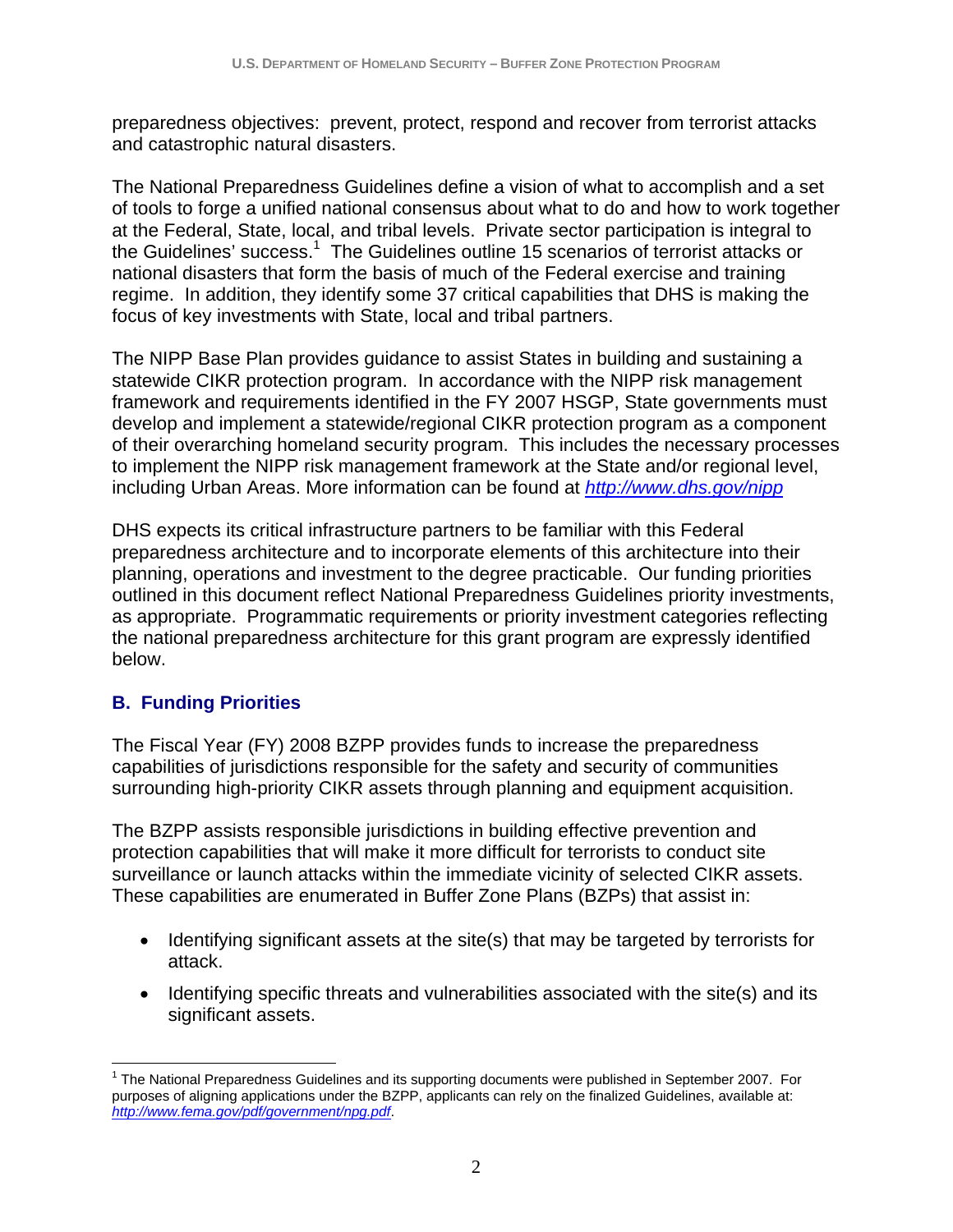- Developing an appropriate buffer zone extending outward from the facility in which preventive and protective measures can be employed to make it more difficult for terrorists to conduct site surveillance or launch attacks.
- Identifying all applicable law enforcement jurisdictions and other Federal, State, and local agencies having a role in the prevention of, protection against, and response to terrorist threats or attacks specific to the CIKR site(s) and appropriate points of contact within these organizations.
- Evaluating the capabilities of the responsible jurisdictions with respect to terrorism prevention and response.
- Identifying specific planning, equipment, training, and/or exercise requirements that better enable responsible jurisdictions to mitigate threats and vulnerabilities of the site(s) and its buffer zone.

In developing and implementing the BZPs, security and preparedness officials at all levels should seek opportunities to coordinate and leverage funding from multiple sources, including Federal, State, and local resources.

FY 2008 BZPP funds should be coordinated with appropriate State POCs to support the development and implementation of a statewide/regional CIKR protection program, as described above. In addition, DHS is encouraging that State and local jurisdictions consider the following activities as priorities under the FY 2008 BZPP.

- **1. Coordination of Operational Activities with Public and Private Sector Partners.** DHS encourages that projects funded through the FY 2008 BZPP support coordination and direct interaction with private sector safety and security partners at the identified BZPP site. Examples include signing MOUs to allow facility security managers access to video camera surveillance feeds resulting from cameras purchased through the BZPP.
- **2. Coordination of Operational and Situational Awareness Activities with Fusion Centers and/or Emergency Operation Centers (EOCs).** DHS encourages projects funded through the FY 2008 BZPP to support coordination and direct interaction with State, regional, and/or Urban Area fusion centers, and/or EOCs located in the region of the identified BZPP site. Examples include allowing fusion centers and/or EOCs access to video camera surveillance feeds resulting from cameras purchased through the BZPP or ensuring the jurisdiction responsible for the BZPP site has an identified liaison officer responsible for coordinating with and reporting suspicious activity to the fusion center.
- **3. Multidisciplinary Involvement and Cooperation.** DHS encourages that projects funded through the FY 2008 BZPP support coordination and involvement of multidisciplinary partners in the development and implementation of preventive and protective measures, including emergency management and response, fire, public works, and public health personnel.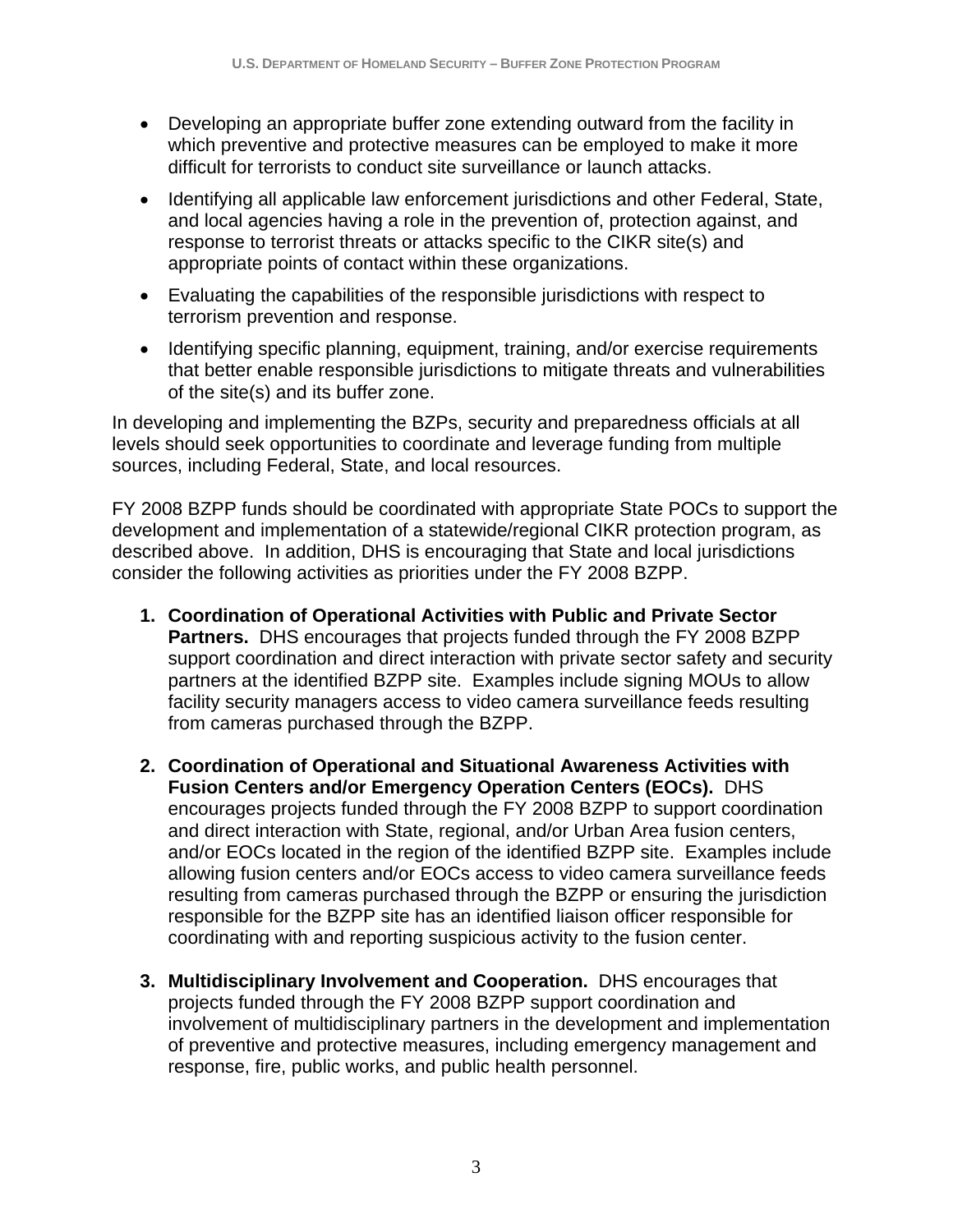**4. Integration of the DHS CIKR Taxonomy in CIKR collection, storage/catalog, and reporting information technology (IT) solutions, databases, and processes.** DHS encourages those State and local jurisdictions leveraging IT solutions to support CIKR assessments and the development of BZPP documents, including the BZP and VRPP, to ensure these systems collect, store, categorize, and report CIKR information in accordance with the DHS CIKR Taxonomy, which is located at *https://odp.esportals.com/*.

#### **C. Allowable Expenses**

Specific investments made in support of the funding priorities discussed above generally fall into three categories. FY 2008 BZPP allowable costs are therefore divided into the following three categories:

- 1. Planning
- 2. Equipment acquisitions
- 3. Management and administration (M&A)

Appendix B provides additional detail about each of these three allowable expense categories, as well as a section that identifies several specifically unallowable cost items.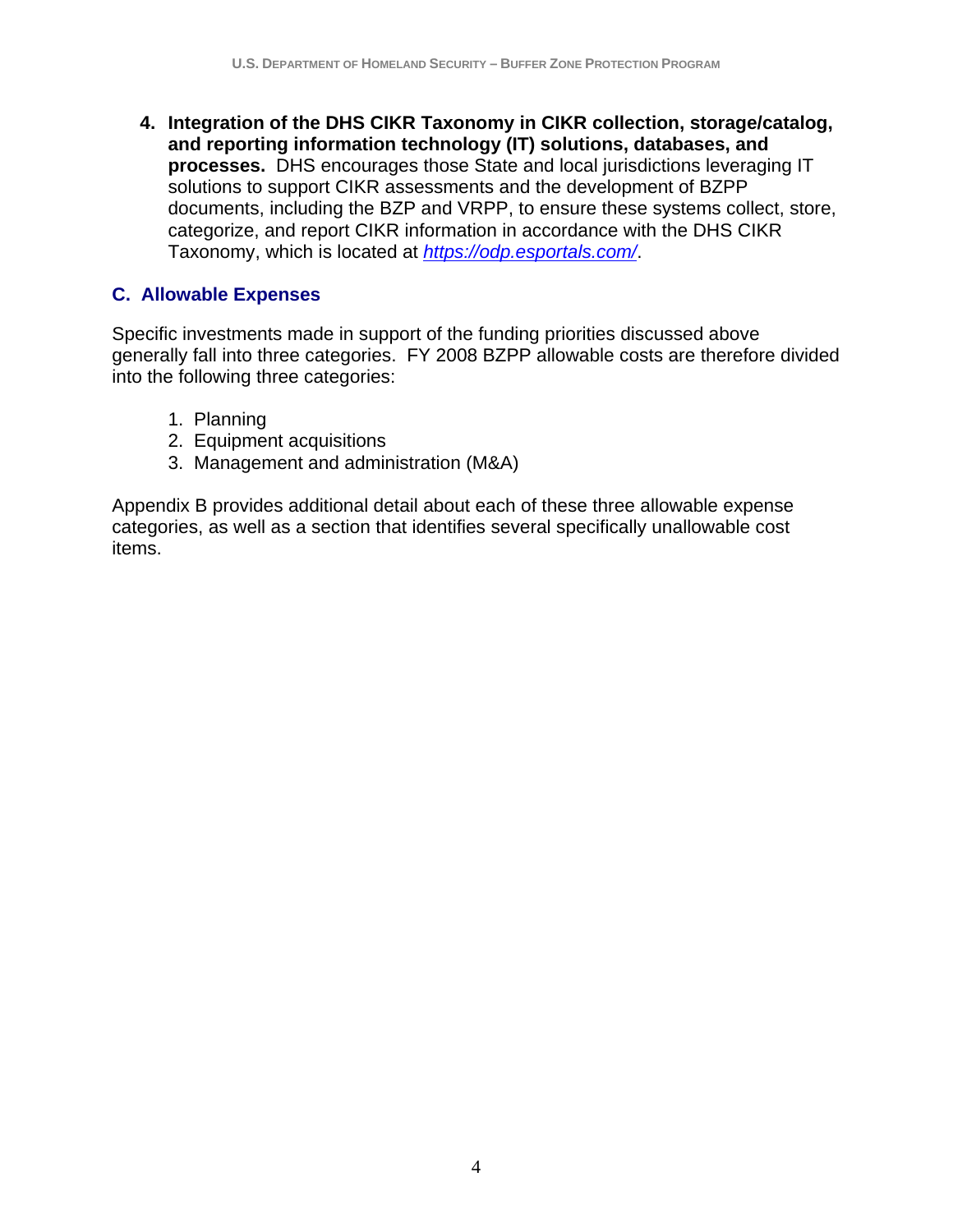### <span id="page-6-0"></span>**PART I. AVAILABLE FUNDING AND ELIGIBLE APPLICANTS**

This section summarizes the total amount of funding available under the FY 2008 BZPP, the basic distribution method used to administer the grants, and the States that are eligible for FY 2008 funding.

#### **A. Available Funding**

In FY 2008, the total amount of funds distributed under the BZPP will be \$48,575,000.

 **A.1-- Potential for Future Cost Share Requirements.** Grantees are not required to provide a cash or in-kind cost share for FY 2008 BZPP funds. However, there is the potential for future grant programs to be impacted by cost share requirements as early as 2009. Accordingly, grantees should anticipate and plan for future homeland security programs to require cash or in-kind cost-share at levels comparable to other DHS administered grant programs.

#### **B. Selection of Eligible Applicants**

The risk methodology for the BZPP is consistent across the infrastructure protection modes and is linked to the risk methodology used to determine eligibility for the core DHS State and local grant programs. Leveraging information collected through State data calls and Federal Sector Specific Agency (SSA) input, DHS has made substantial gains in the accuracy of data incorporated into its analyses to yield a better understanding of the relative risk to specific CIKR sites. This improvement provides DHS with the ability to focus the allocation of BZPP resources to those jurisdictions responsible for the highest risk sites.

All BZPP sites have been selected prior to the grant announcements based on the risk of the individual sites themselves. Therefore, BZPP funding allocated to any given State or Territory is entirely a function of the number, type, and character of preidentified higher-risk sites within their respective jurisdictions; there are no discretionary sites. Several States have sites that are close in proximity. DHS will work closely with these States and provide supplemental guidance within the FY 2008 BZPP timelines to ensure coordinated planning<sup>2</sup>.

Through the FY 2008 BZPP, DHS continues to build on its cross-sector baseline knowledge of CIKR and the systematic approach initiated in FY 2006 to focus sufficient

 $\overline{a}$  $^2$  In the course of closing gaps at sites specifically identified by DHS in the 2008 BZPP, if a State has any residual grant funding remaining from the allocation provided upon completion of all necessary activities to develop and implement a BZP at the DHS selected site(s), the State may redirect the residual funds to another CIKR site, subject to justification and DHS final approval.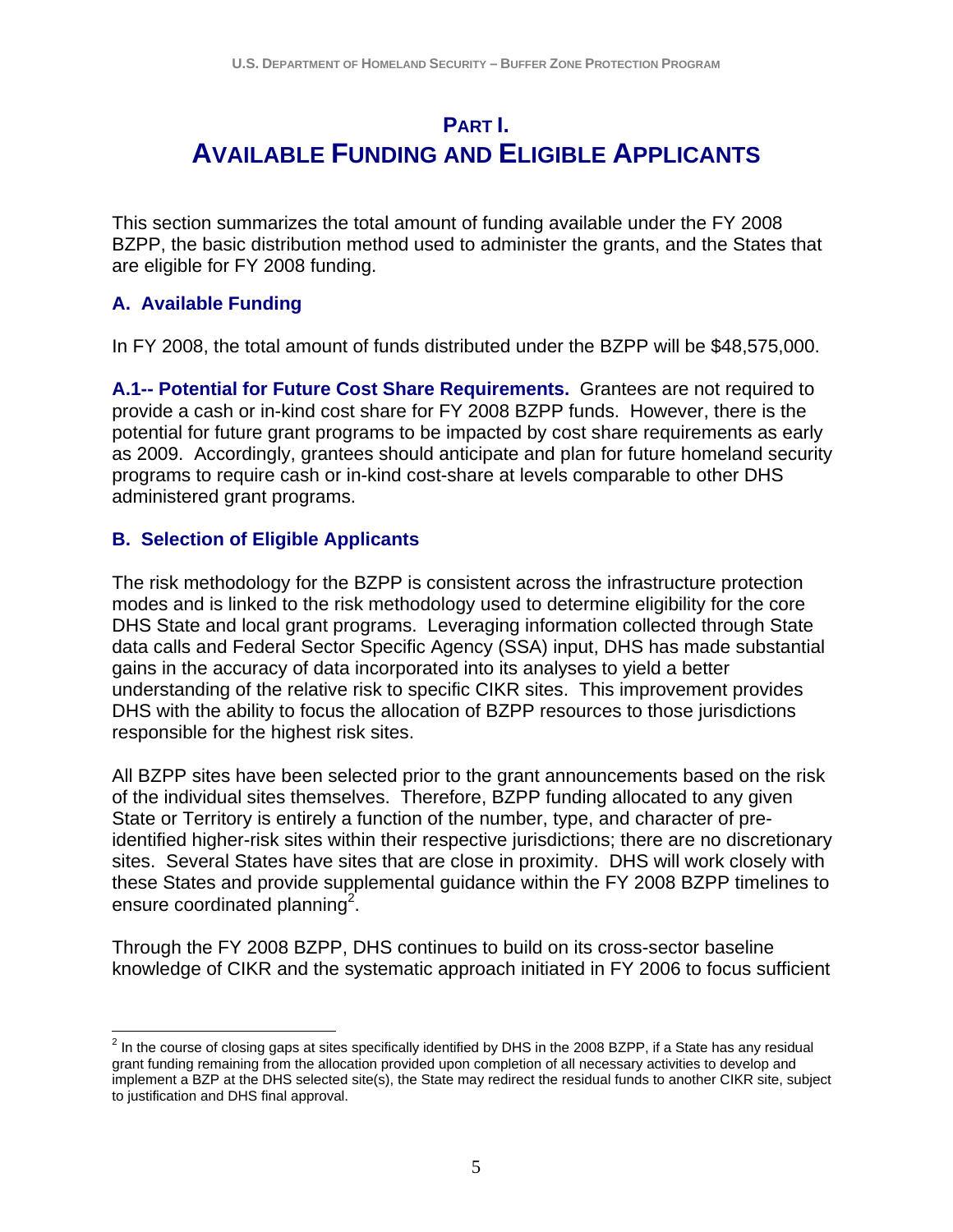resources to reduce the risk associated with the highest priority CIKR assets across certain targeted sectors. These include:

- • Highest consequence chemical facilities
- Nuclear power plants
- Higher consequence liquified natural gas facilities
- Critical water/wastewater systems
- Higher consequence dams
- Transportation system critical nodes
- • Critical telecommunications facilities
- • Critical banking and finance facilities
- Critical public health and healthcare facilities
- Select food and agriculture facilities

#### **B.1 -- Characterization of CIKR Tiers.**

DHS has established a set of consequence thresholds to identify sites that are considered CIKR *Tier 1* assets, and thus eligible for higher funding levels. To be considered CIKR *Tier 1*, the asset or system must be documented to have the potential, if successfully destroyed or disrupted through terrorist attack, to cause major national or regional impacts. $3$  These include combinations of the following characteristics:

- Nationally significant loss of life
- Severe cascading economic impacts
- Mass evacuations with relocation for an extended period of time
- Impact to a city, region, or sector of the economy due to contamination, destruction, or disruption of vital services to the public
- Severe national security impacts

 $\overline{a}$ 

DHS worked with the SSAs to establish sector-by-sector criteria for CIKR *Tier 2* assets that would identify those CIKR sites having inherently greater consequence potential than other assets within their sectors. DHS worked with States to identify assets that met these criteria. Sites nominated by the States through this process were subsequently validated by the Federal SSAs. CIKR sites that may otherwise meet the criteria identified above, but are not being addressed through the FY 2008 BZPP, include:

- Sites that have been sufficiently addressed through prior grants
- more directly address risks associated with the specific site • Sites eligible for funding through other HSGP and/or grant program funding that
- determined may be more appropriately addressed in future program years • Sites, particularly those associated with systems, whose risks DHS has

 $3$  DHS is increasingly leveraging a Common Risk Model to identify and compare risks across all sectors. This model is maturing and it is expected that new risks will be identified as more assets and systems are assessed.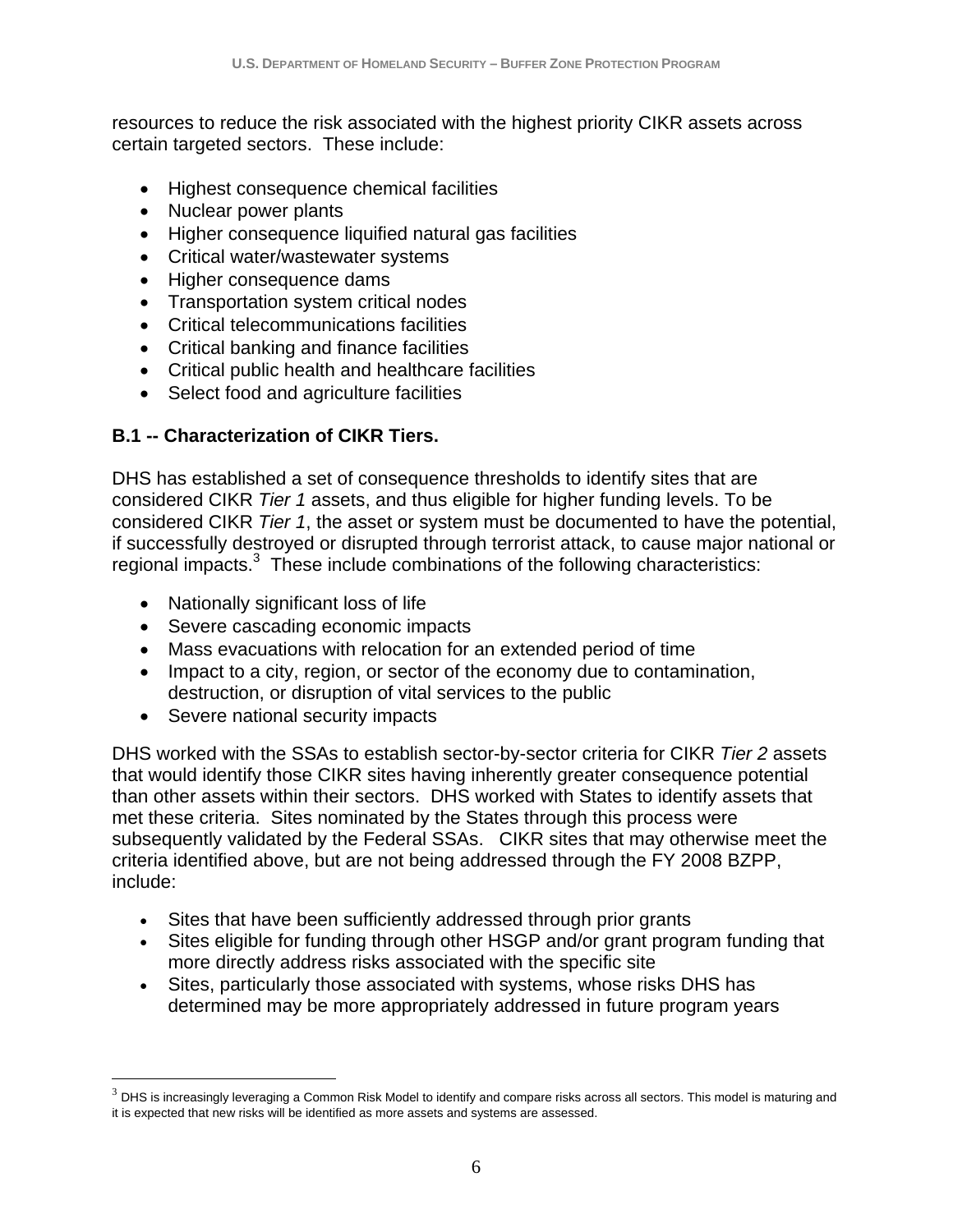This year's BZPP analysis builds upon the program plan and methodology in place last year. *Tier I* and *Tier II* assets have been prioritized, and funds are being systematically applied to address the list of assets supported by the BZPP. Based upon the results of DHS prioritization work with State and local colleagues, the following States, Territories, and the District of Columbia are eligible to participate in, and receive funding under, the FY 2008 BZPP. $<sup>4</sup>$  The specific sites and their locations are sensitive and DHS has</sup> directly contacted each State with information regarding the identity and location, as well as funding amounts of the selected high-risk sites in their area.

| <b>State/Territory</b>      | <b>Allocation</b> | <b>State/Territory</b>                | <b>Allocation</b> |
|-----------------------------|-------------------|---------------------------------------|-------------------|
| Alabama                     | \$796,000         | Montana                               | \$199,000         |
| Alaska                      | \$398,000         | Nebraska                              | \$995,000         |
| Arizona                     | \$597,000         | Nevada                                | \$398,000         |
| California                  | \$7,379,000       | New Jersey                            | \$995,000         |
| Colorado                    | \$1,597,000       | <b>New Mexico</b>                     | \$597,000         |
| Connecticut                 | \$398,000         | <b>New York</b>                       | \$4,485,000       |
| <b>District of Columbia</b> | \$1,172,000       | North Carolina                        | \$597,000         |
| Florida                     | \$1,791,000       | Ohio                                  | \$1,194,000       |
| Georgia                     | \$1,592,000       | Oklahoma                              | \$199,000         |
| Guam                        | \$398,000         | Oregon                                | \$995,000         |
| Hawaii                      | \$398,000         | Pennsylvania                          | \$796,000         |
| <b>Illinois</b>             | \$2,189,000       | Rhode Island                          | \$199,000         |
| Indiana                     | \$398,000         | South Carolina                        | \$398,000         |
| Iowa                        | \$1,194,000       | <b>Tennessee</b>                      | \$199,000         |
| Kansas                      | \$597,000         | Texas                                 | \$4,184,000       |
| Kentucky                    | \$597,000         | Utah                                  | \$398,000         |
| Louisiana                   | \$3,092,000       | Virginia                              | \$199,000         |
| Maryland                    | \$1,791,000       | Washington                            | \$796,000         |
| Massachusetts               | \$398,000         | West Virginia                         | \$597,000         |
| Michigan                    | \$995,000         | Wisconsin                             | \$199,000         |
| Minnesota                   | \$597,000         | Wyoming                               | \$597,000         |
| Mississippi                 | \$199,000         | Commonwealth of<br><b>Puerto Rico</b> | \$199,000         |
| Missouri                    | \$597,000         |                                       |                   |
| <b>Total</b>                |                   |                                       | \$48,575,000      |
|                             |                   |                                       |                   |

#### **Table 1. FY 2008 BZPP Funding Allocations**

 $\overline{a}$ 

 with information regarding the site(s), as well as the implementation of any required preventive and/or protective measures  $^4$  Jurisdictions responsible for select FY 2008 BZPP sites identified for funding, which include cable landing stations, will be required to leverage FY 2008 BZPP funds to support the implementation of preventive and protective measures associated with manhole covers located in close proximity to the site. These specific site details are sensitive and OIP will directly contact affected States associated with the site(s).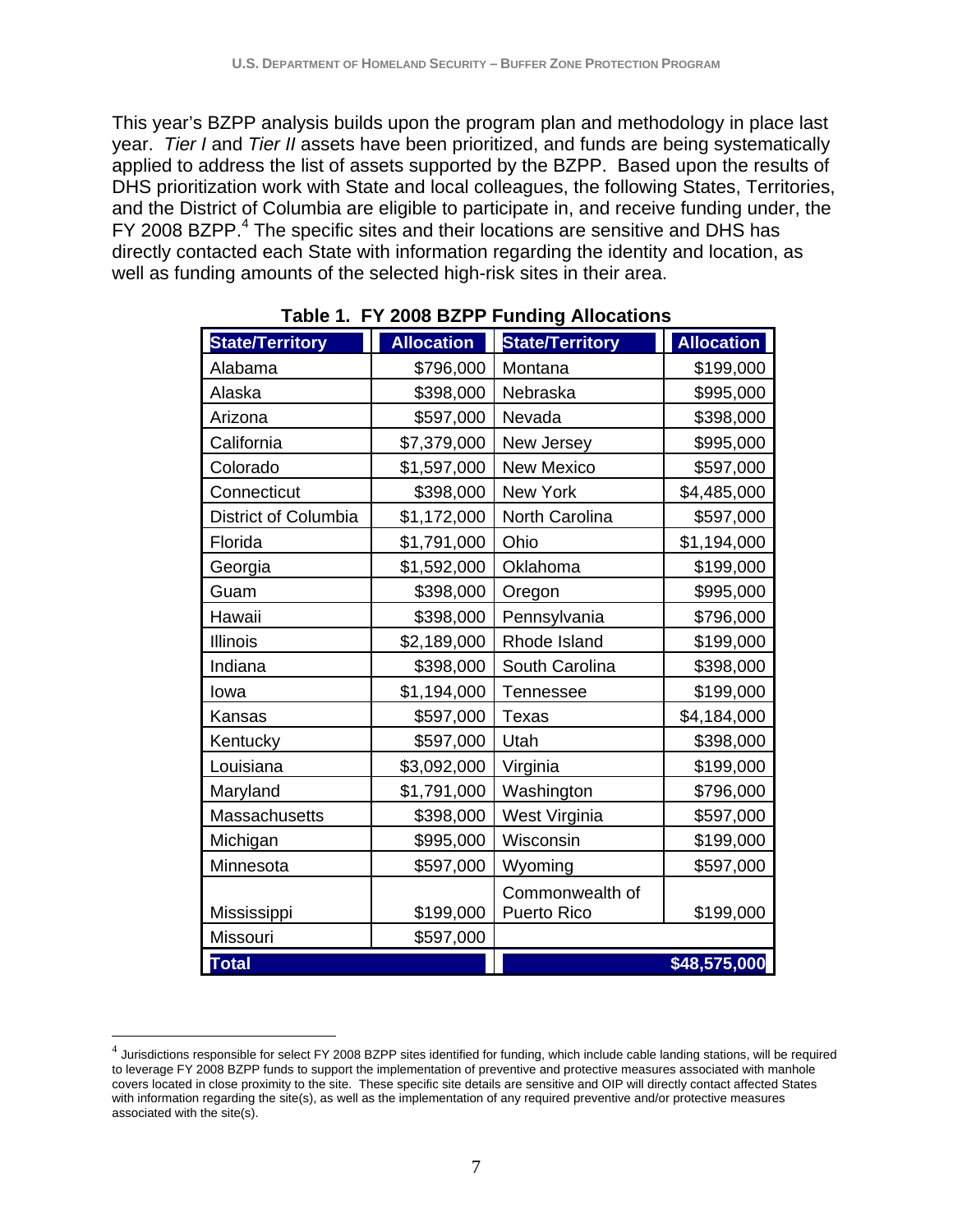#### **C. Eligible Applicants and Role of State Administrative Agencies (SAAs)**

The Governor of each State has designated an SAA to apply for and administer the funds under BZPP.<sup>5</sup> The SAA is the only agency eligible to apply for BZPP funds and is responsible for obligating BZPP funds to the appropriate responsible units of government or other designated recipients.<sup>6</sup> The SAA must coordinate all BZPP activities with the respective State Homeland Security Advisor (HSA). Each State shall make no less than *97 percent* of the total grant program amount available to the responsible unit of government within 60 days of the approval notification for the Vulnerability Reduction Purchase Plan (VRPP). The VRPP identifies a spending plan to protect given CIKR assets. It includes the planning activities and equipment necessary to implement the BZP. Details about the VRPP content and format have been provided to SAAs that administer this program.

 $\overline{a}$ 

<sup>5</sup> As defined in the Homeland Security Act of 2002, the term ''State'' means "any State of the United States, the District of Columbia, the Commonwealth of Puerto Rico, the Virgin Islands, Guam, American Samoa, the Commonwealth of the Northern Mariana Islands, and any possession of the United States."

 $6$  As defined in the Conference Report accompanying the Department of Homeland Security Appropriations Act of 2008, the term "local unit of government" means "any county, city, village, town, district, borough, parish, port authority, transit authority, intercity rail provider, commuter rail system, freight rail provider, water district, regional planning commission, council of government, Indian tribe with jurisdiction over Indian country, authorized Tribal organization, Alaska Native village, independent authority, special district, or other political subdivision of any State."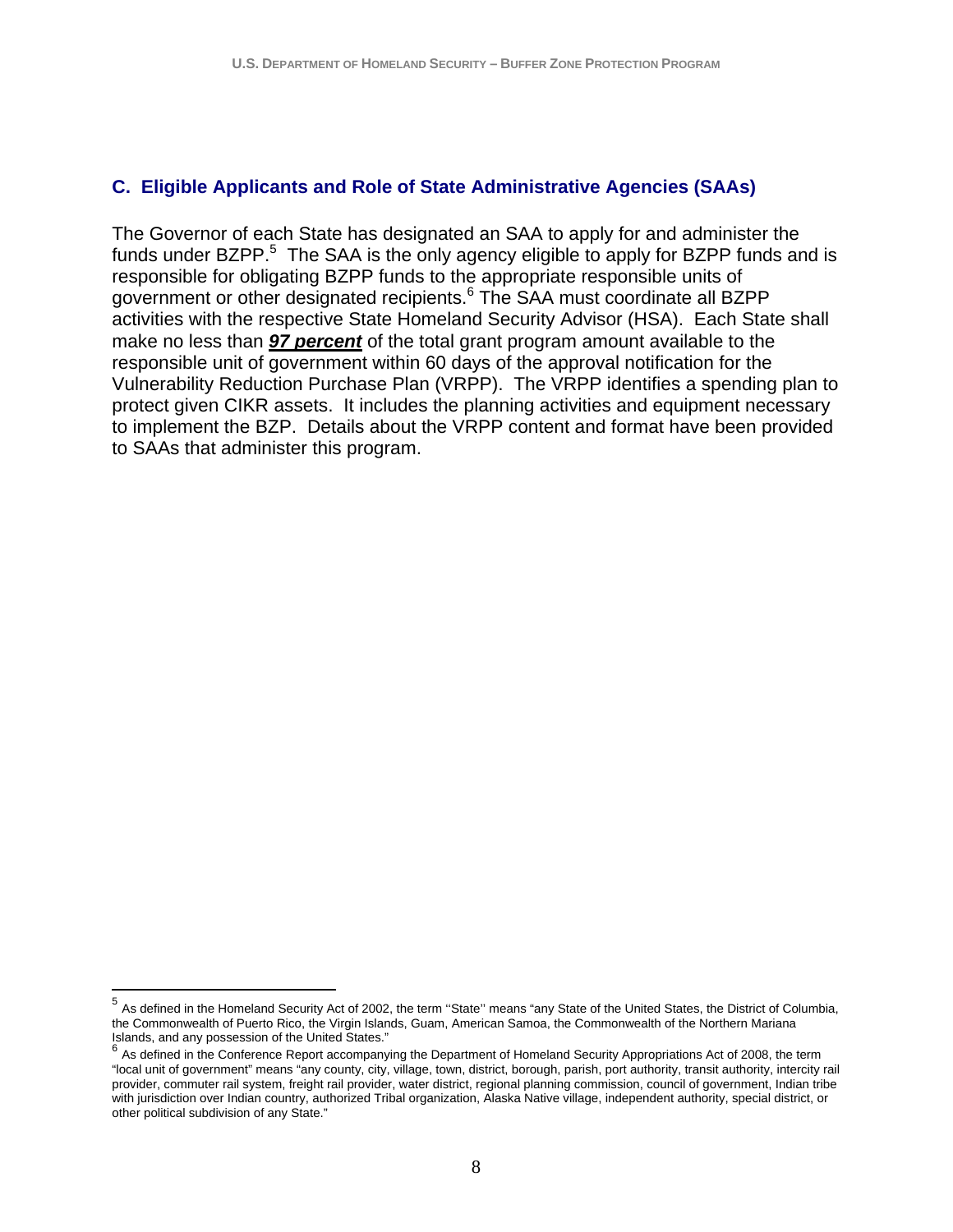## **PART II. APPLICATION EVALUATION PROCESS**

<span id="page-10-0"></span>This section summarizes the overall timetable for the FY 2008 BZPP program, and core process and priorities that will be used to assess applications under the FY 2008 BZPP. The next section provides detailed information about specific application requirements and the process for submission of applications.

#### **A. Overview - Application Deadline and BZP Guidance**

Completed applications must be submitted to FEMA via *grants.gov* (see below for details about this Federal grants application tool) *no later than 11:59 PM EDT, March 17, 2008.* 

Applicants must comply with all administrative requirements -- including budgets and application process requirements -- described herein.

#### **B. BZPP Coordination Requirements**

Use of FY 2008 BZPP funds must be consistent with the State and/or Urban Area Homeland Security Strategy. Therefore, the BZP and VRPP must be coordinated between the SAA and State Homeland Security Advisor (HSA), as well as any applicable State strategy planning teams, Urban Area Working Groups (UAWGs), Regional Transit Security Working Groups (RTSWGs), and/or Area Maritime Security Committees (AMSCs), as applicable.

**B.1 -- State Coordination.** Upon completion of the BZP and VRPP, the responsible jurisdiction must submit the BZP and VRPP to the SAA (in coordination with the HSA) for:

- Coordination of the BZPP with State Homeland Security Strategies, priorities, and programs;
- Coordination with related HSGP and other grant funding; and,
- Certification that the BZP and VRPP supports and/or compliments: a) Statewide efforts to develop a CIKR protection program and implement CIKR protection capabilities, as directed in the NIPP, and b) the implementation of the NIPP as a national priority, as reflected within each respective State's homeland security strategy.

**B.2 -- Private Sector Coordination.** CIKR assets are largely privately-owned and operated. Enhancing public/private partnerships will leverage private sector initiatives, resources, and capabilities, as permitted by applicable laws and regulations.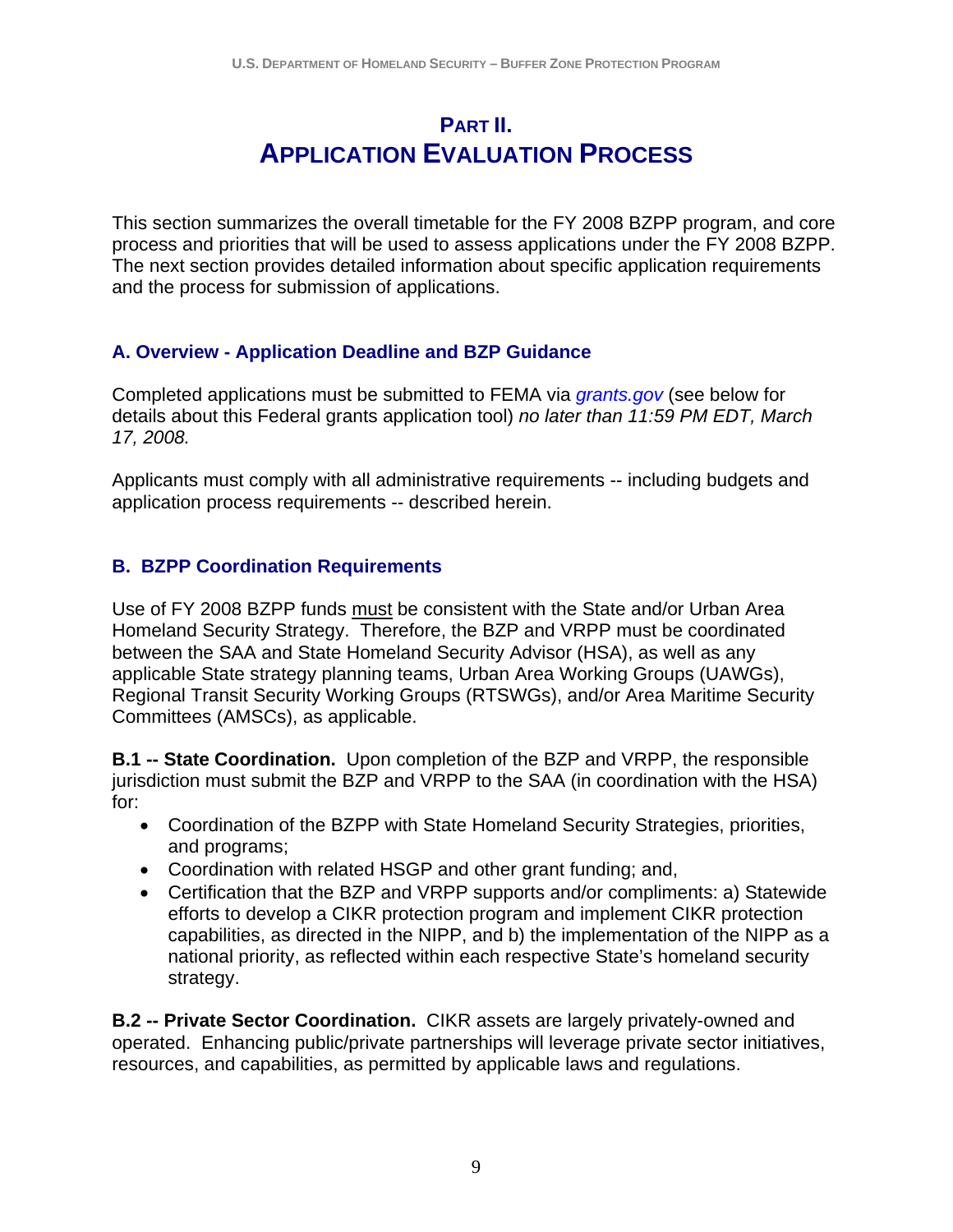**B.3 -- Urban Area Working Group (UAWG) Coordination.** Each identified Urban Areas Security Initiative (UASI) geographical area is governed by a UAWG. The UAWG is composed of multi-discipline and multi-jurisdictional representatives and is responsible for coordinating the development and implementation of all UASI program initiatives, Urban Area Homeland Security Strategy development, and any direct services that are delivered by DHS. Responsible jurisdictions must coordinate the development and implementation of the BZP and VRPP with any UAWGs, as applicable to their geographic area, to ensure all programs, plans, and requested resources are coordinated and leveraged across the region.

**B.4 – Protective Security Advisor (PSA) Coordination.** DHS has deployed PSAs in major metropolitan areas throughout the country to assist State and local efforts to identify and protect CIKR and to ensure national risk assessments are better informed through State and local input. PSAs implement DHS's mission to protect CIKR by fostering improved coordination at the State and local level through their support for national CIKR protection-related programs. Responsible jurisdictions must coordinate with and include their PSAs in the assessment of CIKR identified for BZPP funding to ensure all necessary resources are made available for the development of the BZP.

#### **C. Buffer Zone Plans (BZPs) and Vulnerability Reduction Purchasing Plans (VRPPs)**

**C.1 -- Development of the BZP and VRPP.** The IP Protective Security Coordination Division (PSCD) provides a range of support to BZPP grantees and sub-grantees. PSCD can provide a federally guided vulnerability assessment team to assist in the development of the BZP. BZP workshops, which train law enforcement and other homeland security prevention personnel on the BZP process, are also available to support grantee and sub-grantee jurisdictions.

While conducting a BZP assessment with DHS assistance, a Site Assistance Visit (SAV) will also be conducted, when possible. The purpose of conducting a SAV in coordination with the BZP assessment is to provide the CIKR owner and operator with a facility report. This coordinated process reduces the need to revisit a site for a more detailed assessment, thus reducing the impact on owner/operators and on State and local homeland security personnel. Additionally, conducting these assessments simultaneously will provide a more thorough BZP and SAV report for State, local, and private sector partners to support prevention and protection efforts of CIKR.

- Jurisdictions are required to notify and include their PSAs in the BZP assessment. The PSA will coordinate federal resources to ensure the appropriate level of support and/or resources are available during the BZP workshop and/or assessment.
- Site vulnerability and jurisdiction capability assessments are critical elements of the BZPP process. Jurisdictions are expected to evaluate their relevant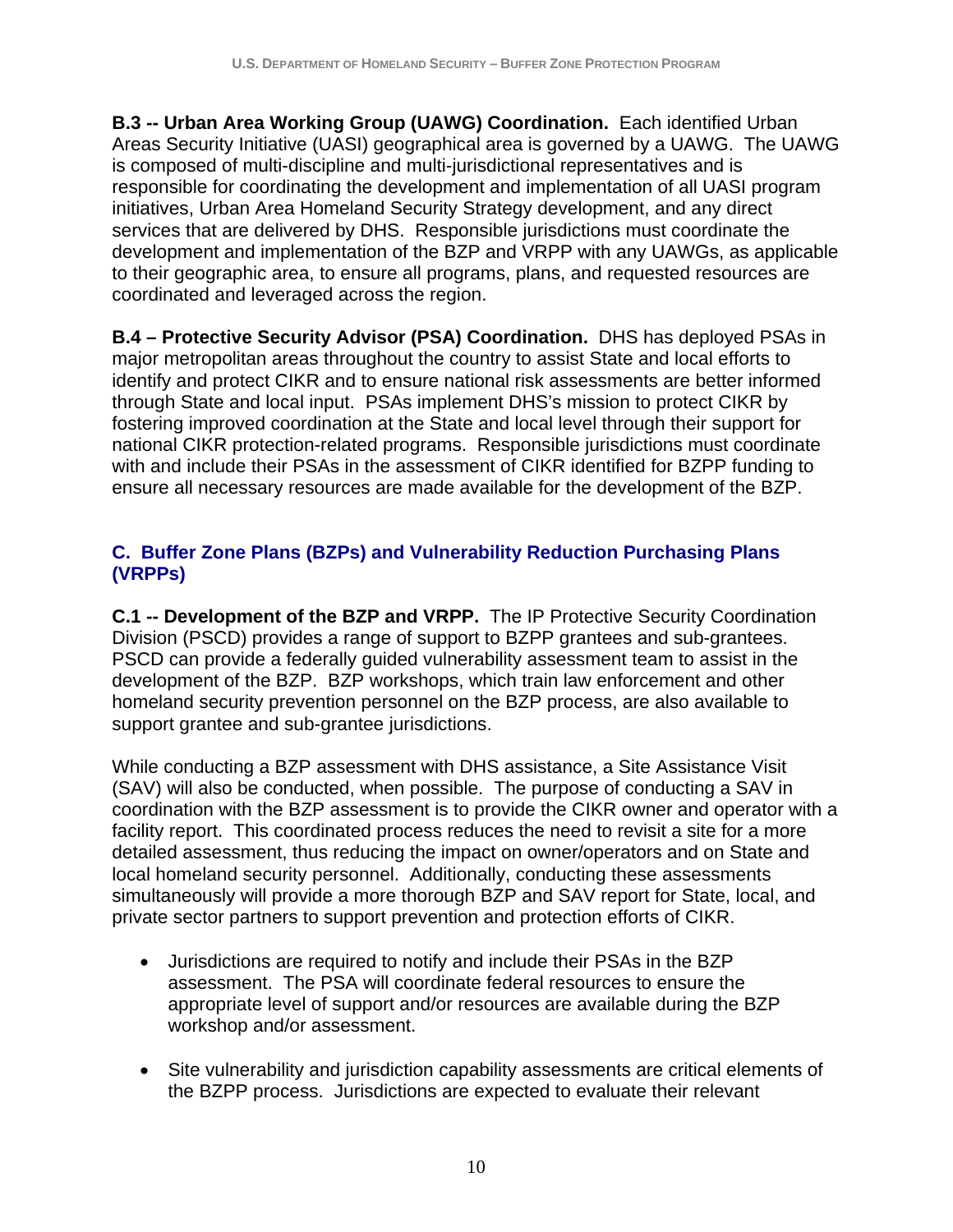prevention and protection capabilities in accordance with the Target Capabilities List (TCL), and conduct, or leverage, existing vulnerability assessments of the specific CIKR site, including the zone outside the perimeter of the potential target. The assessment process must include coordination with security management, where possible, and consideration of security and safety measures already in place at the facility.

- The responsible jurisdictions are required to share these assessments with DHS, upon request, so that DHS may better prioritize preventive and protective programs, as they may be relevant to emerging and specific threats.
- Upon completion of these assessments, the responsible jurisdictions must complete the BZP template in coordination with the State for each identified CIKR site. Additionally, the development of the BZP must be coordinated with the following entities, as applicable and when possible:
	- o Urban Area Working Groups (UAWGs)
	- o Area Maritime Security Committees (AMSCs)
	- o Regional Transit Security Working Groups (RTSWGs)
	- o Protective Security Advisors (PSAs)
	- o Sector Specific Agencies (SSAs) (information on the SSAs located at *http://www.dhs.gov/xlibrary/assets/NIPP\_SectorOverview.pdf*

The BZP template serves as a useful tool that can be integrated to support CIKR protection program planning efforts across all sectors. The BZP will assist in identifying preventive and protective measures necessary to protect the CIKR site, mitigate vulnerabilities, or close capability gaps. This includes a description of required planning, equipment, training, and exercises necessary to address identified vulnerabilities and/or capability gaps.

• Upon completion of the BZP, the jurisdictions must complete a VRPP. The VRPP identifies a spending plan, including the planning activities and equipment necessary to implement the BZP. If multiple sites are identified in a single VRPP, the responsible jurisdictions should ensure that any requested equipment is available to support the implementation of preventive and protective measures for all identified sites in the VRPP, as appropriate and applicable. For more information on assessments or the assessment process, please contact ipassessment@dhs.gov*.* 

#### **C.2 -- Submission of the BZP and VRPP.**

• The BZP and VRPP must be provided to the SAA, to coordinate BZPP implementation with existing State and/or Urban Area Homeland Security Strategies and programs, implementation of the NIPP, and related HSGP and CIKR protection program funding.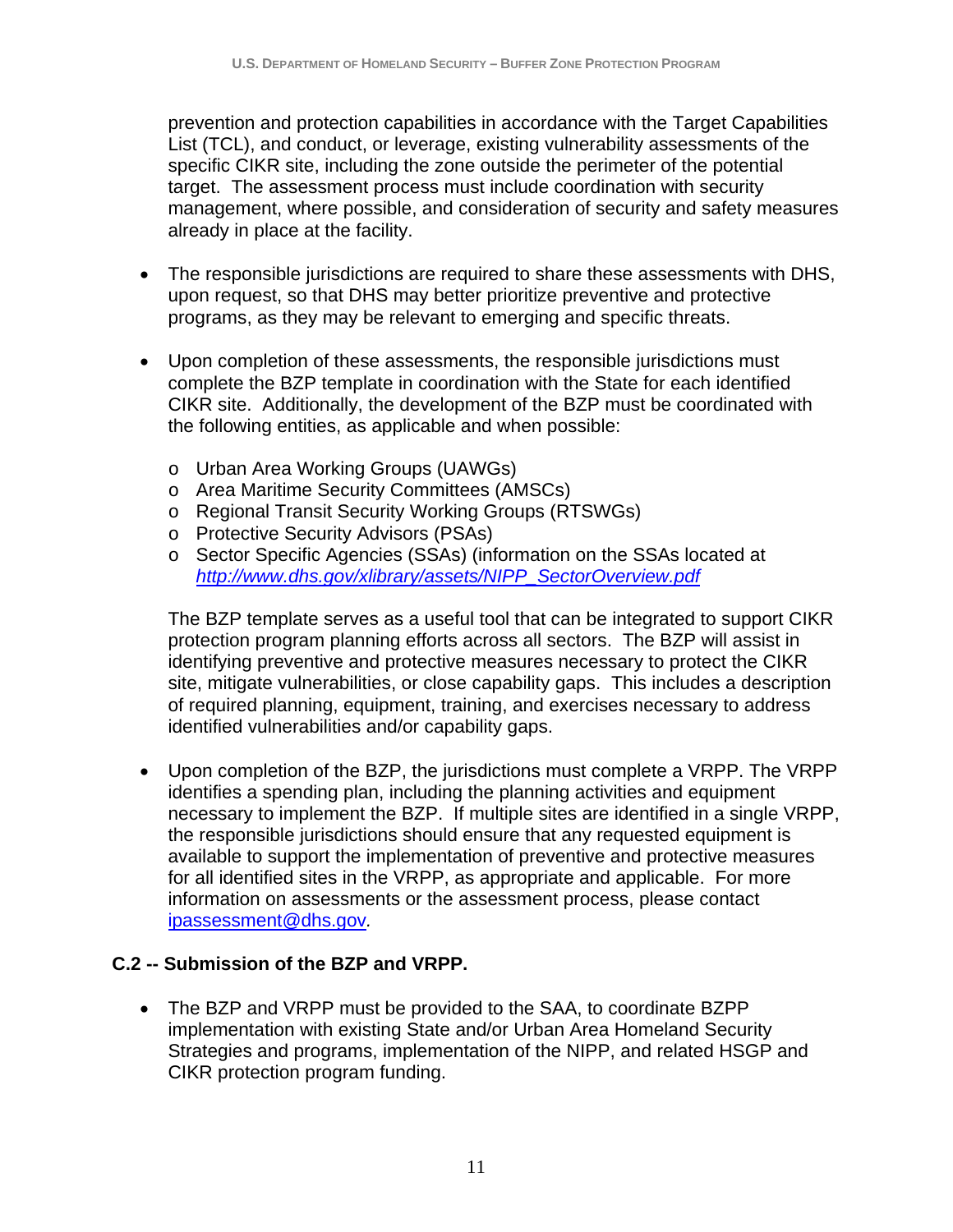- The SAA, in coordination with the HSA, must certify that each BZP and the requested resources/activities in the associated VRPP support and/or complement:
	- o Statewide efforts to develop, implement, and/or operate a CIKR protection program and associated capabilities, as directed in the NIPP
	- $\circ$  The implementation of the NIPP national priority, as reflected within each respective State's Homeland Security Strategy.
- o These certifications and concurrences must be comprehensively detailed by the SAA within the SAA section of the VRPP.
- o If requesting PCII protection, the SAA must complete the Express and Certification Statements located within the BZP. The templates must remain in their original format if PCII protection is requested (i.e., Excel and Word). If PCII protection is not requested, the Express and Certification statements should be removed from the BZP template prior to submission.
- Upon certification, the SAA must submit the BZP and VRPP for each site to DHS for approval by **November 30, 2008**. *If States fail to submit all BZPP materials by this date, funds may be deobligated by DHS.*
- • The BZPs and VRPPs must be submitted electronically via *the FEMA Secure Portal located at: https://odp.esportals.com/.* The *Secure Portal will contain a FY* 2008 BZPP folder for each State.
- The certified BZPs and VRPPs will be reviewed by DHS to ensure that BZPP programmatic and planning activities and requested equipment are allowable and coordinated with overall Statewide CIKR protection efforts and related strategic goals and objectives.
- Upon review and approval of the BZPs and VRPPs by DHS, the SAA will be notified via email and the responsible jurisdiction(s) may drawdown and expend grant funds obligated by the SAA for implementation of the BZP.
- If the BZP and/or VRPP are incomplete or do not meet program requirements, the SAA may be requested to re-submit program materials or provide additional information.
- All email correspondence between the grantee and DHS related to the application, submission, approval, and/or revision of BZPs and VRPPs must carbon copy the **BZPP@dhs.gov** email address. The actual BZPs and VRPPs themselves should never be sent via email.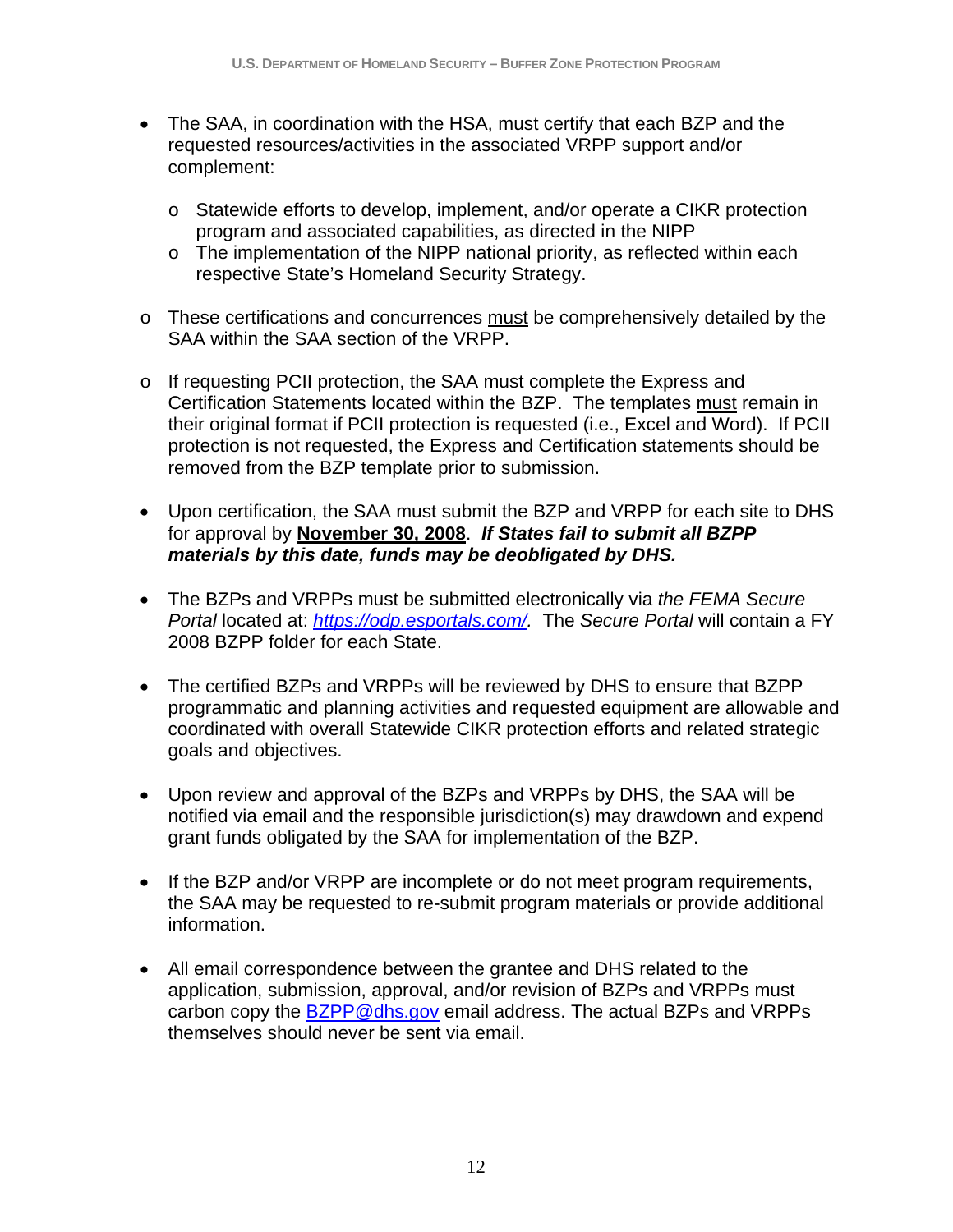• Funds under the FY 2008 BZPP may not be obligated, drawn down, or expended by the State, to the responsible jurisdiction of the identified site, until all of the above steps have been completed by the jurisdiction and approved by DHS.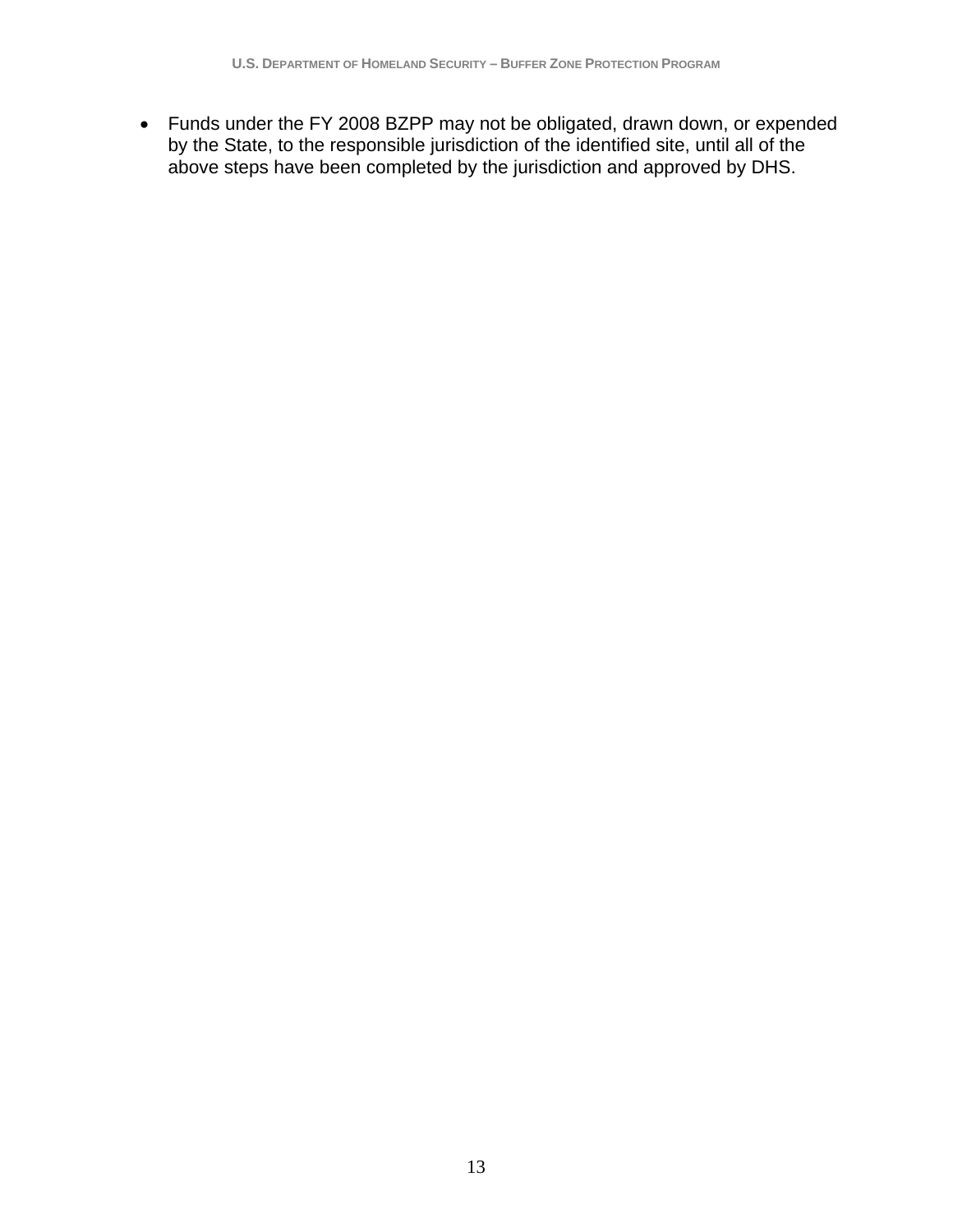## **PART III. PROGRAM REQUIREMENTS**

<span id="page-15-0"></span>This section provides detailed information about specific application requirements and the process for submission of applications.

#### **A. General Program Requirements**

The applicable SAAs will be responsible for administration of the FY 2008 BZPP.

**Grant funds.** States must pass-through at a minimum, 97 percent of BZPP grant funds. Any funds retained by the State on behalf of BZPP for management and administrative purposes must be used in direct support of the BZPP jurisdiction.

DHS will track the congressionally-mandated obligation of funds to local units of government through each State's Initial Strategy Implementation Plan. In addition, DHS strongly encourages the timely obligation of funds from local units of government to other subgrantees, as appropriate.

**Management and Administration (M&A) limits.** A maximum of three percent (3%) of funds awarded may be retained by the State, and any funds retained are to be used solely for management and administrative purposes associated with the BZPP award. States may pass through a portion of the State M&A allocation to local subgrantees to support local management and administration activities.

#### **B. Application Requirements**

The following steps must be completed using the on-line *grants.gov* system to ensure a successful application submission, however applicants should review the relevant program-specific sections of this Guidance for additional requirements that may apply.

- **1. Application via** *grants.gov***.** DHS participates in the Administration's e-government initiative. As part of that initiative, all applicants must file their applications using the Administration's common electronic "storefront" -- *grants.gov*. Eligible SAAs must apply for funding through this portal, accessible on the Internet at *http://www.grants.gov.*
- **2. Application deadline**. Completed Applications must be submitted to *grants.gov* no later than **11:59 PM EDT, March 17, 2008.**
- **3. Valid Central Contractor Registry (CCR) Registration**. The application process also involves an updated and current registration by the applicant. Eligible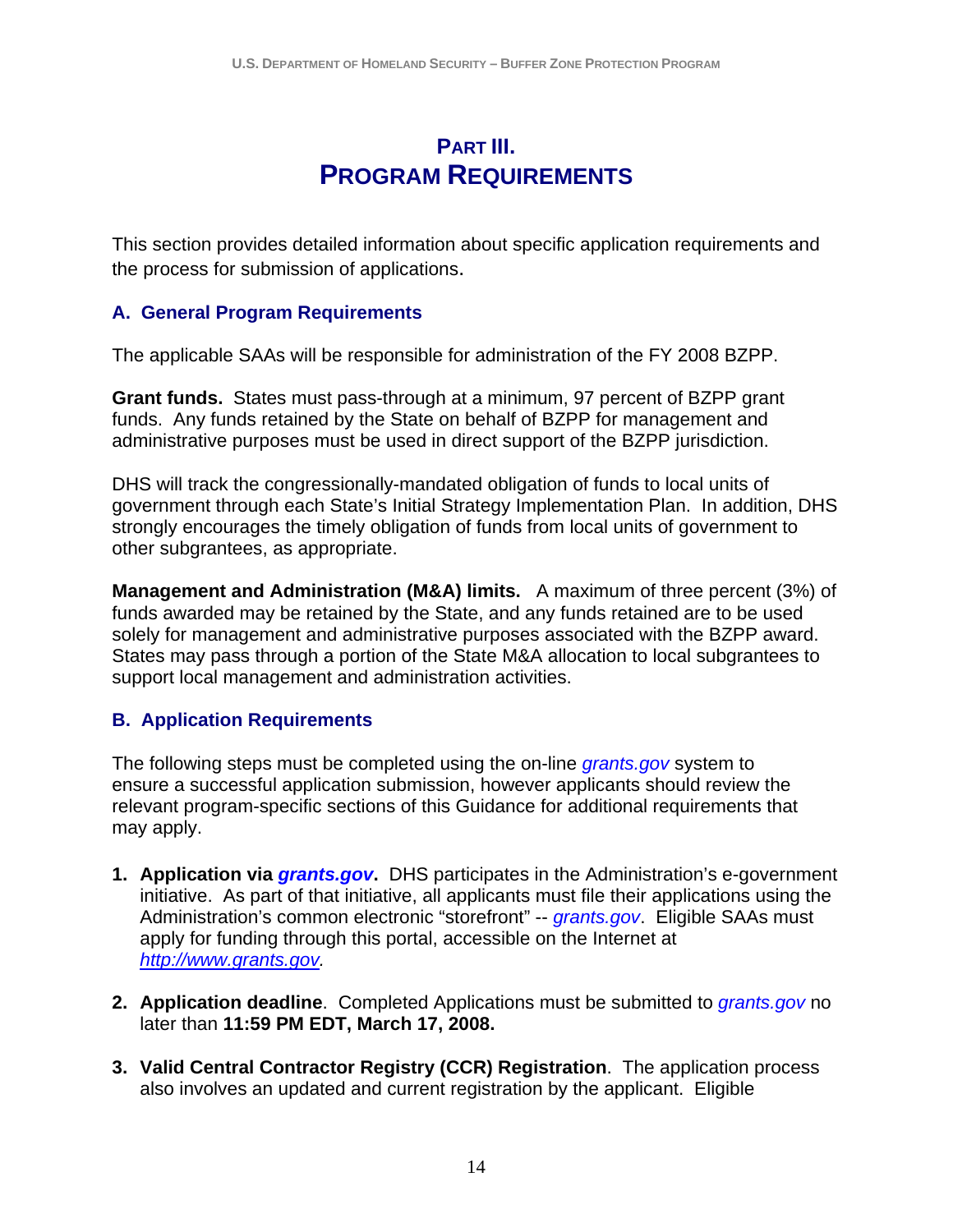applicants must confirm CCR registration at *http://www.ccr.gov,* as well as apply for funding through *grants.gov.* 

- **4. On-line application.** The on-line application must be completed and submitted using *grants.gov* after CCR registration is confirmed. The on-line application includes the following required forms and submissions:
	- Standard Form 424, Application for Federal Assistance
	- Standard Form 424B Assurances
	- Standard Form LLL, Disclosure of Lobbying Activities
	- Standard Form 424A, Budget Information
	- Certification Regarding Debarment, Suspension, and Other Responsibility **Matters**
	- Any additional Required Attachments

The program title listed in the Catalog of Federal Domestic Assistance (CFDA) is "*The Buffer Zone Protection Program*"The CFDA number is **97.078**. When completing the on-line application, applicants should identify their submissions as new, non-construction applications.

- **5. Project period.** The project period will be for a period not to exceed 36 months. Extensions to the period of performance will be considered on a case-by-case basis only through formal written requests to DHS.
- **6. DUNS number**. The applicant must provide a Dun and Bradstreet Data Universal Numbering System (DUNS) number with their application. This number is a required field within *grants.gov* and for CCR Registration. Organizations should verify that they have a DUNS number, or take the steps necessary to obtain one, as soon as possible. Applicants can receive a DUNS number at no cost by calling the dedicated toll-free DUNS Number request line at 1-800-333-0505.
- **7. State Preparedness Report.** PKEMRA requires any State that receives Federal preparedness assistance to submit a State Preparedness Report to DHS. For FY 2008, the State Preparedness Report consolidates existing requirements into a single submission, including updates to the Nationwide Plans Review (NPR) Phase 1; development of the Program Evaluation Report, as required in FY 2007 HSGP; and updates to the State Program and Capability Enhancement Plan.

 **preparedness grant funding.** State Preparedness Reports must be submitted to DHS by March 31, 2008. **Receipt is a prerequisite for applicants to receive any FY 2008 DHS** 

State Preparedness Reports will be marked and handled as "For Official Use Only" due to the sensitive nature of the information contained in them. DHS has established a secure internet portal at *https://odp.esportals.com/* to receive and manage all State Preparedness Reports in order to safeguard them and any information identifying potential shortcomings.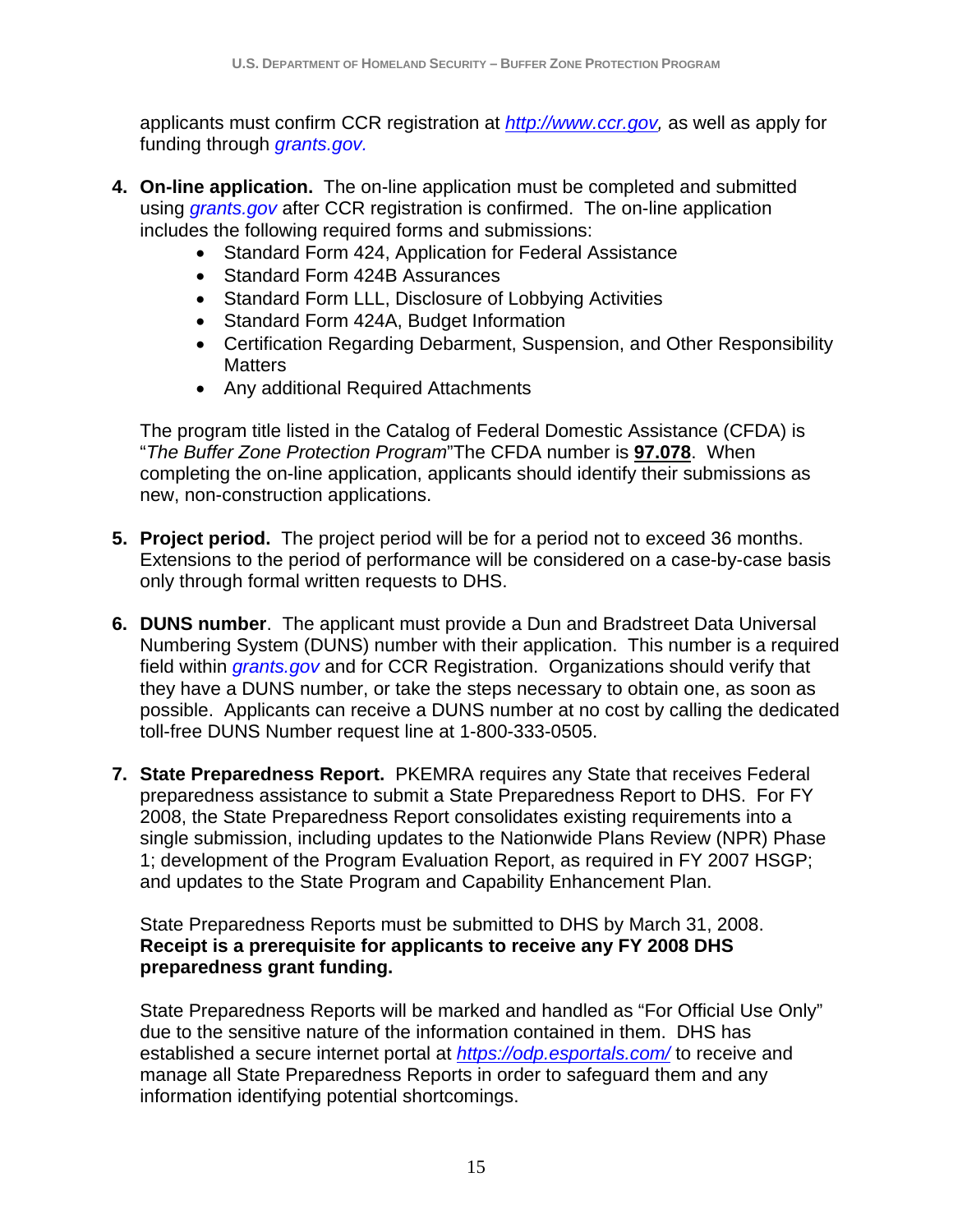**8. Single Point of Contact (SPOC) review.** Executive Order 12372 requires applicants from State and local units of government or other organizations providing services within a State to submit a copy of the application to the State SPOC, if one exists, and if this program has been selected for review by the State. Applicants must contact their State SPOC to determine if the program has been selected for State review. Executive Order 12372 can be referenced at *http://www.archives.gov/federal-register/codification/executive-order/12372.html*.

#### **9. Standard financial requirements.**

**9.1 -- Non-supplanting certification.** This certification affirms that grant funds will be used to supplement existing funds, and will not replace (supplant) funds that have been appropriated for the same purpose. Applicants or grantees may be required to supply documentation certifying that a reduction in non-Federal resources occurred for reasons other than the receipt or expected receipt of Federal funds.

**9.2 -- Assurances.** Assurances forms (SF-424B and SF-424D) can be accessed at *http://www07.grants.gov/agencies/approved\_standard\_forms.jsp.* It is the responsibility of the recipient of the Federal funds to understand fully and comply with these requirements. Failure to comply may result in the withholding of funds, termination of the award or other sanctions. The applicant will be agreeing to these assurances upon the submission of the application.

be referenced at: http://www.access.gpo.gov/nara/cfr/waisidx 07/44cfrv1 07.html **9.3 -- Certifications regarding lobbying, debarment, suspension, other responsibility matters and the drug-free workplace requirement.** This certification, which is a required component of the on-line application, commits the applicant to compliance with the certification requirements under 44 CFR Part 17, which contains provisions for *Government-wide Debarment and Suspension (Nonprocurement) and Government-wide Requirements for Drug-Free Workplace (Grants); and 44* CFR part 18, *the New Restrictions on Lobbying.* All of these can be referenced at: *http://www.access.gpo.gov/nara/cfr/waisidx\_07/44cfrv1\_07.html http://www.access.gpo.gov/nara/cfr/waisidx\_00/44cfrv1\_00.html.* 

#### **10. Technology requirements.**

 Markup Language (XML) for all BZPP awards. Further information about the **10.1 -- National Information Exchange Model (NIEM).** DHS requires all grantees to use the latest NIEM specifications and guidelines regarding the use of Extensible required use of NIEM specifications and guidelines is available at *http://www.niem.gov.* 

 linked to a latitude and longitude). DHS encourages grantees to align any **10.2 -- Geospatial guidance.** Geospatial technologies capture, store, analyze, transmit, and/or display location-based information (i.e., information that can be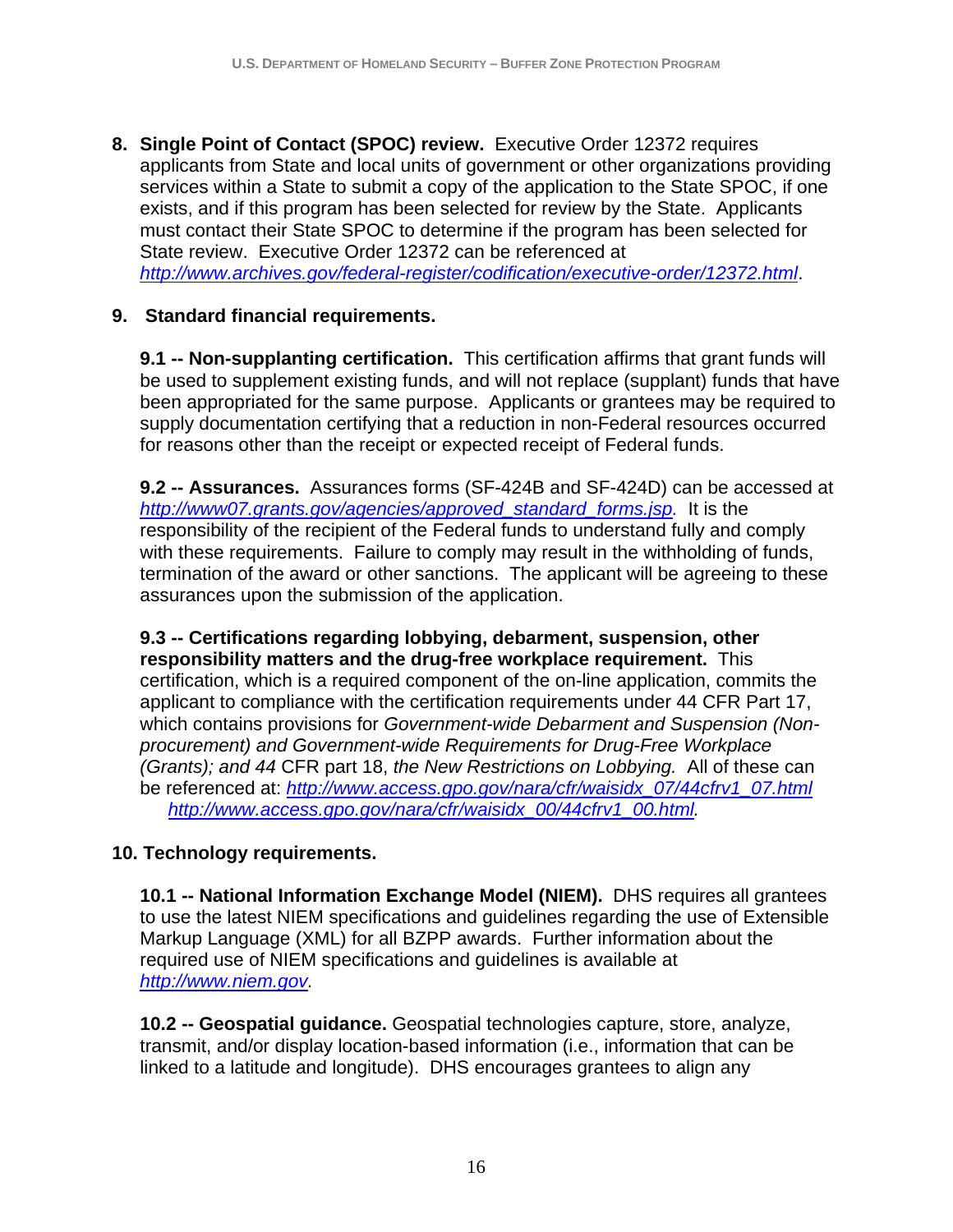geospatial activities with the guidance available on the FEMA website at *http://www.fema.gov/government/grant/index.shtm.* 

**10.3 -- 28 CFR Part 23 guidance.** DHS requires that any information technology system funded or supported by BZPP funds comply with 28 CFR Part 23, Criminal Intelligence Systems Operating Policies, if this regulation is determined to be applicable.

#### **11. Administrative requirements.**

**11.1 -- Freedom of Information Act (FOIA).** DHS recognizes that much of the information submitted in the course of applying for funding under this program or provided in the course of its grant management activities may be considered law enforcement sensitive or otherwise important to national security interests. While this information under Federal control is subject to requests made pursuant to the Freedom of Information Act (FOIA), 5. U.S.C. §552, all determinations concerning the release of information of this nature are made on a case-by-case basis by the DHS FOIA Office, and may likely fall within one or more of the available exemptions under the Act. The applicant is encouraged to consult its own State and local laws and regulations regarding the release of information, which should be considered when reporting sensitive matters in the grant application, needs assessment and strategic planning process. The applicant may also consult FEMA regarding concerns or questions about the release of information under State and local laws. The grantee should be familiar with the regulations governing Sensitive Security Information (49 CFR Part 1520), as it may provide additional protection to certain classes of homeland security information.

**11.2 -- Protected Critical Infrastructure Information (PCII)**. The PCII Program, established pursuant to the Critical Infrastructure Information Act of 2002 (CII Act), created a new framework, which enables State and local jurisdictions and members of the private sector voluntarily to submit sensitive information regarding critical infrastructure to DHS. The Act also provides statutory protection for voluntarily shared CII from public disclosure and civil litigation. If validated as PCII, these documents can only be shared with authorized users who agree to safeguard the information.

PCII accreditation is formal recognition that the covered government entity has the capacity and capability to receive and store PCII. DHS encourages all SAAs to pursue PCII accreditation to cover their state government and attending local government agencies. Accreditation activities include signing an MOA with DHS, appointing a PCII Officer, and implementing a self-inspection program. For additional information about PCII or the accreditation process, please contact the DHS PCII Program Office at *pcii-info@dhs.gov.* 

**11.3 -- Compliance with Federal civil rights laws and regulations.** The grantee is required to comply with Federal civil rights laws and regulations. Specifically, the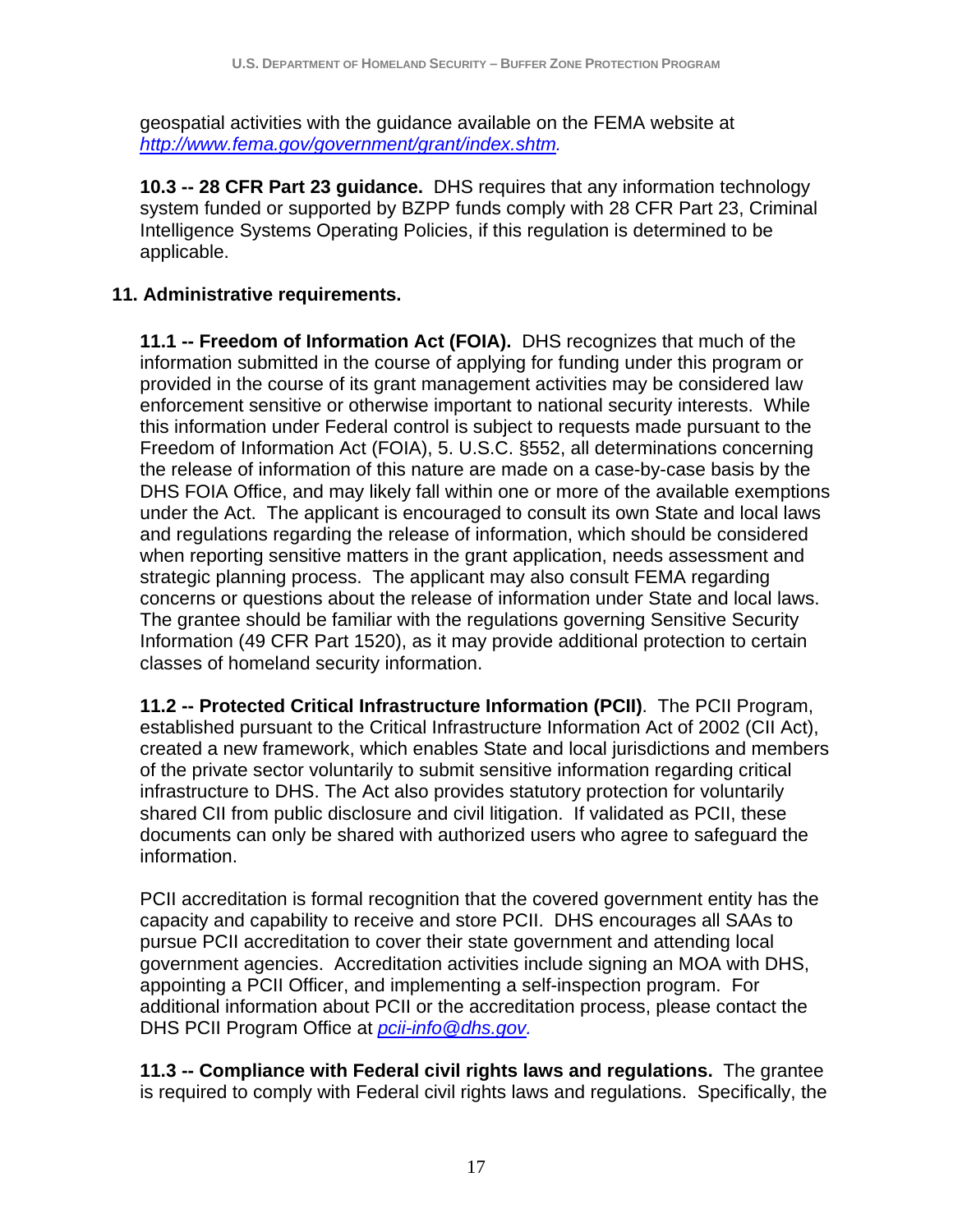grantee is required to provide assurances as a condition for receipt of Federal funds that its programs and activities comply with the following:

- *Title VI of the Civil Rights Act of 1964, as amended, 42. U.S.C. 2000 et. seq.* – no person on the grounds of race, color or national origin will be excluded from participation in, be denied the benefits of, or be otherwise subjected to discrimination in any program or activity receiving Federal financial assistance. *.*
- Section 504 of the Rehabilitation Act of 1973, as amended, 29 U.S.C. 794 no qualified individual with a disability in the United States, shall, by reason of his or her disability, be excluded from the participation in, be denied the benefits of, or otherwise be subjected to discrimination in any program or activity receiving Federal financial assistance. *.*
- • *Title IX of the Education Amendments of 197*2, *as amended, 20 U.S.C. 1681 et. seq.* – discrimination on the basis of sex is eliminated in any education program or activity receiving Federal financial assistance.
- The Age Discrimination Act of 1975, as amended, 20 U.S.C. 6101 et. seq. no person in the United States shall be, on the basis of age, excluded from participation in, denied the benefits of or subjected to discrimination under any program or activity receiving Federal financial assistance.

Grantees must comply with all regulations, guidelines, and standards adopted under the above statutes. The grantee is also required to submit information, as required, to the DHS Office for Civil Rights and Civil Liberties concerning its compliance with these laws and their implementing regulations.

**11.4 -- Services to limited English proficient (LEP) persons**. Recipients of DHS financial assistance are required to comply with several Federal civil rights laws, including Title VI of the Civil Rights Act of 1964, as amended. These laws prohibit discrimination on the basis of race, color, religion, natural origin, and sex in the delivery of services. National origin discrimination includes discrimination on the basis of limited English proficiency. To ensure compliance with Title VI, recipients are required to take reasonable steps to ensure that LEP persons have meaningful access to their programs. Meaningful access may entail providing language assistance services, including oral and written translation, where necessary. The grantee is encouraged to consider the need for language services for LEP persons served or encountered both in developing their Investment Justifications and budgets and in conducting their programs and activities. Reasonable costs associated with providing meaningful access for LEP individuals are considered allowable program costs. For additional information, see *http://www.lep.gov.* 

#### **11.5 -- Integrating individuals with disabilities into emergency planning**.

Section 504 of the Rehabilitation Act of 1973, as amended, prohibits discrimination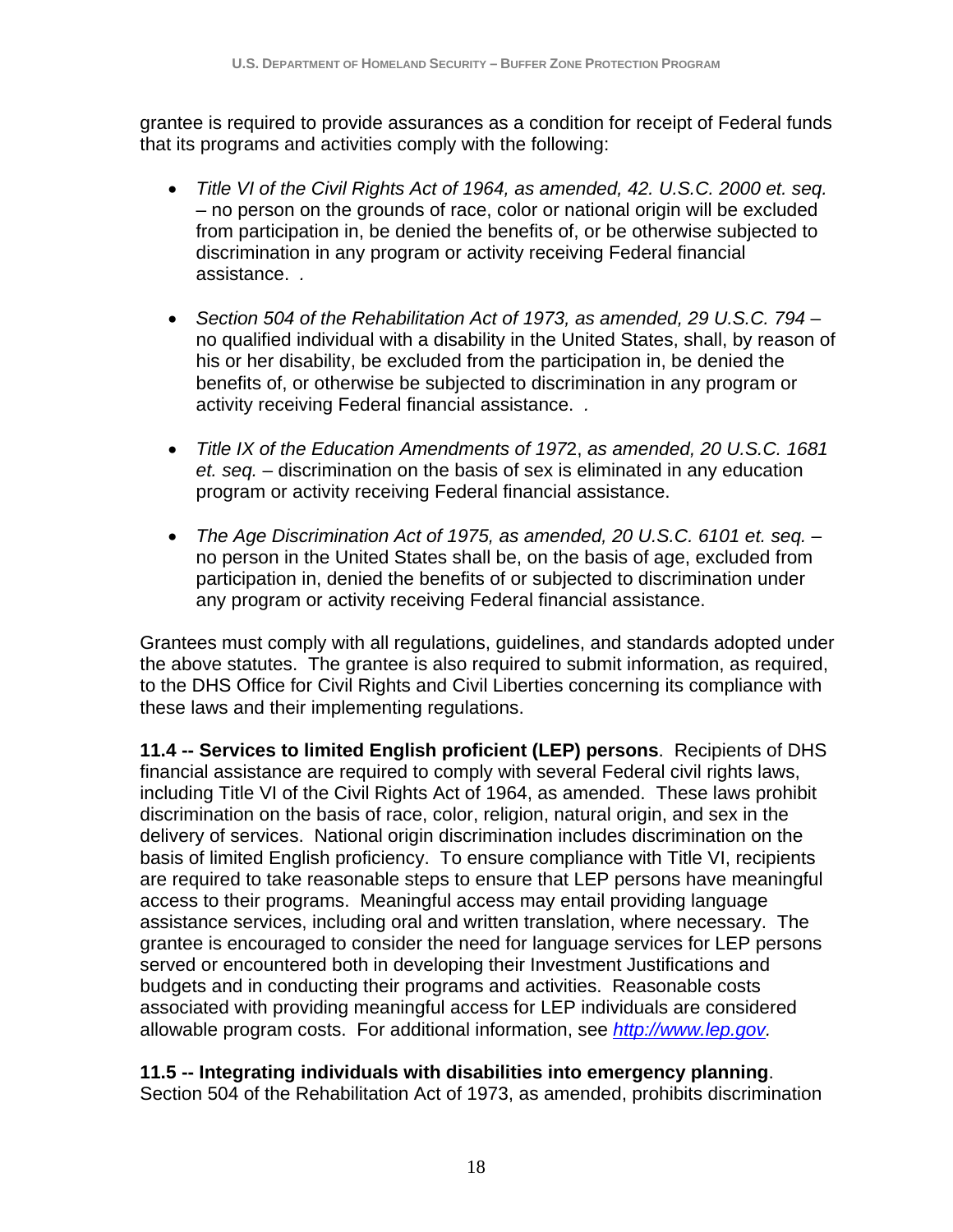against people with disabilities in all aspects of emergency mitigation, planning, response, and recovery by entities receiving financial from DHS. In addition, Executive Order #13347, entitled "Individuals with Disabilities in Emergency Preparedness" signed in July 2004, requires the Federal Government to support safety and security for individuals with disabilities in situations involving disasters, including earthquakes, tornadoes, fires, floods, hurricanes, and acts of terrorism. Executive Order 13347 requires the federal government to, among other things, encourage consideration of the needs of individuals with disabilities served by State, local, and tribal governments in emergency preparedness planning.

DHS has several resources available to assist emergency managers in planning and response efforts related to people with disabilities and to ensure compliance with Federal civil rights laws:

- • **Guidelines for Accommodating Individuals with Disabilities in Disaster:** The Guidelines synthesize the array of existing accessibility requirements into a user friendly tool for use by response and recovery personnel in the field. The Guidelines are available at *http://www.fema.gov/oer/reference/*.
- • **Disability and Emergency Preparedness Resource Center:** A web-based "Resource Center" that includes dozens of technical assistance materials to assist emergency managers in planning and response efforts related to people with disabilities. The "Resource Center" is available at *http://www.disabilitypreparedness.gov*.
- • *Lessons Learned Information Sharing (LLIS)* resource page on **Emergency Planning for Persons with Disabilities and Special Needs:** A true one-stop resource shop for planners at all levels of government, non-governmental organizations, and private sector entities, the resource page provides more than 250 documents, including lessons learned, plans, procedures, policies, and guidance, on how to include citizens with disabilities and other special needs in all phases of the emergency management cycle.

LLIS.gov is available to emergency response providers and homeland security officials from the local, state, and federal levels. To access the resource page, log onto *http://www.LLIS.gov* and click on *Emergency Planning for Persons with Disabilities and Special Needs* under *Featured Topics*. If you meet the eligibility requirements for accessing Lessons Learned Information Sharing, you can request membership by registering online.

**11.6 -- Compliance with the National Energy Conservation Policy and Energy Policy Acts.** In accordance with the Consolidated Appropriations Act of 2008 (P.L. 110-161), all FY 2008 grant funds must comply with the following two requirements: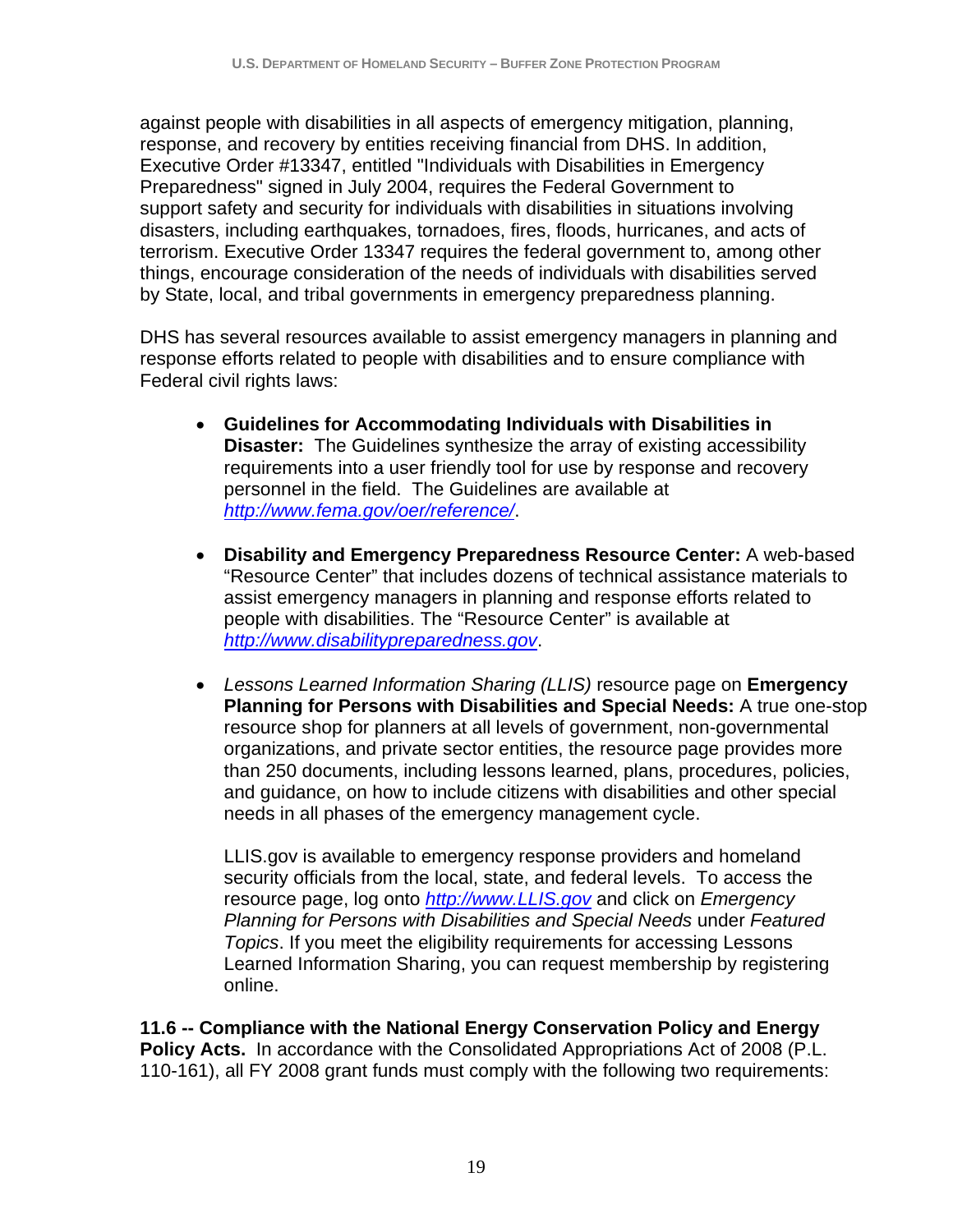- None of the funds made available through shall be used in contravention of the Federal buildings performance and reporting requirements of Executive Order No. 13123, part 3 of title V of the National Energy Conservation Policy Act (42 USC 8251 et. Seq.), or subtitle A of title I of the Energy Policy Act of 2005 (including the amendments made thereby)**.**
- None of the funds made available shall be used in contravention of section 303 of the Energy Policy Act of 1992 (42 USC13212).

**11.7 -- Environmental and Historic Preservation Compliance.** FEMA is required to consider the potential impacts to the human and natural environment of projects proposed for FEMA funding. FEMA, through its Environmental and Historic Preservation (EHP) Program, engages in a review process to ensure that FEMAfunded activities comply with various Federal laws including: National Environmental Policy Act, National Historic Preservation Act, Endangered Species Act, and Executive Orders on Floodplains (11988), Wetlands (11990) and Environmental Justice (12898). The goal of these compliance requirements is to protect our nation's water, air, coastal, wildlife, agricultural, historical, and cultural resources, as well as to minimize potential adverse effects to children and low-income and minority populations.

The grantee shall provide any information requested by FEMA to ensure compliance with applicable Federal EHP requirements. Any project with the potential to impact EHP resources (see Section E.8) cannot be initiated until FEMA has completed its review. Grantees may be required to provide detailed information about the project, including the following: location (street address or map coordinates); description of the project including any associated ground disturbance work, extent of modification of existing structures, construction equipment to be used, staging areas, access roads, etc; year the existing facility was built; natural, biological, and/or cultural resources present in the project vicinity; visual documentation such as site and facility photographs, project plans, maps, etc; and possible project alternatives.

For certain types of projects, FEMA must consult with other Federal and state agencies such as the U.S. Fish and Wildlife Service, State Historic Preservation Offices, and the U.S. Army Corps of Engineers, as well as other agencies and organizations responsible for protecting natural and cultural resources. For projects with the potential to have significant adverse effects on the environment and/or historic properties, FEMA's EHP review and consultation may result in a substantive agreement between the involved parties outlining how the grantee will avoid the effects, minimize the effects, or, if necessary, compensate for the effects.

Because of the potential for significant adverse effects to EHP resources or public controversy, some projects may require an additional assessment or report, such as an Environmental Assessment, Biological Assessment, archaeological survey, cultural resources report, wetlands delineation, or other document, as well as a public comment period. Grantees are responsible for the preparation of such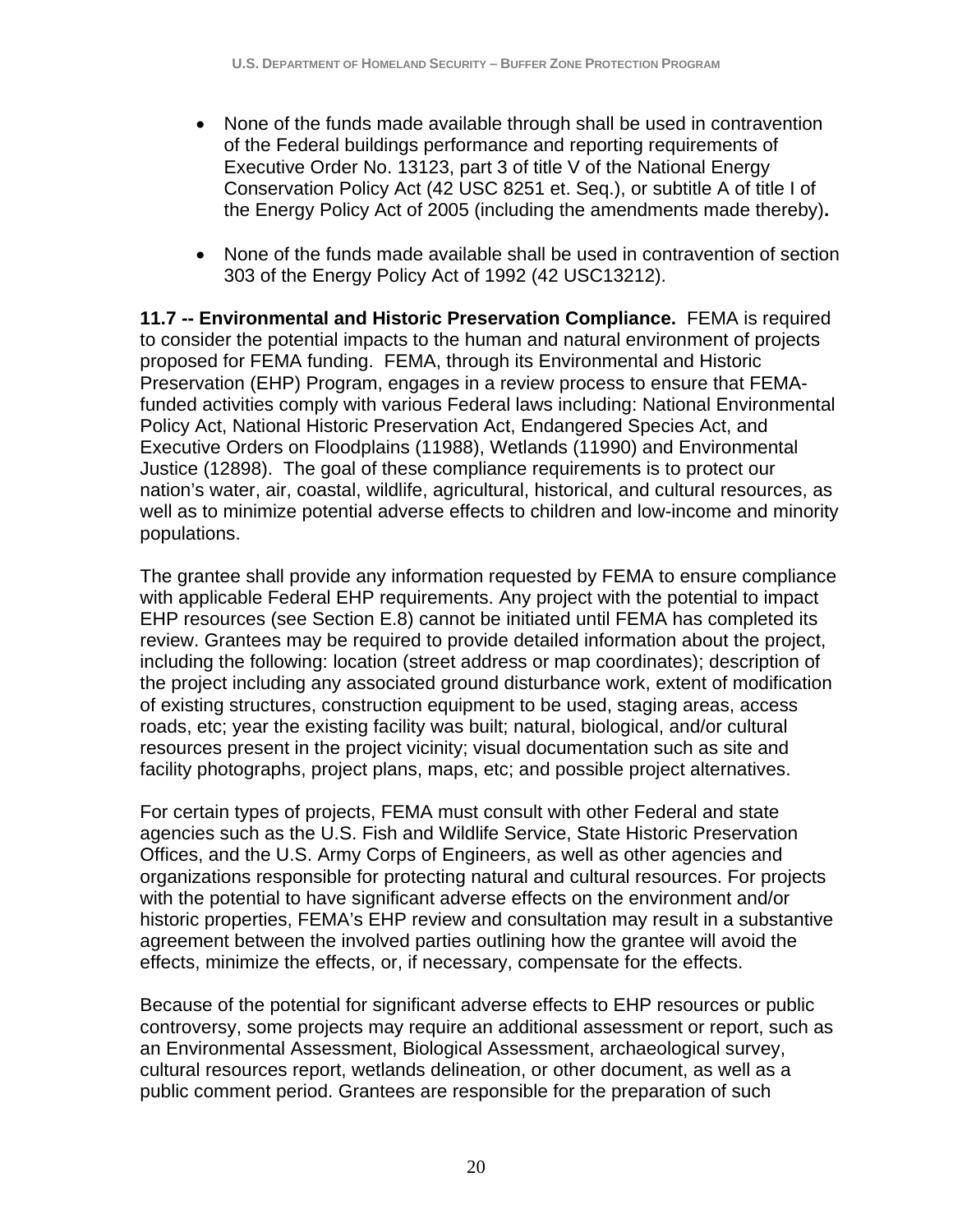documents, as well as for the implementation of any treatment or mitigation measures identified during the EHP review that are necessary to address potential adverse impacts. Grantees may use BZPP funds toward the costs of preparing such documents and/or implementing treatment or mitigation measures. Failure of the grantee to meet Federal, State, and local EHP requirements, obtain applicable permits, and comply with any conditions that may be placed on the project as the result of FEMA's EHP review may jeopardize Federal funding.

For more information on FEMA's EHP requirements, SAAs should refer to FEMA's Information Bulletin #271, *Environmental Planning and Historic Preservation Requirements for Grants.*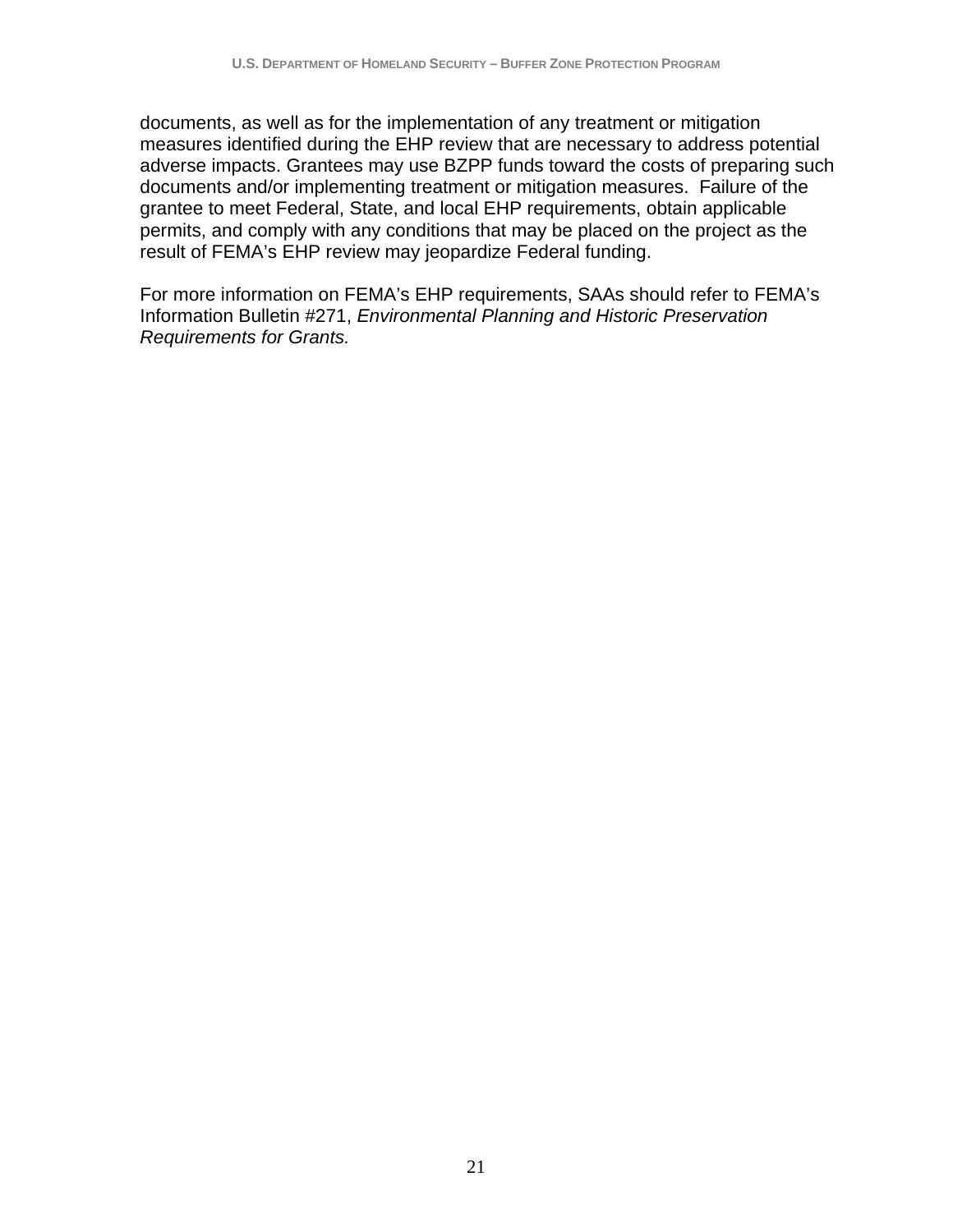## <span id="page-23-0"></span>**APPENDIX A. ALIGNMENT WITH THE NATIONAL PREPAREDNESS ARCHITECTURE**

Figure 1, below, graphically summarizes key elements of the national preparedness architecture.

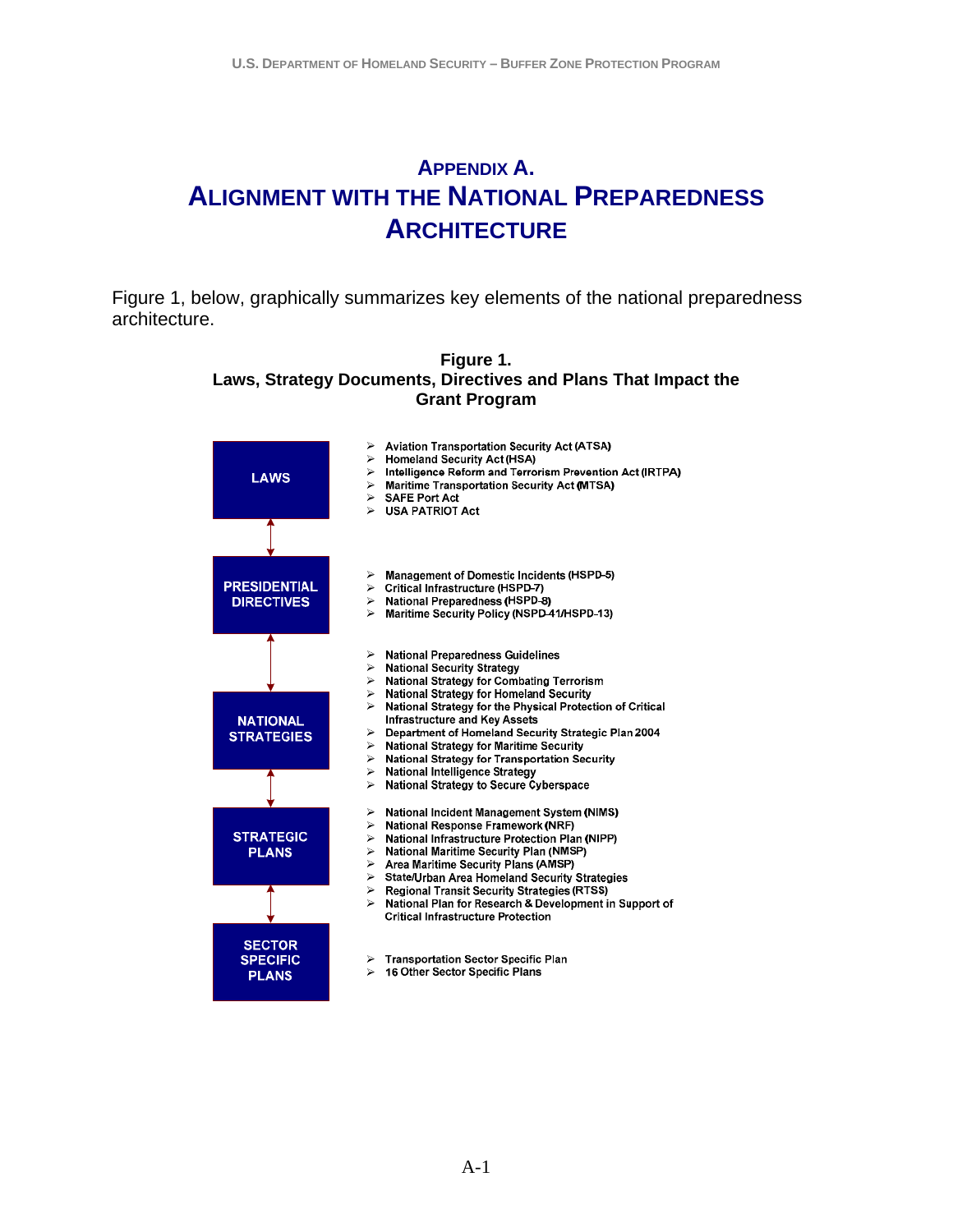## **APPENDIX B. BZPP ALLOWABLE EXPENSES**

#### <span id="page-24-0"></span>**A. Overview**

FY 2008 BZPP allowable costs are divided into the following three categories:

- 1. Planning
- 2. Equipment acquisitions
- 3. Management and administration (M&A)

The following provides guidance on allowable costs within each of these areas:

This section provides guidance on the types of expenditures that are allowable under the FY 2008 BZPP. Grantees are encouraged to contact their Preparedness Officer regarding authorized and unauthorized expenditures.

**1**. **Planning.** Planning activities are central to the implementation of the BZPP. The BZPP is designed as a planning tool to integrate the efforts of local agencies and their private sector partners. Accordingly, responsible jurisdictions may use BZPP programmatic funds to support multi-discipline prevention and protection-focused planning activities specific to the selected facility. However the priority should continue to be on mitigating equipment and resource shortfalls identified in the development of the BZPP. Grantees should also confer with their local and State homeland security partners to determine additional funding source opportunities for planning-related purposes (such as FEMA's Homeland Security Grant Programs). Examples of allowable planning costs for the individual BZPP activities can be found at *http://www.fema.gov/grants.* 

FY 2008 BZPP funds may be used for a range of homeland security and CIKR protection planning activities, such as:

#### **1.1 -- Developing and implementing homeland security and CIKR support programs and adopting DHS national initiatives limited to the following:**

- Implementing the National Preparedness Guidelines, as it relates to implementation of the NIPP, and SSPs.
- Building or enhancing preventive radiological and nuclear detection programs.
- Modifying existing incident management and Emergency Operating Plans (EOPs) to ensure proper alignment with the National Response Framework (NRF) and the NIMS coordinating structures, processes, and protocols.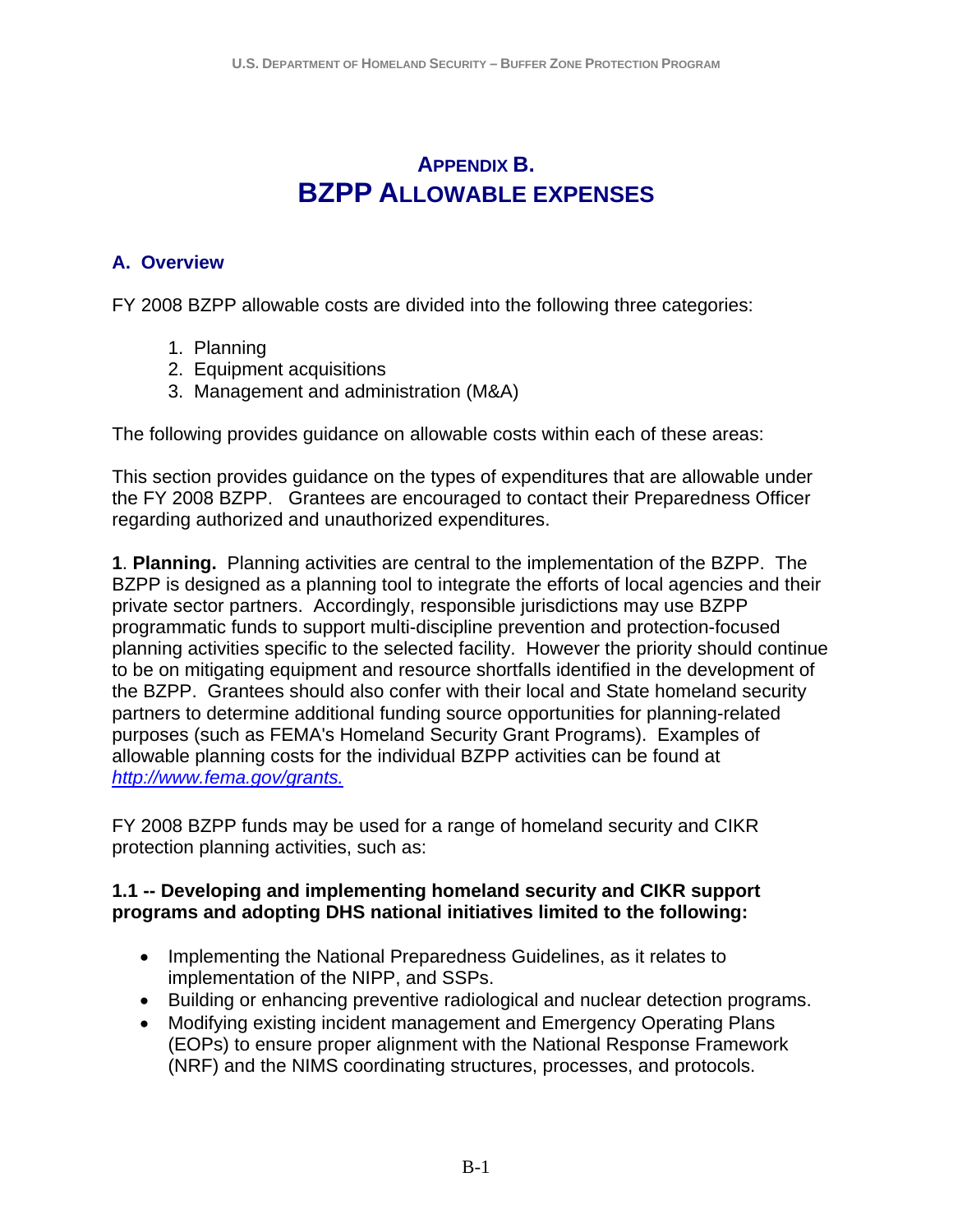- Establishing or enhancing mutual aid agreements or MOUs to ensure cooperation with respect to CIKR protection.
- Developing communications and interoperability protocols and solutions with the BZPP site.
- Developing or enhancing radiological and nuclear alarm resolution reachback relationships across local, State and Federal partners.
- Developing or updating resource inventory assets in accordance to typed resource definitions issued by the NIMS Integration Center (NIC).
- Designing State and local geospatial data systems.

#### **1.2 -- Developing related terrorism prevention and protection programs including:**

- Planning to enhance preventive detection capabilities, security and population evacuation in the vicinity of specified CIKR during heightened alerts, during terrorist incidents, and/or to support mitigation efforts.
- Multi-discipline preparation and integration across the homeland security community.
- Developing or enhancing radiological and nuclear alarm resolution protocols and procedures.
- Developing and planning for information/intelligence sharing groups and/or fusion centers.
- Acquiring systems allowing connectivity to Federal data networks, such as the National Crime Information Center (NCIC) and Integrated Automated Fingerprint Identification System (IAFIS), as appropriate.

#### **1.3 -- Developing and enhancing plans and protocols, limited to**:

- Developing or enhancing EOPs and operating procedures.
- Developing terrorism prevention/deterrence plans.
- Developing or enhancing cyber security plans.
- Developing or enhancing cyber risk mitigation plans.
- Developing public/private sector partnership emergency response, assessment, and resource sharing plans.
- Developing or updating local or regional communications plans.
- Developing plans to support and assist special needs jurisdictions, such as port authorities and rail and mass transit agencies.
- Developing and/or updating plans and protocols to support evacuation planning efforts.

The VRPP must clearly show how any funds identified for planning activities support the implementation of prevention and protection capabilities of the responsible jurisdiction, as they are related to the identified CIKR site(s).

**2. Equipment.** Select Authorized Equipment List (AEL) categories are eligible for funding (see Table 2 below). The allowable equipment categories are listed on the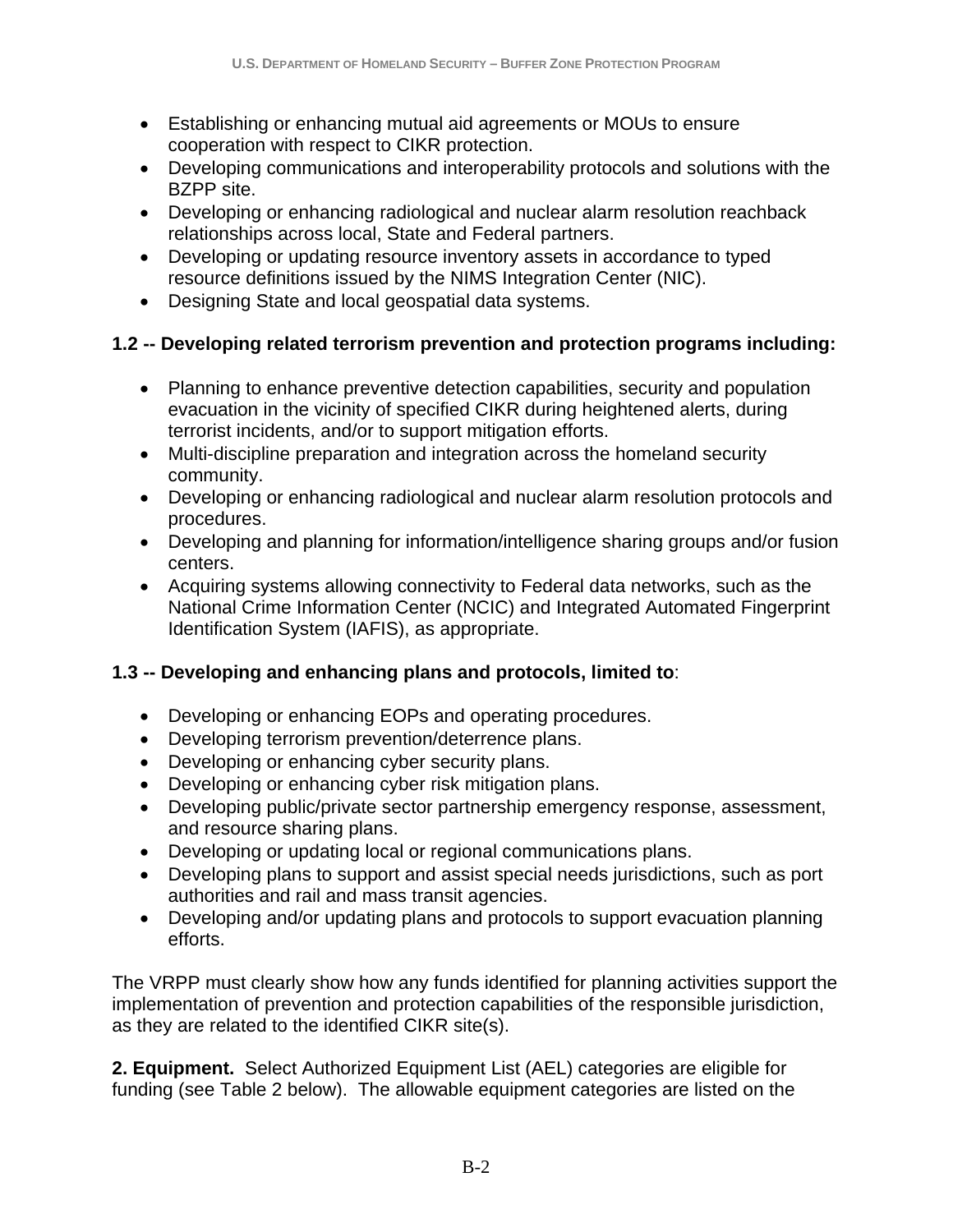web-based AEL on the Responder Knowledge Base (RKB) at *http://www.rkb.us*. DHSadopted standards can be found at *http://www.dhs.gov/xfrstresp/standards/ editorial\_0420.shtm*.

The Responder Knowledge Base houses the AEL and the Standardized Equipment List (SEL). In some cases, items on the SEL are not allowable under FY 2008 BZPP, or will not be eligible for purchase unless specific conditions are met. Unless otherwise specified, maintenance costs/contracts for authorized equipment purchased using FY 2008 BZPP funding or acquired through the DHS Homeland Defense Equipment Reuse (HDER) Program are allowable.

| #                | <b>Category Title</b>                                           |
|------------------|-----------------------------------------------------------------|
| [2]              | <b>Explosive Device Mitigation and Remediation Equipment</b>    |
| $\overline{[3]}$ | <b>CBRNE Operational Search and Rescue Equipment*</b>           |
| $\overline{[4]}$ | <b>Information Technology</b>                                   |
| [5]              | <b>Cyber Security Enhancement Equipment</b>                     |
| [6]              | Interoperable Communications Equipment                          |
| $\overline{[7]}$ | <b>Detection Equipment</b>                                      |
| [10]             | Power Equipment                                                 |
| $[13]$           | <b>Terrorism Incident Prevention Equipment</b>                  |
| [14]             | <b>Physical Security Enhancement Equipment</b>                  |
| $[15]$           | Inspection and Screening Systems                                |
| $[16]$           | Agricultural Terrorism Prevention, Response, and Mitigation     |
|                  | Equipment                                                       |
| [20FP]           | Intervention Equipment - Equipment, Fingerprint Processing, and |
|                  | dentification*                                                  |

| Table 2. BZPP Allowable Equipment Categories |
|----------------------------------------------|
|                                              |

**\*** Only select sub-categories within AEL Category 3 and 20 are eligible for FY 2008 BZPP funding. These sections include: 3OE-02, 3OE-07, 03SR-03-LSTN, 03OE-03-LTPA, 03OE-04- LTHH, 03OE-04-LTHE, 03SR-03-SCAM, 03SR-05, 03WA-01-PROP, 03WA-01-ULHH, 03WA-01- ULIT, 03WA-01-UWMD, 03WA-02-SONR, and 20FP.

Other specialized equipment not listed in the BZPP AEL categories may be requested by the responsible jurisdiction, as approved by the State. The responsible jurisdiction must provide a justification, describing and/or identifying all of the following to their FEMA Preparedness Officer, who, in consultation with IP, will review the request.

- The reason the equipment is requested.
- The target capabilities, per the TCL, the request will support and/or enhance.
- How other grant funding has been considered, or may be applied, to support the request.
- How the requested equipment will support the development and/or implementation of prevention and/or protection capabilities, per the TCL, within the responsible jurisdiction, as identified by the BZP.
- How the equipment will directly address a threat, vulnerability, and/or consequence directly related to the identified FY 2008 BZPP site and its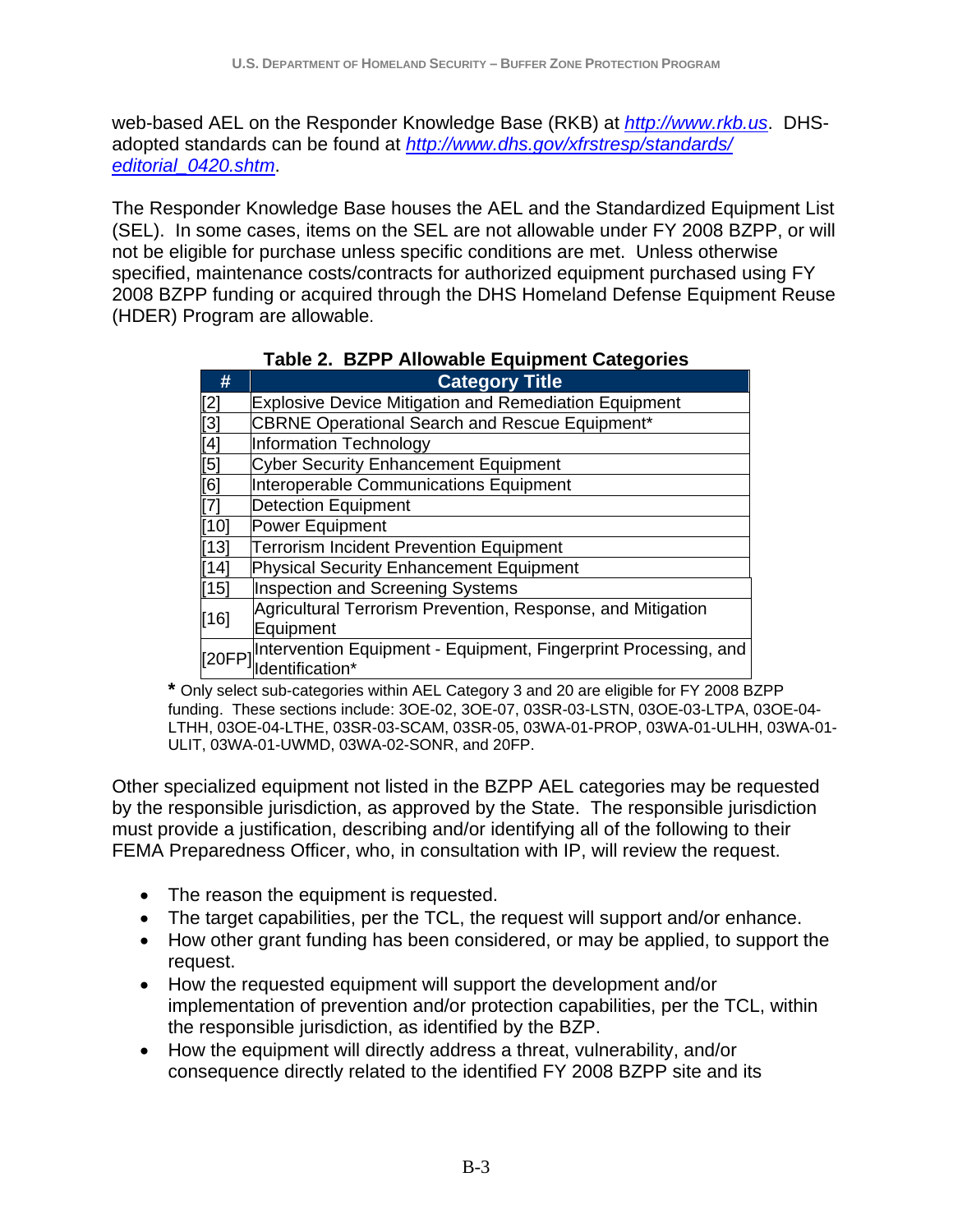responsible jurisdiction, as identified by the BZP (i.e., PPE for a jurisdiction responsible for a chemical facility or watercraft for a damn).

• Address a specific threat, vulnerability, and/or consequence directly related to a heightened alert period, as related to the site and/or its sector.

Unless otherwise noted, equipment must be certified that it meets required regulatory and/or DHS-adopted standards to be eligible for purchase using these funds. In addition, agencies must have all necessary certifications and licenses for the requested equipment, as appropriate, prior to the request.

subgrantees to support local management and administration activities. **3. Management and Administrative (M&A) Costs.** A maximum of up to three percent (3%) of funds awarded may be retained by the State, and any funds retained are to be used solely for management and administrative purposes associated with the BZPP award. States may pass through a portion of the State M&A allocation to local

The following M&A costs are allowable only within the period of performance of the grant program:

- Hiring of full-time or part-time staff or contractors/consultants:
	- $\circ$  To assist with the management and/or administration of the FY 2008 BZPP.
	- $\circ$  To assist with the coordination and implementation requirements of the FY 2008 BZPP.
- Hiring of full-time or part-time staff or contractors/consultants and expenses related to:
	- o Meeting compliance with reporting and data collection requirements, including data call requests.
	- o FY 2008 BZPP pre-application submission management activities and application requirements.
- Travel expenses.
- Meeting-related expenses.
- Other allowable M&A expenses:
	- o Acquisition of authorized office equipment, including personal computers, laptop computers, printers, LCD projectors, and other equipment or software which may be required to support the implementation of the BZP or VRPP.
	- $\circ$  Recurring fees/charges associated with certain equipment, such as cell phones, faxes, etc.
	- o Leasing and/or renting of space for newly hired personnel to administer the FY 2008 BZPP.

#### **B. Unallowable Costs.**

The following projects and costs are considered ineligible for award consideration: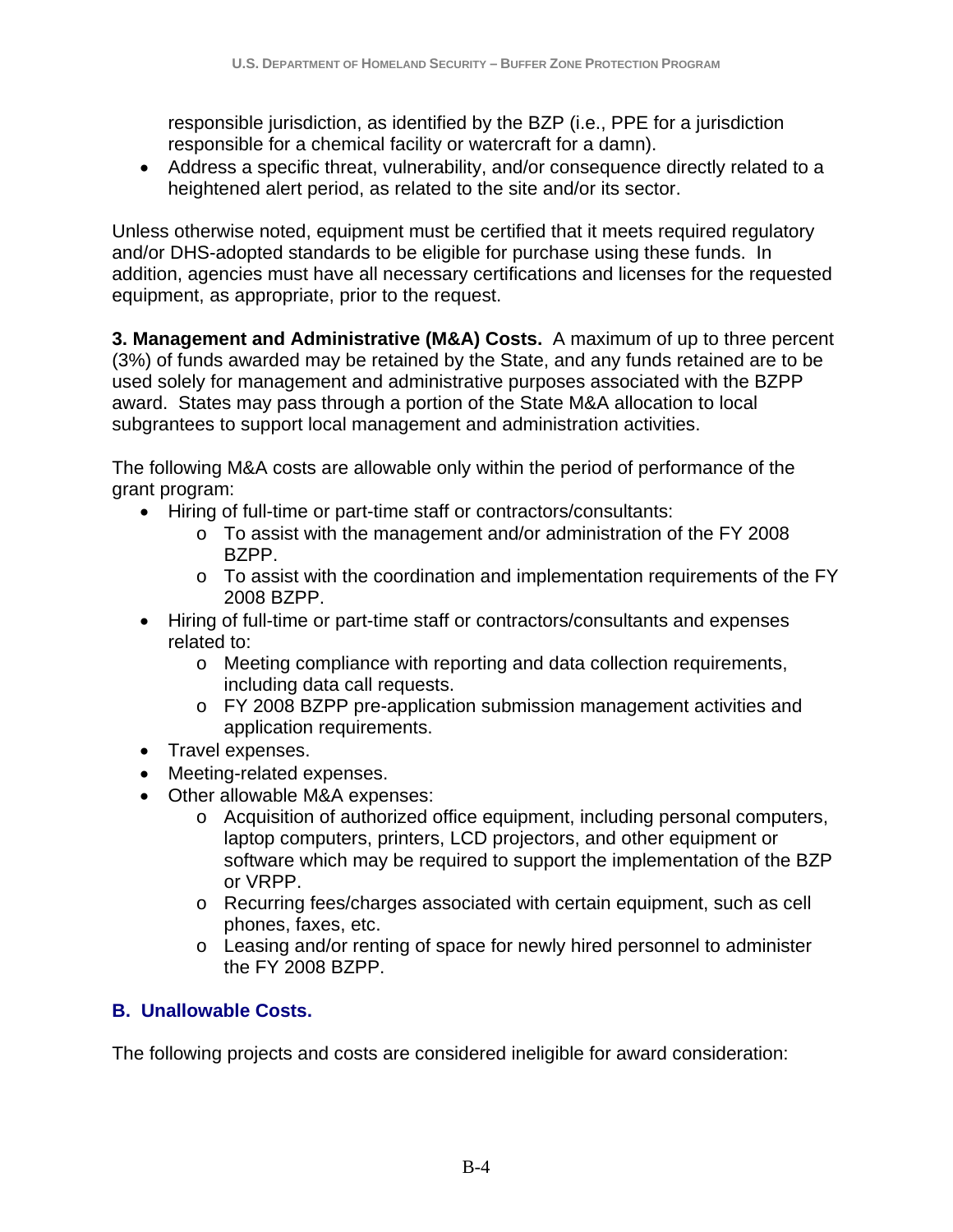- Hiring of Public Safety Personnel. FY 2008 BZPP funds may not be used to support the hiring of sworn public safety officers for the purposes of fulfilling traditional public safety duties or to supplant traditional public safety positions and responsibilities.
- • **Construction and Renovation.** Construction and renovation is prohibited under the FY 2008 BZPP.
- • **General-use Expenditures.** Expenditures for items such as general-use software (word processing, spreadsheet, graphics, etc), general-use computers and related equipment (other than for allowable M&A activities, or otherwise associated preparedness functions), general-use vehicles, licensing fees, weapons, weapons systems and accessories, and ammunition are prohibited.
- **Federal Improvement.** Funds may not be used for the improvement of Federal buildings or for other activities that solely benefit the Federal government. However, if an identified FY 2008 BZPP site is a federal facility, the FY 2008 BZPP funds may be used by the jurisdiction(s), responsible for the safety and security of the community surrounding the site, to support the implementation of preventive and protective measures in the buffer zone surrounding that site.
- • **Overtime and Backfill.** Funds may not be used to support overtime and backfill costs associated with implementation of FY 2008 BZPP activities.
- **Training and Exercise Activities.** Any resulting training or exercise requirements identified through the BZPP may not be funded with FY 2008 BZPP funds, but may be funded through other overarching homeland security grant programs (i.e. State Homeland Security Program (SHSP), and Urban Areas Security Initiative (UASI)) in accordance with their stipulated authorized expenditures.

Additionally, the following initiatives and costs are considered **ineligible** for award consideration:

- o Initiatives that do not address the implementation of programs/initiatives to build prevention and protection-focused capabilities directed at identified facilities and/or the surrounding communities
- o The development of risk/vulnerability assessment models
- o Initiatives that fund risk or vulnerability security assessments or the development of BZPs and/or VRPPs
- o Initiatives in which Federal agencies are the beneficiary or that enhance Federal property
- o Initiatives which study technology development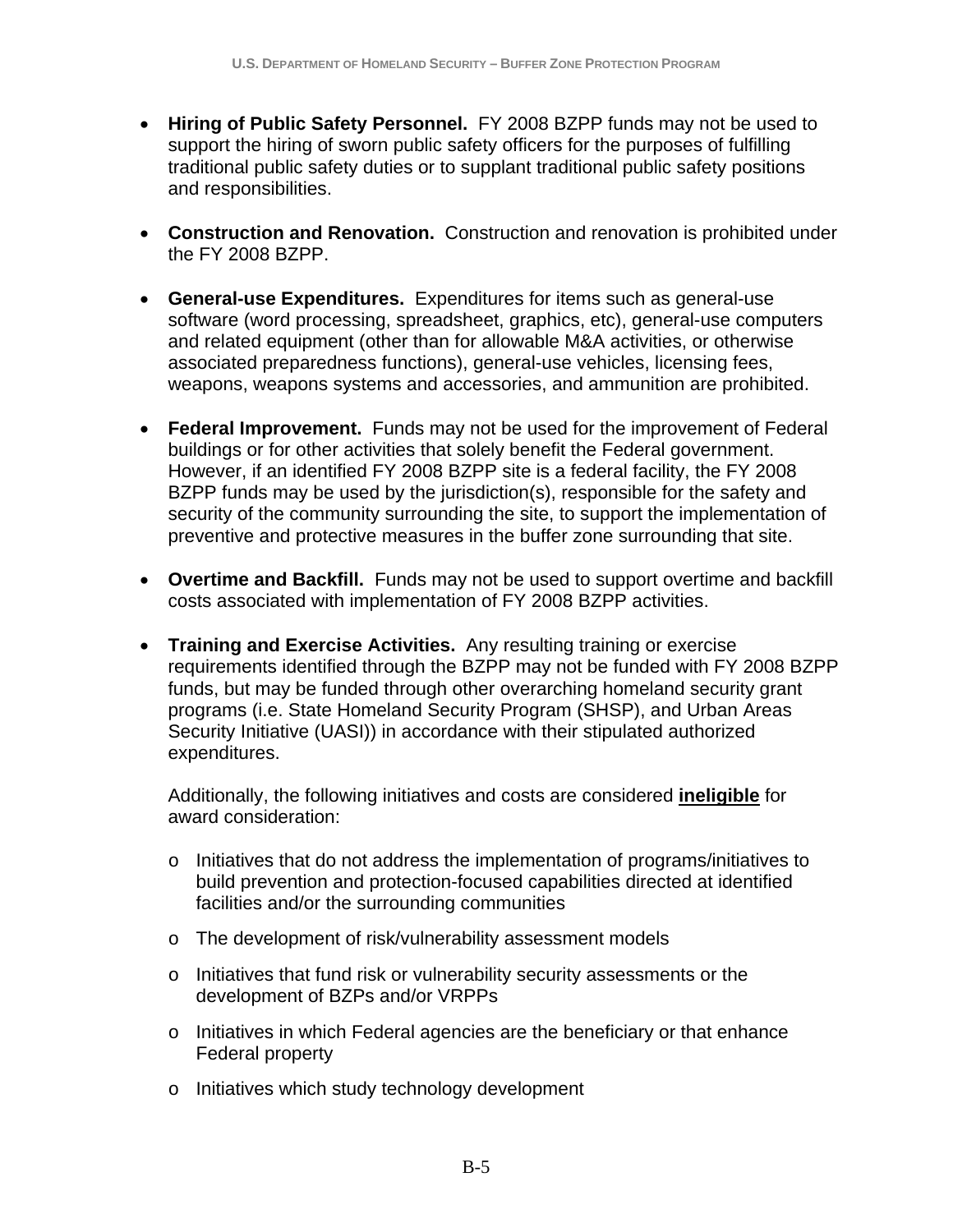- o Proof-of-concept initiatives
- o Initiatives that duplicate capabilities being provided by the Federal government
- o Operating expenses
- o Reimbursement of pre-award security expenses
- o Other indirect costs

Any other activities unrelated to the implementation of the BZPP, items not in accordance with the AEL, or previously identified as ineligible within this guidance, are not an allowable cost.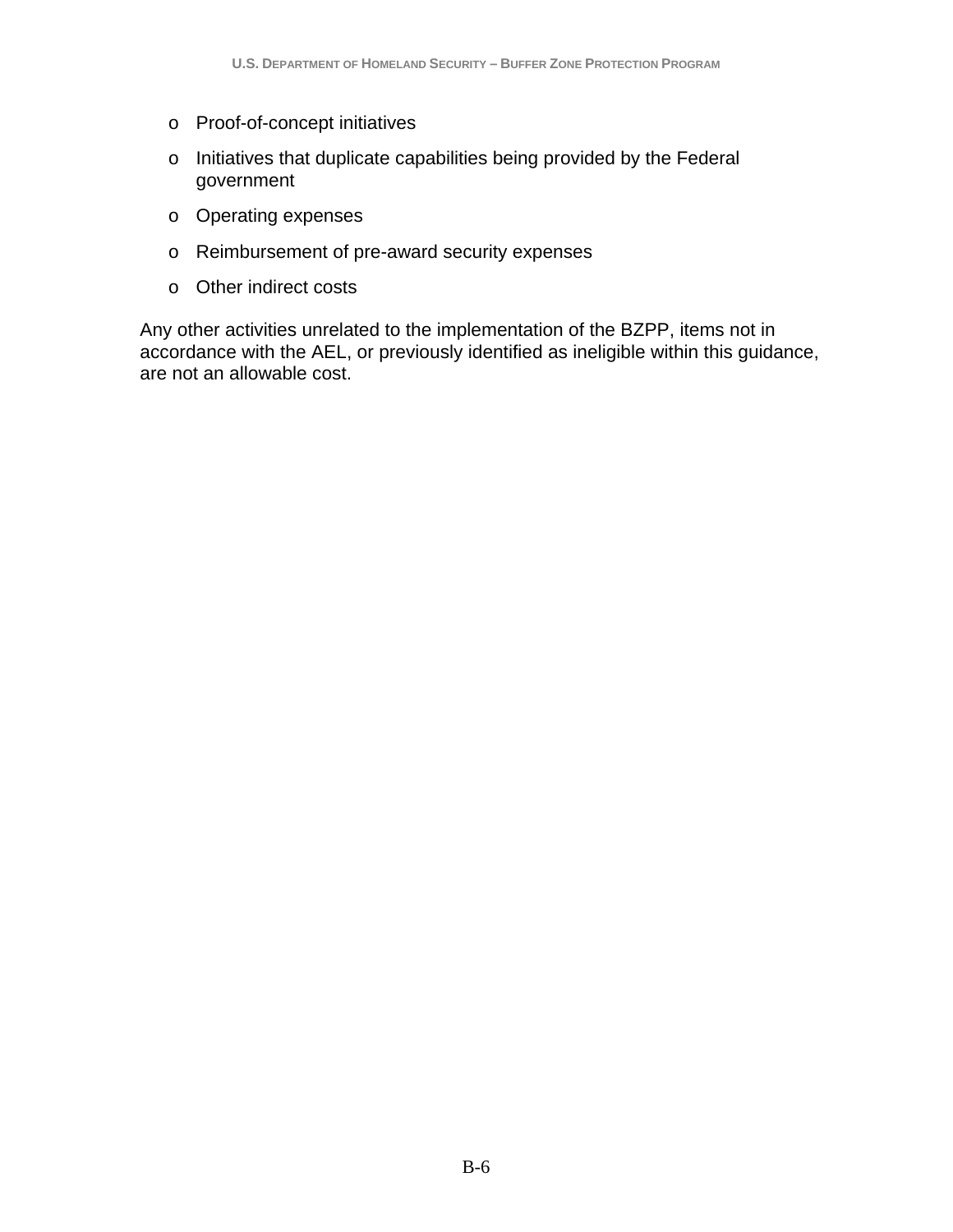## **APPENDIX C.**  *GRANTS.GOV* **QUICK-START INSTRUCTIONS**

DHS participates in the Administration's e-government initiative. As part of that initiative, all applicants must file their applications using the Administration's common electronic "storefront" -- *grants.gov*. Eligible SAAs must apply for funding through this portal, accessible on the Internet at *http://www.grants.gov.* 

Application attachments submitted via *grants.gov* must be in one of the following formats: Microsoft Word (\*.doc), PDF (\*.pdf), or text (\*.txt). Use the Catalog of Federal Domestic Assistance (CFDA) number listed in the relevant program guidance section of this document in *grants.gov*.

 associated with filing an application using *grants.gov.*  This Appendix is intended to provide guidance on the various steps and activities

#### *Step 1:* **Registering.**

Registering with *grants.gov* is a one-time process; however, if you are a first time registrant **it could take 3-5 business days to have your registration validated, confirmed, and receive your user name and password**. It is highly recommended you start the registration process as early as possible to prevent delays in submitting your application package to our agency by the deadline specified. While your registration is pending, you may continue with steps 2, 3, and 4 of these instructions. Registration must be complete for you to be able to submit (step 5) and track (step 6) an application.

**1. Establishing an e-business point of contact**. *grants.gov* requires an organization to first be registered in the CCR before beginning the *grants.gov* registration process. If you plan to authorize representatives of your organization to submit grant applications through *grants.gov*, proceed with the following steps. If you plan to submit a grant application yourself and sign grant applications and provide the required certifications and/or assurances necessary to fulfill the requirements of the application process, proceed to DUNS Number and then skip to the Authorized Organization Representative and Individuals section.

Go to *www.grants.gov,* and click on the "Get Started" tab at the top of the screen.

- Click the "e-Business Point of Contact" option and click the "GO" button on the bottom right of the screen. If you have already registered with *grants.gov*, you may log in and update your profile from this screen.
- To begin the registration process, click the "Register your Organization [Required]" or "Complete Registration Process [Required]" links. You may print a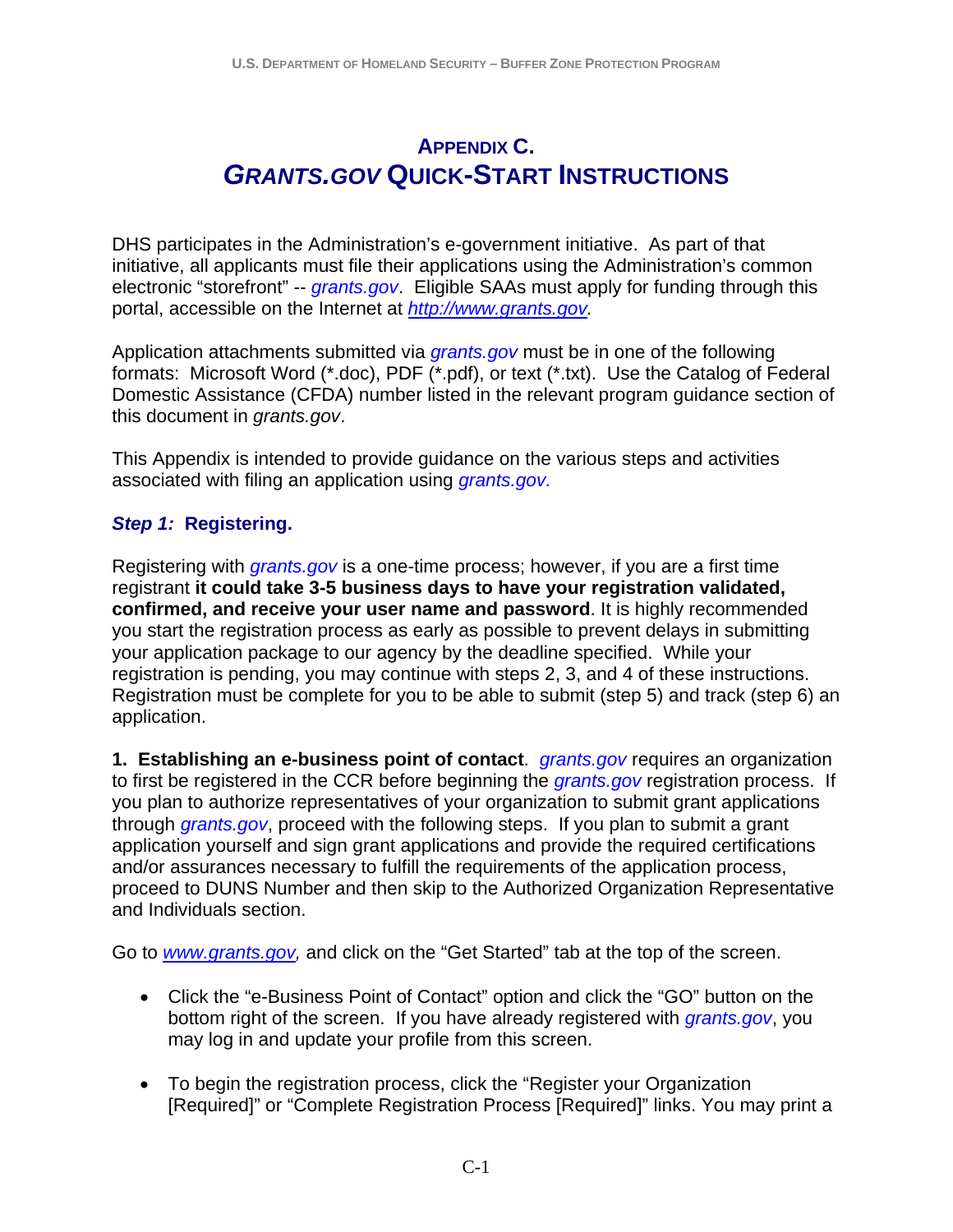registration checklist by accessing *www.grants.gov/assets/OrganizationRegCheck.pdf.* 

**2. DUNS number.** You must first request a Data Universal Numbering System number. Click "Step 1. Request a DUNS Number." If you are applying as an individual, please skip to "Authorized Organization Representative and Individuals." If you are applying on behalf of an organization that already has a DUNS number, please proceed to "Step 2. Register with Central Contractor Registry (CCR)." You may obtain a DUNS number at no cost by calling the dedicated toll-free DUNS number request line at (866) 705–5711.

**3. Central Contractor Registry.** Registering with the CCR, updating or changing your profile could take up to three to five business days to be confirmed and validated. This delay could prevent your application from being submitted by the deadline specified, so you should register or make changes to your profile as early in the process as possible.

Once you have a DUNS number, click on "Step 2. Register with Central Contractor Registry (CCR)." Here you are required to designate an individual as a point of contact. This point of contact is the sole authority for the organization and has the capability of issuing or revoking another individual's authority to submit grant applications through *grants.gov*.

A registration worksheet is provided to assist in the CCR registration process at *http://www.ccr.gov.* It is recommended you review the "Tips for registering with the CCR" at the bottom of this template.

- Go to *http://www.ccr.gov* or click on the CCR icon in the middle of the screen to begin the registration process. To see if your organization is already registered, click "Search CCR" at the top left side of the screen. Search entries must be exact to accurately search the database. If your organization is already registered, you can scroll down and see who the e-Business point of contact is for your agency. If your organization is not already registered, return to the CCR home page and click "Start New Registration" at the top left of the screen.
- If you have problems or questions about the CCR registration process, please contact the CCR Assistance Center at (888) 227–2423.
- Once your registration is complete, you will receive an e-mail with a Trading Partner Identification Number (TPIN) and Marketing Partner Identification Number (MPIN) number. You will need the MPIN number to register with *grants.gov*. If your organization is already registered with the CCR, you will need to obtain the MPIN number from your e-Business POC.

**4. Authorize your Organization Representative.** Click "Step 3. Authorize your Organization Representative." Follow steps 1-4. You will need your DUNS + 4 digit number and the MPIN number CCR e-mailed to you.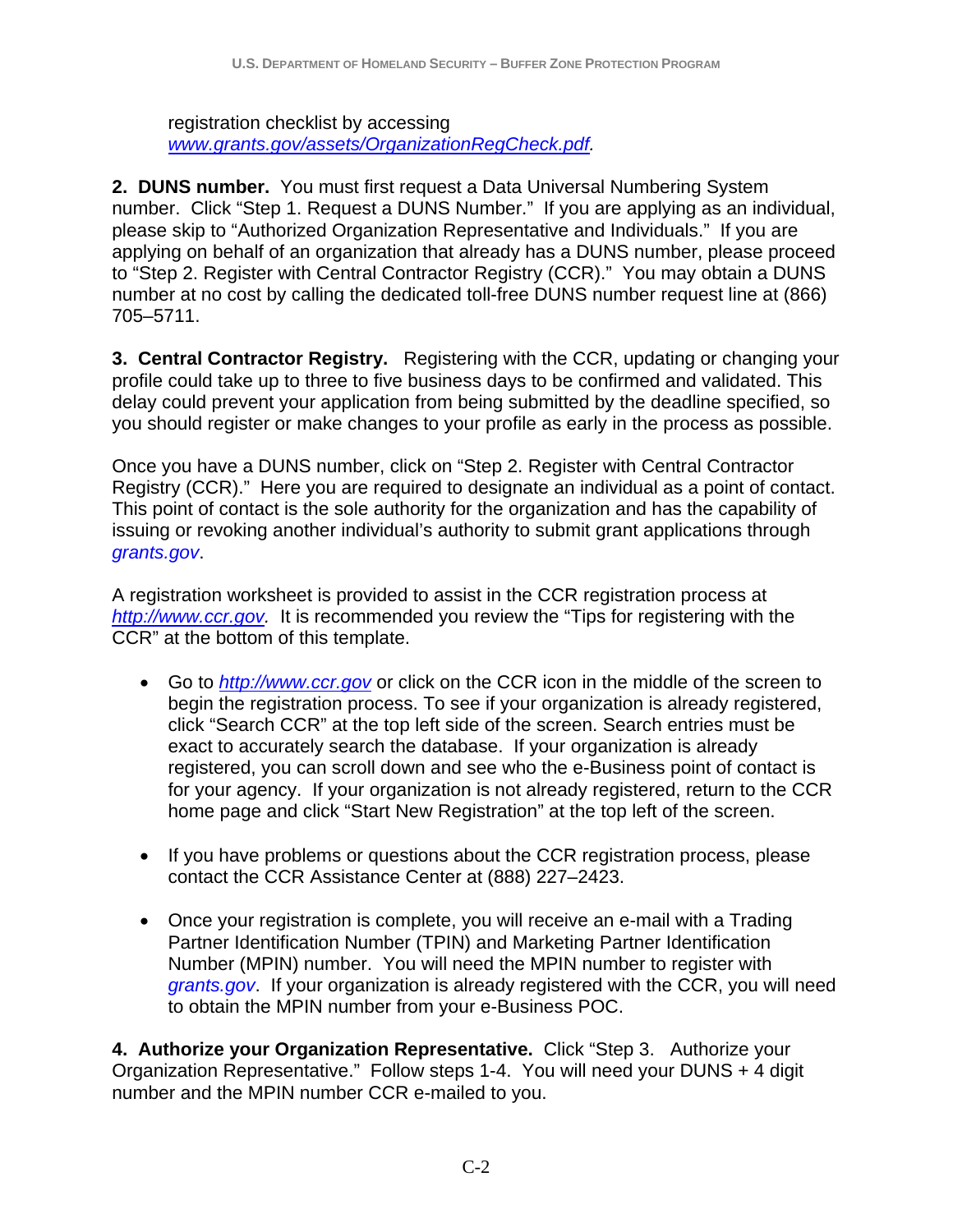Authorized Organization Representative. Once you are logged in, go to Step 2. **5. Log in as e-Business Point of Contact.** You may now go to "Step 4. Log in as e-Business Point of Contact." Here you may authorize or revoke the authority of the *Downloading the Application Viewer*, below.

**6. Authorized Organization Representative and Individuals.** If you plan to submit a grant application as an individual or an Authorized Organization Representative, with authority to sign grant applications and the required certifications and/or assurances necessary to fulfill the requirements of the application process, proceed with the following steps:

- Go to *www.grants.gov* and click on the "Get Started" tab at the top of the screen.
- Click the "Authorized Organization Representative (AOR)" option and click the "GO" button to the bottom right of the screen. If you are applying as an individual, click the "Individuals" option and click the "GO" button to the bottom right of the screen.
- If you have previously registered as an AOR, you may start searching for this grant opportunity from this page. Otherwise, you must complete the first-time registration by clicking "Complete First-Time Registration [Required]." You also may click on "Review Registration Checklist" and print a checklist for the following steps (see *www.grants.gov/assets/AORRegCheck.pdf).*
- Individuals may click the "registration checklist" for help in walking through the registration process.

**7. Credential Provider.** Once you have entered the registration process, you must register with the credential provider, to safeguard the security of your electronic information. You must have your agency's or individual DUNS + 4 digit number to complete this process. Now, click on "Step 1. Register with a Credential Provider." Enter your DUNS number and click "Register." Once you have entered the required information, click the "Submit" button.

If you should need help with this process, please contact the Credential Provider Customer Service at (800) 386–6820. It can take up to 24 hours for your credential provider information to synchronize with *grants.gov*. Attempting to register with *grants.gov* before the synchronization is complete may be unsuccessful.

**8.** *Grants.gov***.** After completing the credential provider steps above, click "Step 2. Register with *grants.gov*." Enter the same user name and password used when registering with the credential provider. You will then be asked to provide identifying information and your organization's DUNS number. After you have completed the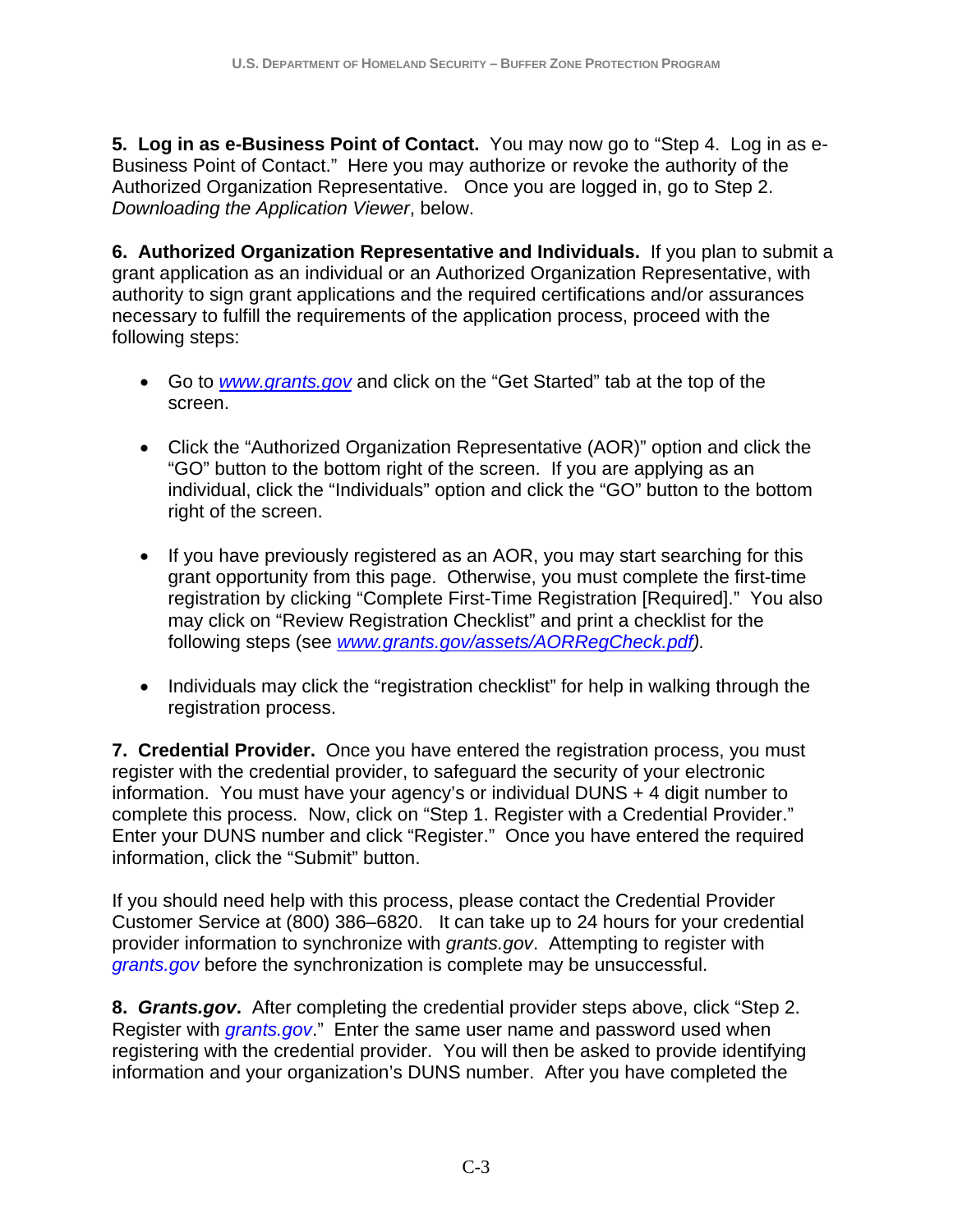registration process, *grants.gov* will notify the e-Business POC for assignment of user privileges.

 "Submit." *Note:* Individuals do not need to continue to the "Organizational Approval" Complete the "Authorized Organization Representative User Profile" screen and click step below.

**9. Organization Approval.** Prior to submitting a grant application package, you must receive approval to submit on behalf of your organization. This requirement prevents individuals from submitting grant application packages without permission. A notice is automatically sent to your organization's e-Business POC. Then, your e-Business POC approves your request to become an AOR. You may go *to http://www.ccr.gov* to search for your organization and retrieve your e-Business POC contact information.

Once organization approval is complete, you will be able to submit an application and track its status.

#### *Step 2:* **Downloading the Application Viewer.**

 connection. You may download the PureEdge Viewer while your registration is in process. You also may download and start completing the application forms in steps 3 and 4 below. This application viewer opens the application package needed to fill out the required forms. The download process can be lengthy if you are accessing the Internet using a dial-up

- From the *grants.gov* home page, select the "Apply for Grants" tab at the top of the screen.
- installation. • Under "Apply Step 1: Download a Grant Application Package and Applications Instructions," click the link for the PureEdge Viewer (*http://www.grants.gov/DownloadViewer*). This window includes information about computer system requirements and instructions for downloading and

If you are a Macintosh user, please read the PureEdge Support for Macintosh white paper available at

*www.grants.gov/GrantsGov\_UST\_Grantee/!SSL!/WebHelp/MacSupportforPureEdge .pdf*.

- Scroll down and click on the link to download the PureEdge Viewer (*www.grants.gov/PEViewer/ICSViewer602\_grants.exe*).
- You will be prompted to save the application. Click the "Save" button and the "Save As" window opens. Select the location where you would like to save PureEdge Viewer and click the "Save" button.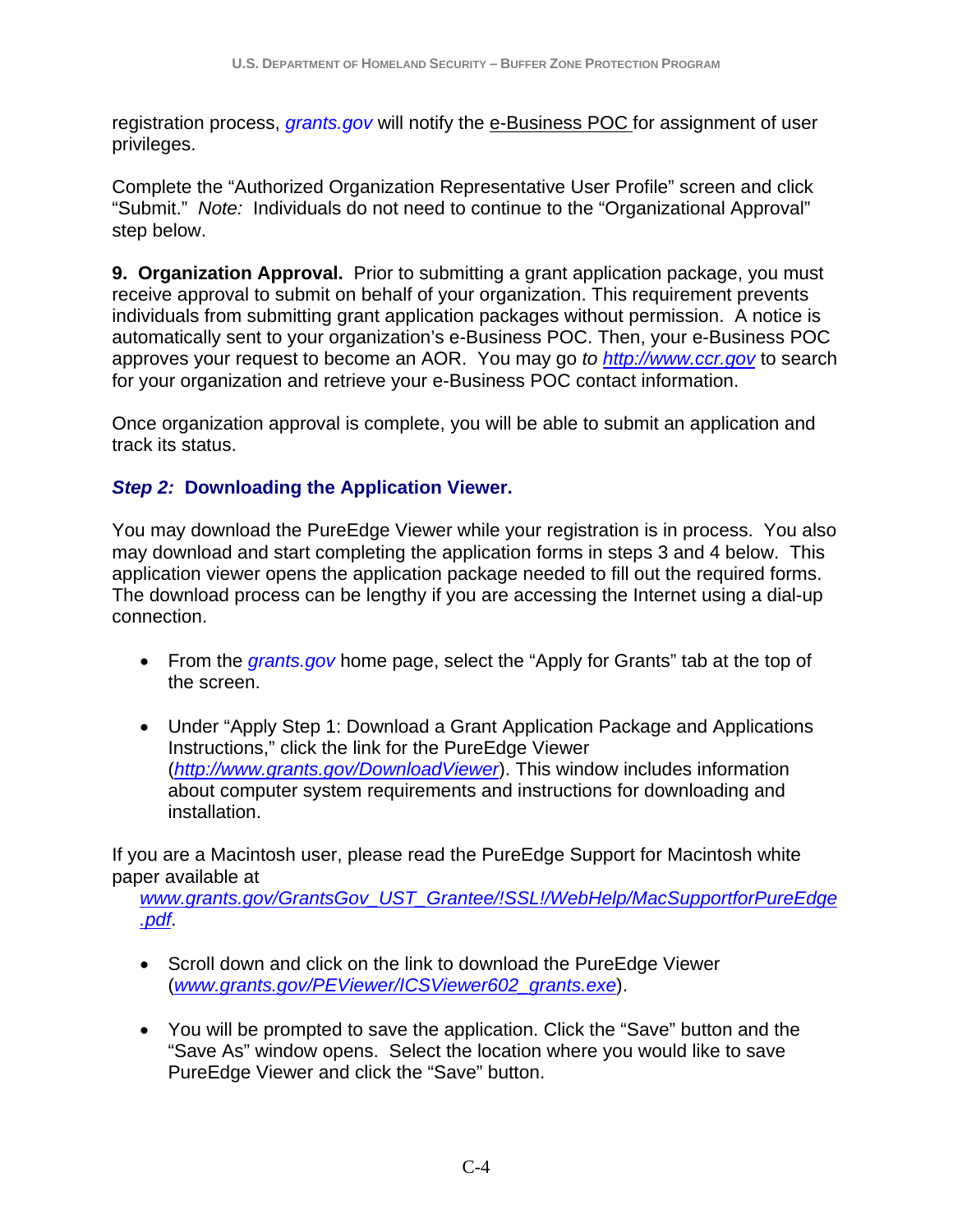- A window appears to show the progress of the download. When the downloading is complete, click to close the dialog box.
- To install the PureEdge Viewer, locate the file on your computer and click to open it. When you are prompted to run the file, click "RUN." Click "Yes" to the prompt to continue with the installation. The ICS InstallShield Wizard extracts the necessary files and takes you to the "Welcome" page.
- • Click "Next" to continue.
- Read the license agreement and click "Yes" to accept the agreement and continue the installation process. This takes you to the "Customer Information" screen.
- Enter a User Name and a Company Name in the designated fields and click "Next."
- The "Choose Destination Location" window prompts you to select the folder in which PureEdge Viewer will be installed. To save the program in the default folder, click "Next." To select a different folder, click "Browse." Select the folder in which you would like to save the program, click on "OK," then click "Next."
- The next window prompts you to select a program folder. To save program icons in the default folder, click "Next." To select a different program folder, type a new folder name or select one from the list of existing folders, then click "Next." Installation will begin.
- When installation is complete, the "InstallShield Wizard Complete" screen will appear. Click "Finish." This will launch the "ICS Viewer Help Information" window. Review the information and close the window.

#### *Step 3:* **Downloading an Application Package.**

Once you have downloaded the PureEdge Viewer, you may download and view this application package and solicitation instructions.

- From the *grants.gov* home page, select the "Apply for Grants" tab at the top of the screen.
- Click "Apply Step 1: Download a Grant Application Package and Application Instructions."
- Enter the CFDA number for this announcement, **97.078**. Then click "Download Package." This will take you to the "Selected Grants Application for Download" results page.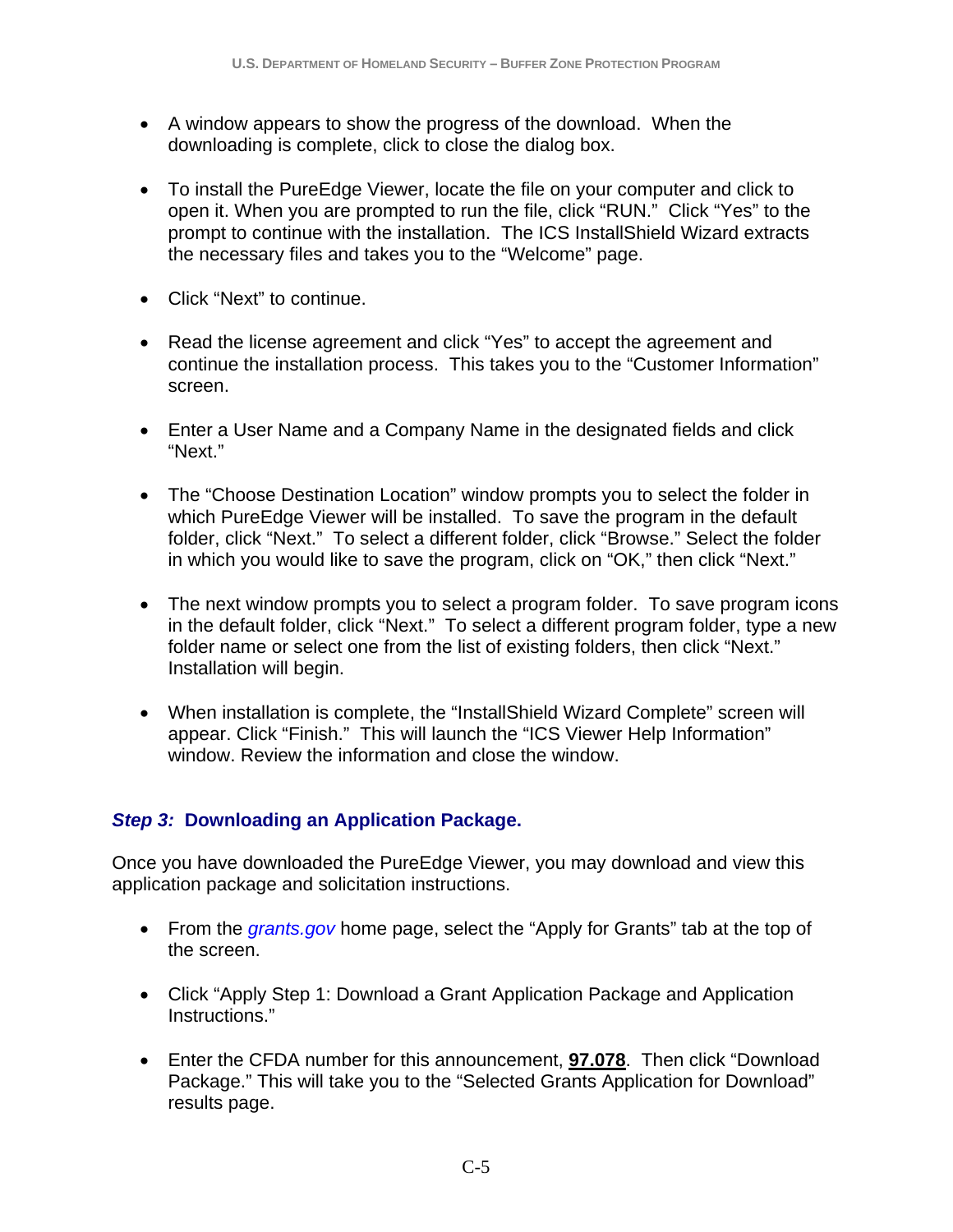- To download an application package and its instructions, click the corresponding download link below the "Instructions and Application" column.
- Once you select a grant application, you will be taken to a "Download" Opportunity Instructions and Application" screen to confirm that you are downloading the correct application. If you would like to be notified of any changes to this funding opportunity, enter your e-mail address in the corresponding field, then click the "Submit" button.
- After verifying that you have downloaded the correct opportunity information, click the "Download Application Instructions" button. This will open a PDF of this grant solicitation. You may print the solicitation or save it to your computer by clicking either the print icon at the top tool bar or the "File" button on the top tool bar. If you choose to save the file, click on "Save As" and save to the location of your choice.
- Click the "Back" Navigation button to return to the "Download Opportunity Instructions and Application" page. Click the "Download Application Package" button. The application package will open in the PureEdge Viewer.
- Click the "Save" button to save the package on your computer. Because the form is not yet complete, you will see a prompt that one or more fields may be invalid. You will complete these fields in step 4, but for now, select "Yes" to continue. After you click "Yes," the "Save Form" window will open.
- Save the application package to your desktop until after submission. Select a name and enter it in the "Application Filing Name" field. Once you have submitted the application through *grants.gov*, you may then move your completed application package to the file location of your choice.
- Click the "Save" button. If you choose, you may now close your Internet browser and complete your application package offline by double clicking the icon on your desktop. You do not have to be connected to the Internet to complete the application package in step 4 below.

#### *Step 4:* **Completing the Application Package.**

This application can be completed entirely offline; however, you will need to log in to *grants.gov* to submit the application in step 5.

• Locate the application package you saved on your computer. When you open the package, it will be in PureEdge Viewer. You may save your application at any time by clicking on the "Save" button at the top of the screen.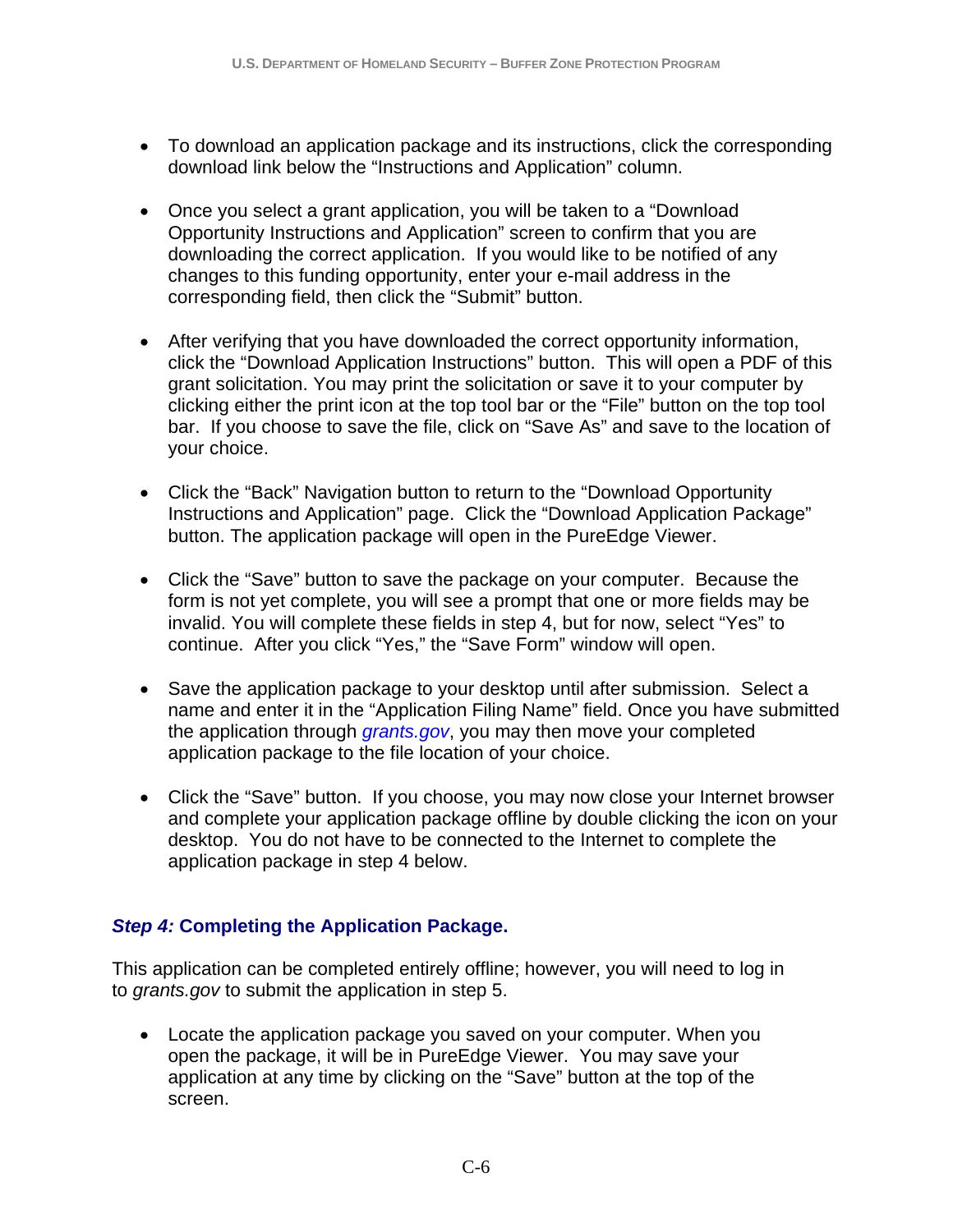- Enter a name for your application package in the "Application Filing Name" field. This can be a name of your choice.
- Open and complete all the mandatory and optional forms or documents. To complete a form, click to select the form, and then click the "Open" button. When you open a required form, the mandatory fields will be highlighted in yellow. If you enter incomplete information in a mandatory field, you will receive an error message or the field will turn red, indicating a change needs to be made.
- Mandatory forms include the: (1) Application for Federal Assistance (SF-424); (2) Assurances for Non-Construction Programs (SF-424B); and (3) Disclosure of Lobbying Activities (SF-LLL). These forms can also be viewed at *http://apply.grants.gov/agency/FormLinks?family=7*. Other mandatory forms are identified in Section IV.
- When you have completed a form or document, click the "Close Form" button at the top of the page. Your information will automatically be saved.
- Next, click to select the document in the left box entitled "Mandatory Documents." Click the "=>" button to move the form or document to the "Mandatory Completed Documents for Submission" box to the right.
- Some mandatory documents will require you to upload files from your computer. To attach a document, select the corresponding form and click "Open." Click the "Add Mandatory Attachment" button to the left. The "Attach File" box will open. Browse your computer to find where your file is located and click "Open." The name of that file will appear in the yellow field. Once this is complete, if you would like to attach additional files, click on the "Add Optional Attachment" button below the "Add Mandatory Attachment" button.
- An "Attachments" window will open. Click the "Attach" button. Locate the file on your computer that you would like to attach and click the "Open" button. You will return to the "Attach" window. Continue this process until you have attached all the necessary documents. You may attach as many documents as necessary.
- Least One Optional Other Attachment" will now appear as checked. • Once you have finished, click the "Done" button. The box next to the "Attach at
- Note: the name of these buttons will vary depending on the name of the form you have opened at that time; i.e., Budget Narrative, Other Attachment, and Project Narrative File.
- To exit a form, click the "Close" button. Your information will automatically be saved.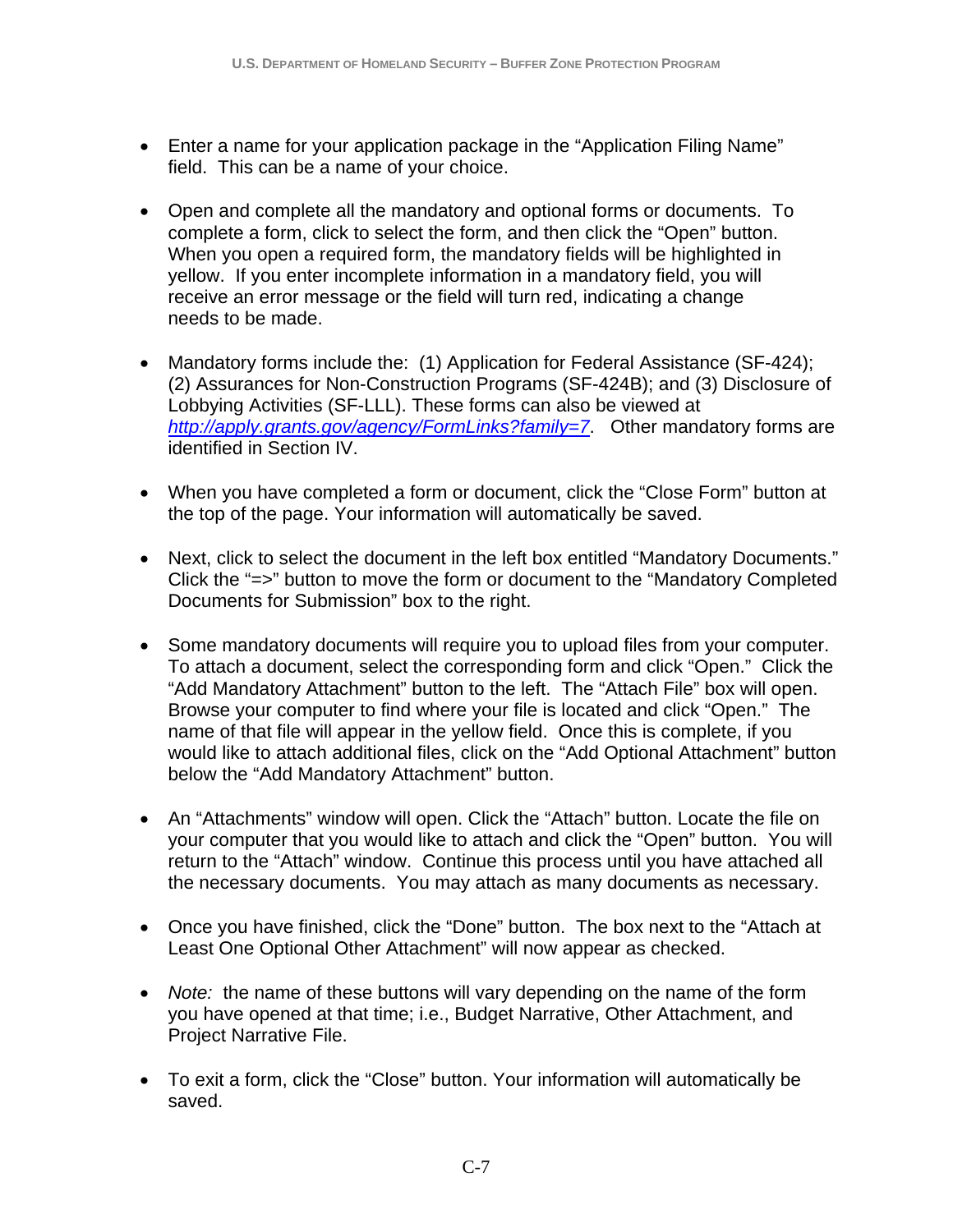#### *Step 5:* **Submitting the Application.**

Once you have completed all the yellow fields on all the forms and saved the application on your desktop, check the application package for errors. This can be done any time throughout step 4 above and as often as you like.

- When you are ready to submit your final application package, the "Submit" button at the top of your screen will be enabled. This button will not be activated unless all mandatory data fields have been completed. When you are ready to submit your application, click on "Submit." This will take you to a "Summary" screen.
- you to submit your application to *grants.gov.* • If your "Submit" button is not activated, then click the "Check Package for Errors" button at the top of the "Grant Application Package" screen. PureEdge Viewer will start with the first form and scan all the yellow fields to make sure they are complete. The program will prompt you to fix one error at a time as it goes through the scan. Once there are no more errors, the system will allow
- Review the application summary. If you wish to make changes at this time, click "Exit Application" to return to the application package, where you can make changes to the forms. To submit the application, click the "Sign and Submit Application" button.
- This will take you to a "Login" screen where you will need to enter the user name and password that you used to register with *grants.gov* in "Step 1: Registering." Enter your user name and password in the corresponding fields and click "Login."
- Once authentication is complete, your application will be submitted. Print this confirmation screen for your records. You will receive an e-mail message to confirm that the application has been successfully uploaded into *grants.gov*. The confirmation e-mail will give you a *grants.gov* tracking number, which you will need to track the status of your application. The confirmation e-mail will go to the e-Business POC; therefore, if you are submitting on behalf of someone else, be sure the e-Business POC is aware of the submission and that a confirmation e-mail will be sent.
- When finished, click the "Close" button.

#### *Step 6:* **Tracking the Application.**

After your application is submitted, you may track its status through *grants.gov*. To do this, go to the *grants.gov* home page at *http://www.grants.gov.* At the very top of the screen, click on the "Applicants" link. Scroll down the "For Applicants" page and click the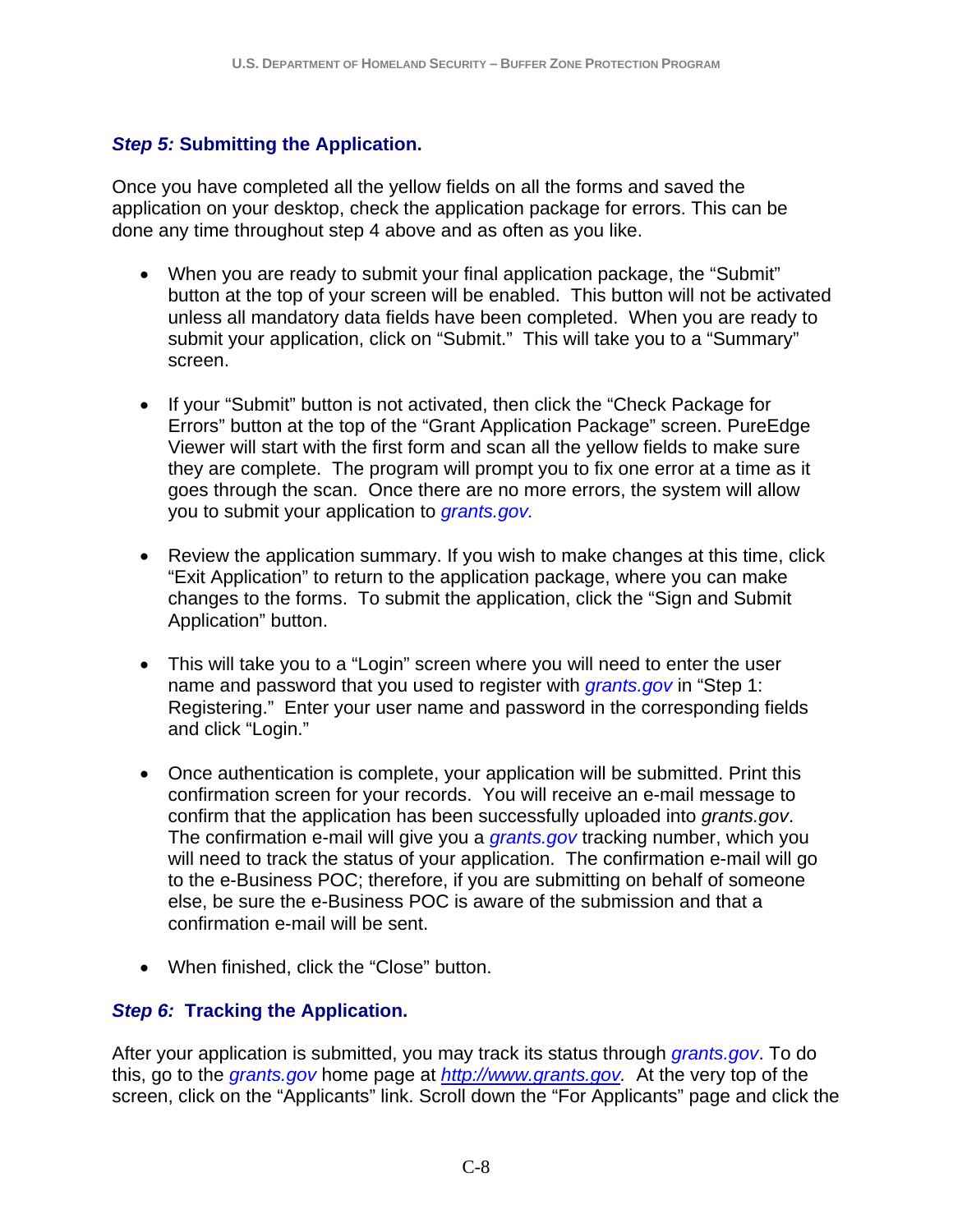"Login Here" button. Proceed to login with your user name and password that was used to submit your application package. Click the "Check Application Status" link to the top left of the screen. A list of all the applications you have submitted through *grants.gov* is produced. There four status messages your application can receive in the system:

- Validated. This means your application has been scanned for errors. If no errors were found, it validates that your application has successfully been submitted to *grants.gov* and is ready for the agency to download your application.
- **Received by Agency.** This means our agency DHS downloaded your application into our electronic Grants Management System (GMS) and your application is going through our validation process to be successfully received on our end.
- • **Agency Tracking Number Assigned.** This means our GMS did not find any errors with your package and successfully downloaded your application into our system.
- **Rejected With Errors.** This means your application was either rejected by *grants.gov* or GMS due to errors. You will receive an e-mail from *grants.gov*  customer support, providing details of the results and the next steps required. Most applications are rejected because: (1) a virus was detected; (2) you are using a user name and password that has not yet been authorized by the organization's e-Business POC; or (3) the DUNS number you entered on the SF-424 form does not match the DUNS number that was registered in the CCR for this organization.

If you experience difficulties at any point during this process, please call the *grants.gov*  customer support hotline at (800) 518–4726.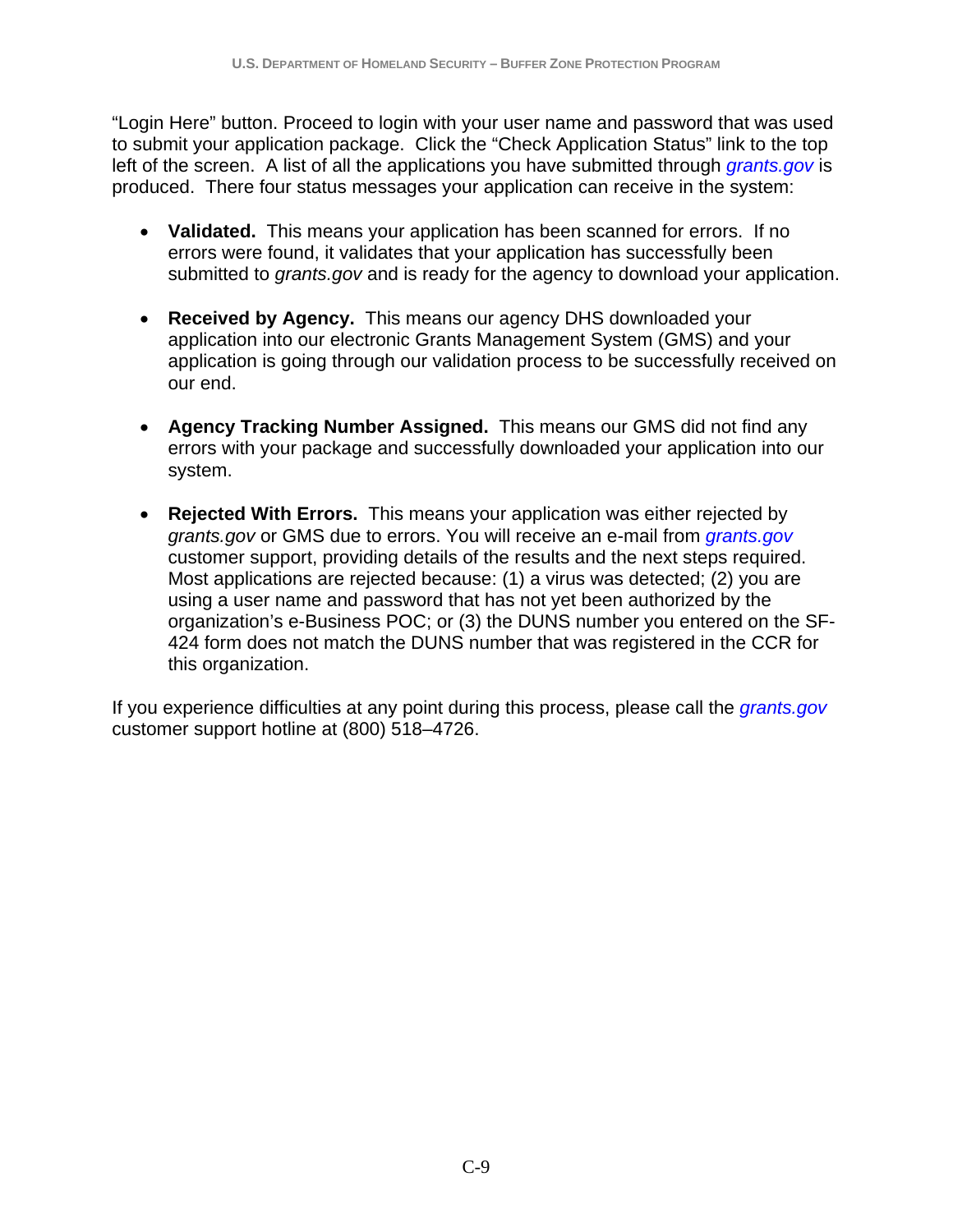## **APPENDIX D. AWARD AND REPORTING REQUIREMENTS**

<span id="page-39-0"></span>Prior to the transition to FEMA, the former Office of Grants and Training preparedness programs followed The Department of Justice's codified regulations, 28 CFR and the OGO Financial Management Guide. The former Office of Grants and Training is now within FEMA and all preparedness programs will follow FEMA's codified regulations, 44 CFR.

#### **A. Grant Award and Obligation of Funds**

Upon approval of an application, the grant will be awarded to the grant recipient. The date that this is done is the "award date."

Obligations are a legal liability to pay, under a grant, subgrant, or contract, determinable sums for services or goods incurred during the grant period. This includes, but is not limited to, amounts of orders placed, contracts and subgrants awarded, goods and services received, and similar transactions during a given period that will require payment by the grantee during the same or a future period.

Awards made to SAAs under this program carry additional pass-through requirements. Pass-through is defined as an obligation on the part of the States to make funds available to units of local governments, combinations of local units, or other specific groups or organizations. The State's pass-through period must be met within 45 days of the award date for BZPP. Four requirements must be met to pass-through grant funds:

- There must be some action to establish a firm commitment on the part of the awarding entity.
- The action must be unconditional (i.e., no contingencies for availability of SAA funds) on the part of the awarding entity.
- There must be documentary evidence of the commitment.
- The award terms must be communicated to the official grantee.

The period of performance is 36 months. Any unobligated funds will be deobligated at the end of this period. Extensions to the period of performance will be considered only through formal requests to FEMA with specific and compelling justifications why an extension is required.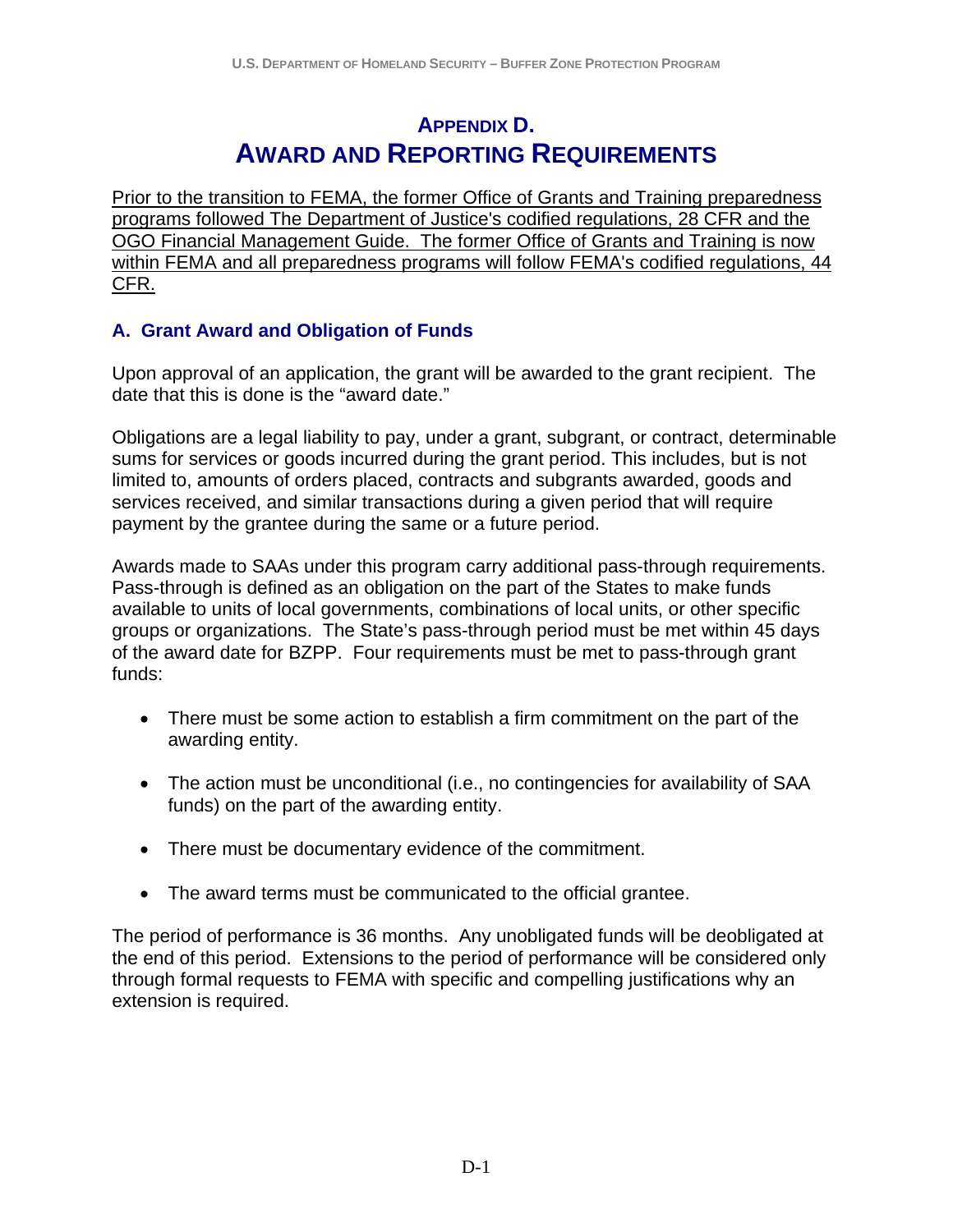#### **B. Post Award Instructions**

The following is provided as a guide for the administration of an award. Additional details and requirements may be provided to the grantee in conjunction with finalizing an award.

 application, as well as to the authorized grantee official. Follow the directions in the **1. Review award and special conditions document.** Notification of award approval is made by e-mail through the Grants Management System (GMS). Once an award has been approved, a notice is sent to the e-mail address of the individual who filed the notification e-mail and log into GMS to access the award documents. The authorized grantee official should carefully read the award and special condition documents. If you do not receive a notification e-mail, please contact your Preparedness Officer for your award number. Once you have the award number, contact the GMS Help Desk at (888) 549-9901, option 3 to obtain the username and password associated with the new award.

If you agree with the terms and conditions, the authorized grantee official should sign and date both the original and the copy of the award document page in Block 19 and initial the special conditions page(s). Retain a copy and fax the documents to (202) 786-9905 Attention: Control Desk or send the original signed documents to:

#### **U.S. Department of Homeland Security/FEMA Grant Programs Directorate/Control Desk 4th Floor, TechWorld 500 C St SW Washington, DC 20472**

If you do not agree with the terms and conditions, contact the Preparedness Officer named in the award package.

**2. Complete and return form SF1199A .** The SF1199A Direct Deposit Sign-up Form is used to set up direct deposit for grant payments. The SF1199A form can be found at: *http://www.fema.gov/grants*.

NOTE: Please include your vendor number in Box C of the SF1199A form.

 PARS is *https://isource.fema.gov/sf269/execute/LogIn?sawContentMessage=true.* **3 Access to payment systems.** Grantees under this solicitation will use FEMA's online Payment and Reporting System (PARS) to request funds. The website to access Questions regarding payments or how to access PARS should be directed to the FEMA Call Center at (866) 927-5646 or sent via e-mail to ask-OGO@dhs.gov.

**4. Reporting requirements.** Reporting requirements must be met throughout the life of the grant (refer to the program guidance and the special conditions found in the award package for a full explanation of these requirements. Please note that PARS contains edits that will prevent access to funds if reporting requirements are not met on a timely basis.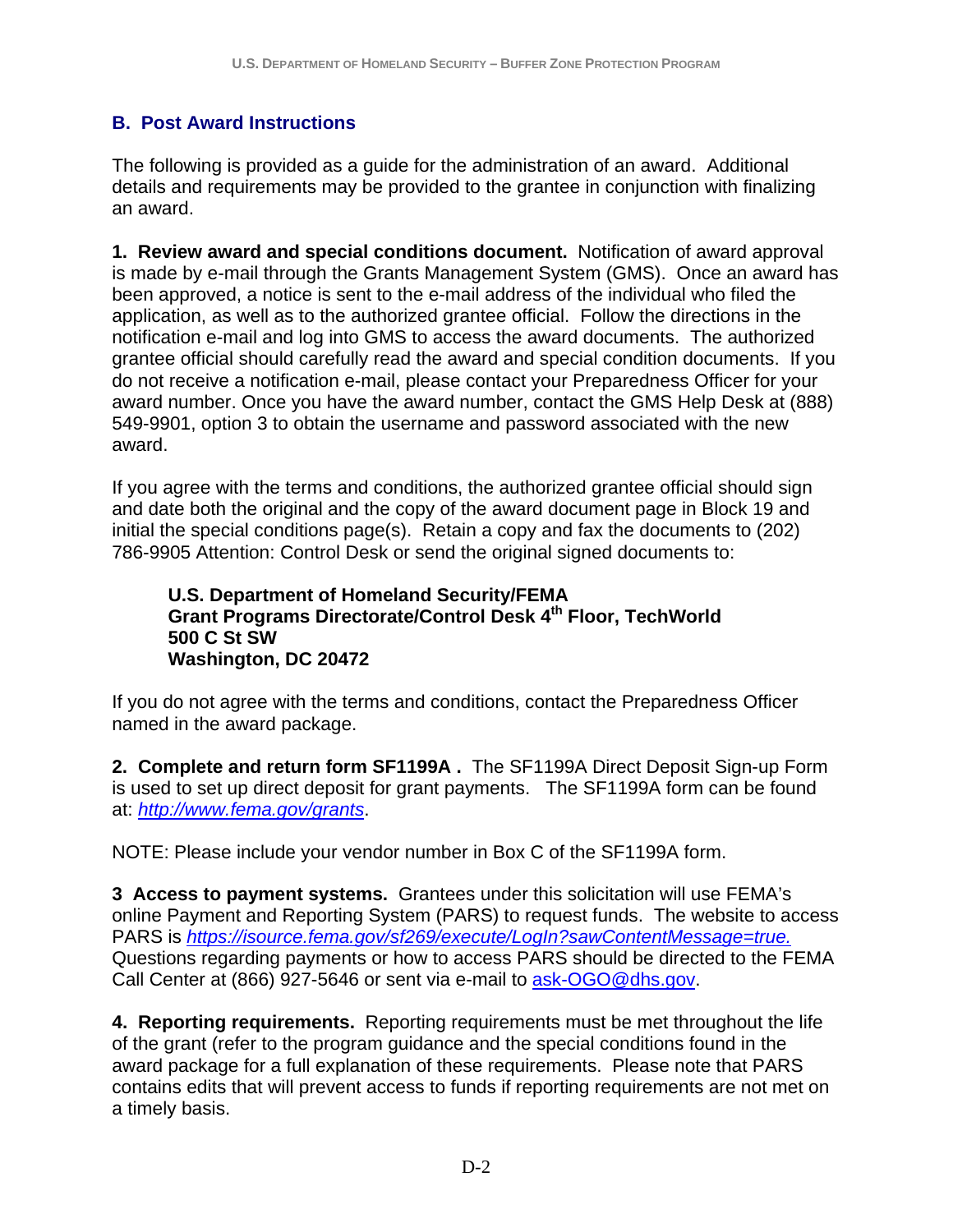**5. Questions about your award?** A reference sheet is provided containing frequently asked financial questions and answers. Financial management questions regarding your award should be directed to the FEMA Call Center at (866) 927-5646 or sent via email to ask-OGO@dhs.gov*.* 

Note: If you have any questions about GMS, need to establish a GMS account, or require technical assistance with accessing your award, please contact the GMS Help Desk at (888) 549-9901.

#### **C. Drawdown and Expenditure of Funds**

Following acceptance of the grant award and release of any special conditions withholding funds, the grantee can drawdown and expend grant funds through PARS.

Grant recipients should request funds based upon immediate disbursement requirements. Funds will not be paid in a lump sum, but rather disbursed over time as project costs are incurred or anticipated. Recipients should time their drawdown requests to ensure that Federal cash on hand is the minimum needed for disbursements to be made immediately or within a few days. Grantees may elect to draw down funds up to 120 days prior to expenditure/ disbursement. FEMA strongly encourages recipients to draw down funds as close to expenditure as possible to avoid accruing interest.

 Organizations (formerly OMB Circular A-110). These regulations further provide that Funds received by grantees must be placed in an interest-bearing account and are subject to the rules outlined in 44 CFR Part 13, Uniform Administrative Requirements for Grants and Cooperative Agreements to State and Local Governments and 2 CFR Part 215, Uniform Administrative Requirements for Grants and Agreements (Including Sub-awards) with Institutions of Higher Education, Hospitals and other Non-profit entities are required to promptly, but at least quarterly, remit interest earned on advances to:

#### **Rockville, MD 20852 United States Department of Health and Human Services Division of Payment Management Services P.O. Box 6021**

The grantee may keep interest earned, up to \$100 per fiscal year for administrative expenses. This maximum limit is not per award; it is inclusive of all interest earned on all Federal grant program funds received.

Although advance drawdown requests are permissible, State grantees remain subject to the interest requirements of the Cash Management Improvement Act (CMIA) and its implementing regulations at 31 CFR Part 205. Interest under CMIA will accrue from the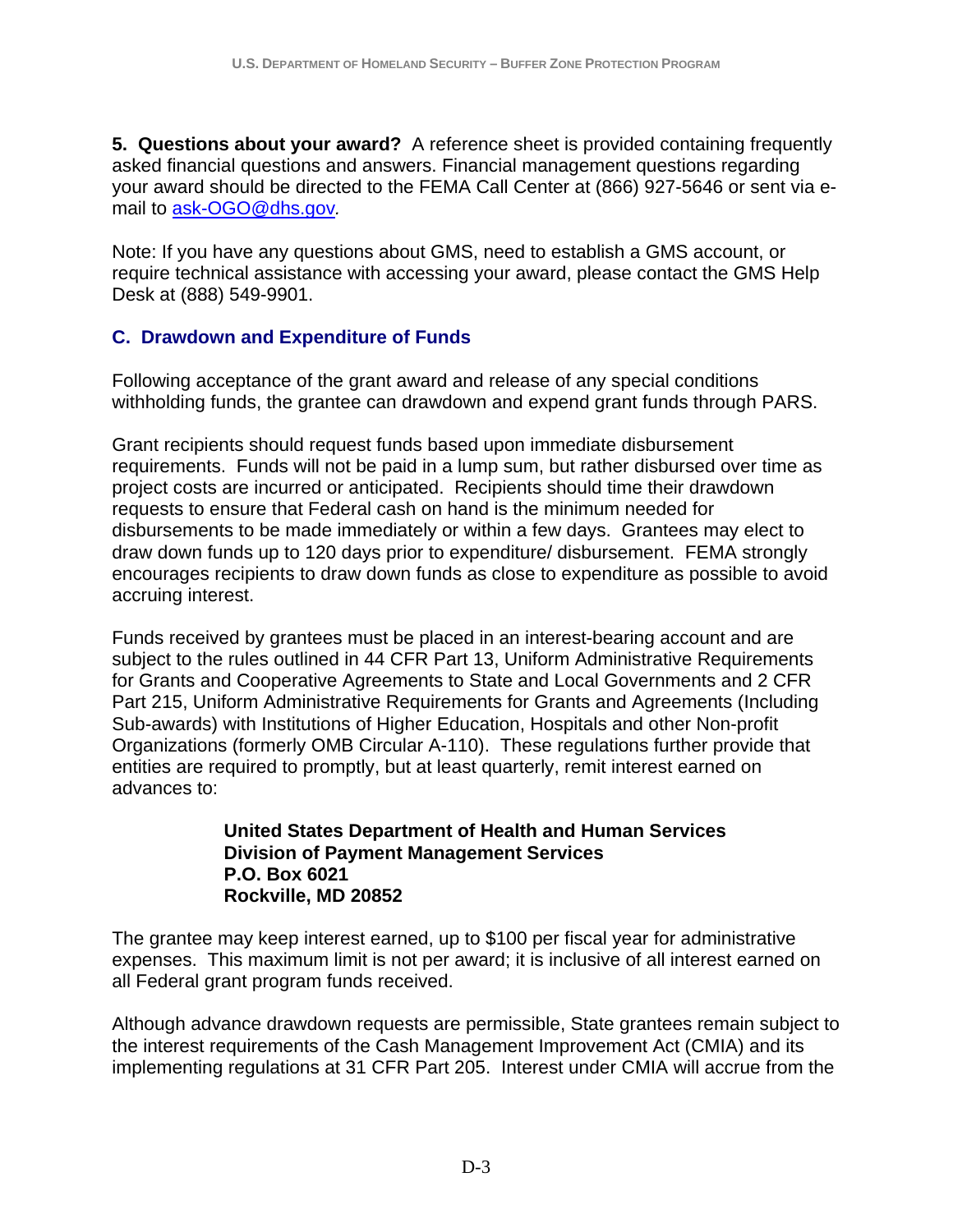time Federal funds are credited to a State account until the time the State pays out the funds for program purposes.

#### **D. Reporting Requirements**

**1. Financial Status Report (FSR) -- required quarterly.** Obligations and expenditures must be reported on a quarterly basis through the FSR, which is due within 30 days of the end of each calendar quarter (e.g., for the quarter ending March 31, FSR is due no later than April 30). A report must be submitted for every quarter of the period of performance, including partial calendar quarters, as well as for periods where no grant activity occurs. Future awards and fund draw downs may be withheld if these reports are delinquent. The final FSR is due 90 days after the end date of the performance period.

FSRs **must be filed online** through the PARS*.* 

#### *Required submission: Financial Status Report (FSR) SF-269a (due quarterly).*

**2. Biannual Strategy Implementation Reports (BSIR) and Categorical Assistance Progress Report (CAPR).** Following an award, the grantee will be responsible for providing updated obligation and expenditure information on a semi-annual basis. The applicable SAAs are responsible for completing and submitting the CAPR/BSIR reports. The BSIR submission will satisfy the narrative requirement of the CAPR. SAAs are still required to submit a CAPR with a statement in the narrative field that states: "*See BSIR*."

The BSIR and the CAPR are due within 30 days after the end of the reporting period (July 30 for the reporting period of January 1 through June 30; and January 30 for the reporting period of July 1 though December 31). Updated obligations and expenditure information must be provided with the BSIR to show progress made toward meeting strategic goals and objectives. Future awards and fund drawdowns may be withheld if these reports are delinquent.

 CAPRs must be filed online through the internet at *http://grants.ojp.usdoj.gov.* Guidance and instructions for completing the CAPR can be found at *https://grants.ojp.usdoj.gov/gmsHelp/index.html* .

#### *Required submission: BSIR and CAPR (due semi-annually).*

**3. Exercise Evaluation and Improvement.** Exercises implemented with grant funds should be threat- and performance- based and should evaluate performance of critical prevention and response tasks required to respond to the exercise scenario. Guidance on conducting exercise evaluations and implementing improvement is defined in the *Homeland Security Exercise and Evaluation Program (HSEEP) Volume II: Exercise Evaluation and Improvement* located at *http://www.hseep.dhs.gov.* Grant recipients must report on scheduled exercises and ensure that an After Action Report (AAR) and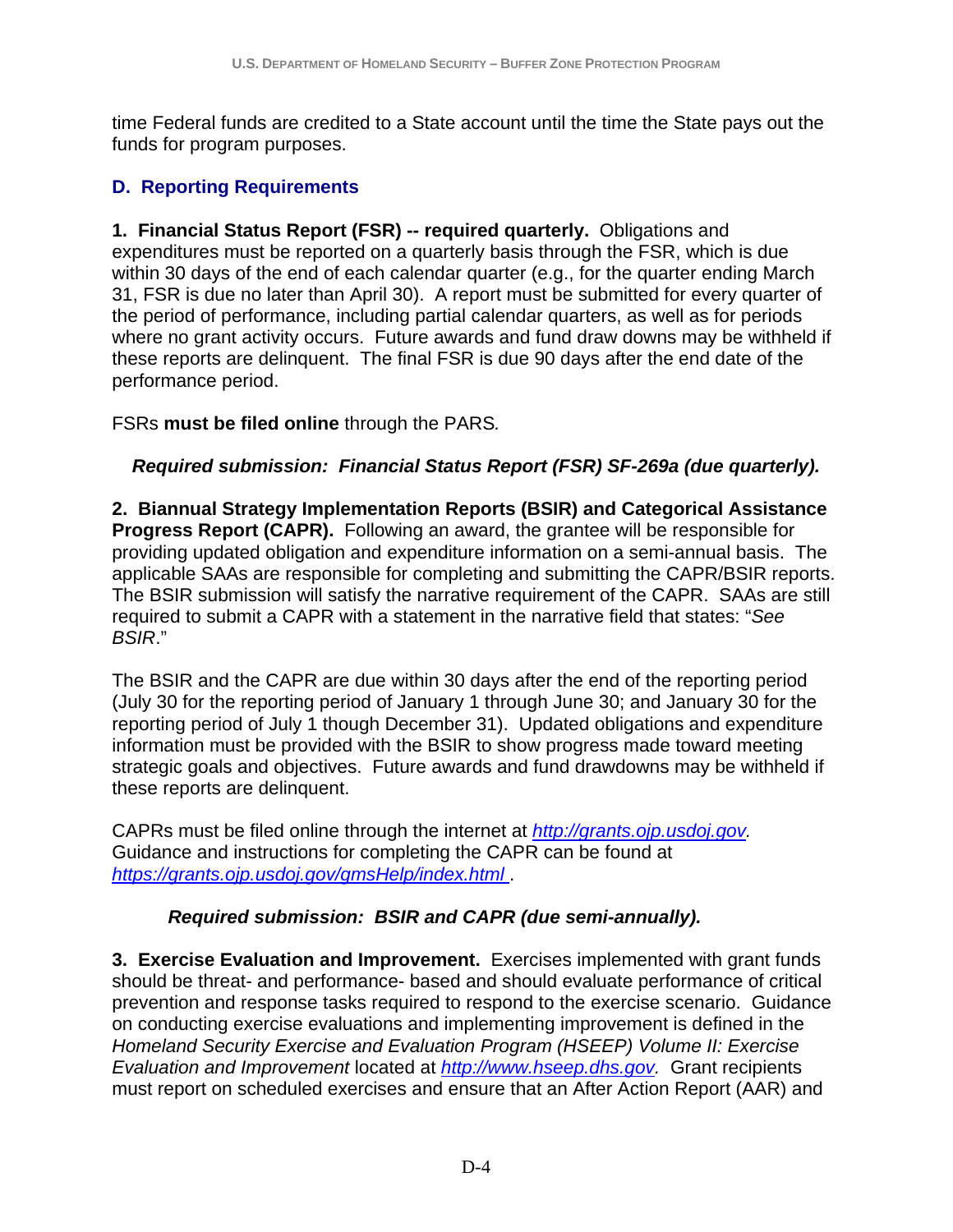Improvement Plan (IP) are prepared for each exercise conducted with FEMA support (grant funds or direct support) and submitted to FEMA within 60 days following completion of the exercise.

The AAR documents the performance of exercise related tasks and makes recommendations for improvements. The IP outlines the actions that the exercising jurisdiction(s) plans to take to address recommendations contained in the AAR. Generally the IP, with at least initial action steps, should be included in the final AAR. FEMA is establishing a national database to facilitate the scheduling of exercises, the submission of the AAR/IPs and the tracking of IP implementation. Guidance on the development of AARs and IPs is provided in Volume II of the HSEEP manuals.

#### *Required submissions: AARs and IPs (as applicable).*

**4. Financial and Compliance Audit Report.** Recipients that expend \$500,000 or more of Federal funds during their fiscal year are required to submit an organizationwide financial and compliance audit report. The audit must be performed in accordance with the U.S. General Accountability Office, *Government Auditing Standards*, located at *http://www.gao.gov/govaud/ybk01.htm*, and *OMB Circular A-133, Audits of States, Local Governments, and Non-Profit Organizations*, located at

*http://www.whitehouse.gov/omb/circulars/a133/a133.html.* Audit reports are currently due to the Federal Audit Clearinghouse no later than nine months after the end of the recipient's fiscal year. In addition, the Secretary of Homeland Security and the Comptroller General of the United States shall have access to any books, documents, and records of recipients of BZPP assistance for audit and examination purposes, provided that, in the opinion of the Secretary or the Comptroller, these documents are related to the receipt or use of such assistance. The grantee will also give the sponsoring agency or the Comptroller, through any authorized representative, access to, and the right to examine all records, books, papers or documents related to the grant.

The State shall require that sub-grantees comply with the audit requirements set forth in *OMB Circular A-133*. Recipients are responsible for ensuring that sub-recipient audit reports are received and for resolving any audit findings.

**5. Federal Funding Accountability and Transparency Act.** While there are no State and Urban Area requirements in FY 2008, the Federal Funding Accountability and Transparency Act of 2006 may affect State and Urban Area reporting requirements in future years. The Act requires the Federal government to create a publicly searchable online database of Federal grant recipients by January 1, 2008 with an expansion to include sub-grantee information by January 1, 2009.

**6. National Preparedness Reporting Compliance.** The Government Performance and Results Act (GPRA) requires that the Department collect and report performance information on all programs. For grant programs, the prioritized Investment Justifications and their associated milestones provide an important tool for assessing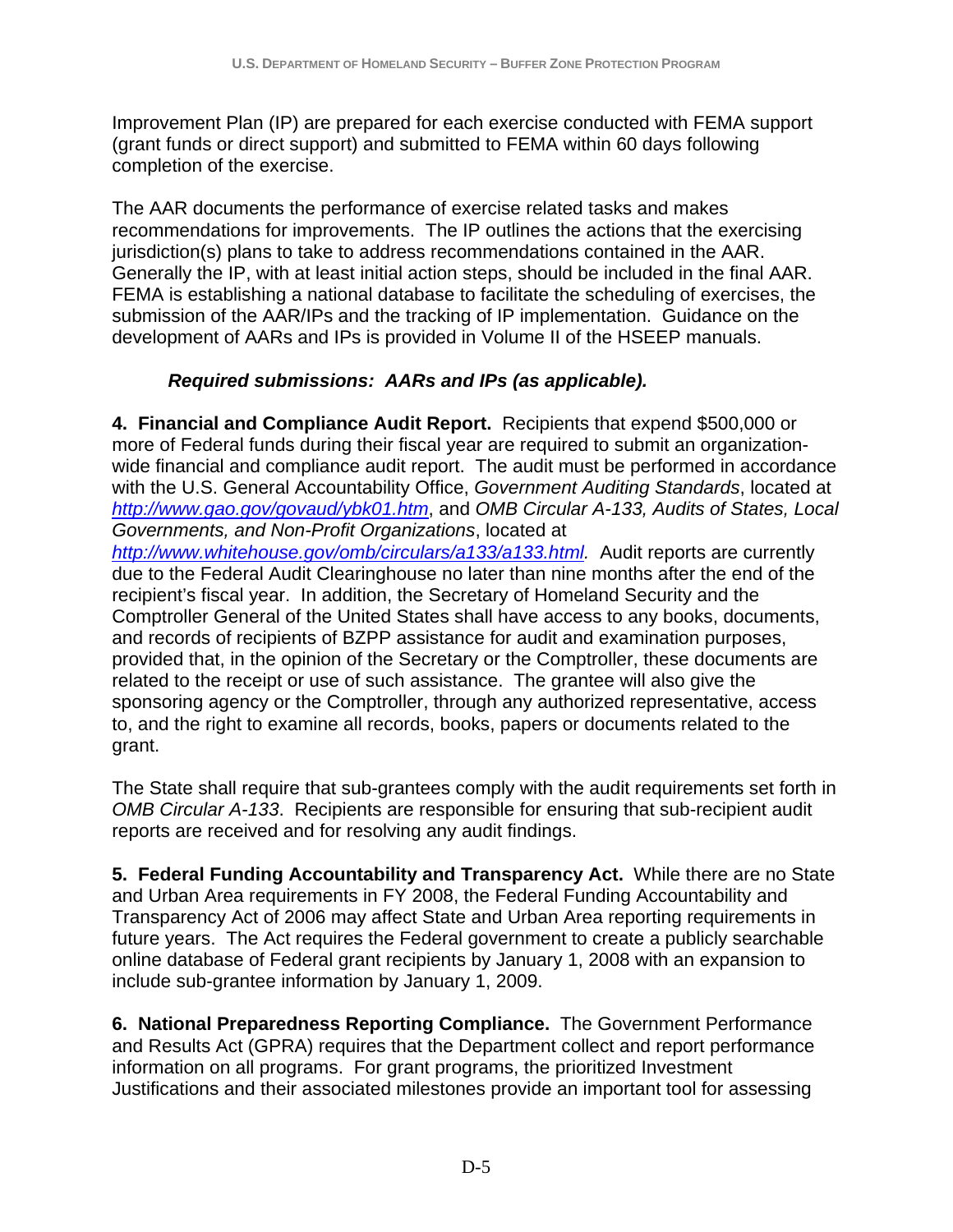grant performance and complying with these national preparedness reporting requirements. FEMA will work with grantees to develop tools and processes to support this requirement. DHS anticipates using this information to inform future-year grant program funding decisions.

#### **E. Monitoring.**

Grant recipients will be monitored periodically by FEMA staff, both programmatically and financially, to ensure that the project goals, objectives, performance requirements, timelines, milestone completion, budgets and other related program criteria are being met. Monitoring will be accomplished through a combination of office-based reviews and on-site monitoring visits. Monitoring will involve the review and analysis of the financial, programmatic, performance and administrative issues relative to each program and will identify areas where technical assistance and other support may be needed.

The recipient is responsible for monitoring award activities, to include sub-awards, to provide reasonable assurance that the Federal award is administered in compliance with requirements. Responsibilities include the accounting of receipts and expenditures, cash management, maintaining of adequate financial records, and refunding expenditures disallowed by audits.

#### **F. Grant Close-Out Process.**

Within 90 days after the end of the award period, SAAs must submit a final FSR and final CAPR detailing all accomplishments throughout the project. After these reports have been reviewed and approved by FEMA, a Grant Adjustment Notice (GAN) will be completed to close out the grant. The GAN will indicate the project as being closed, list any remaining funds that will be deobligated, and address the requirement of maintaining the grant records for three years from the date of the final FSR. After the financial information is received and approved by GPD, the grant will be identified as "Closed by the Grant Programs Directorate."

#### *Required submissions: (1) final SF-269a, due 90 days from end of grant period; and (2) final CAPR, due 90 days from the end of the grant period.*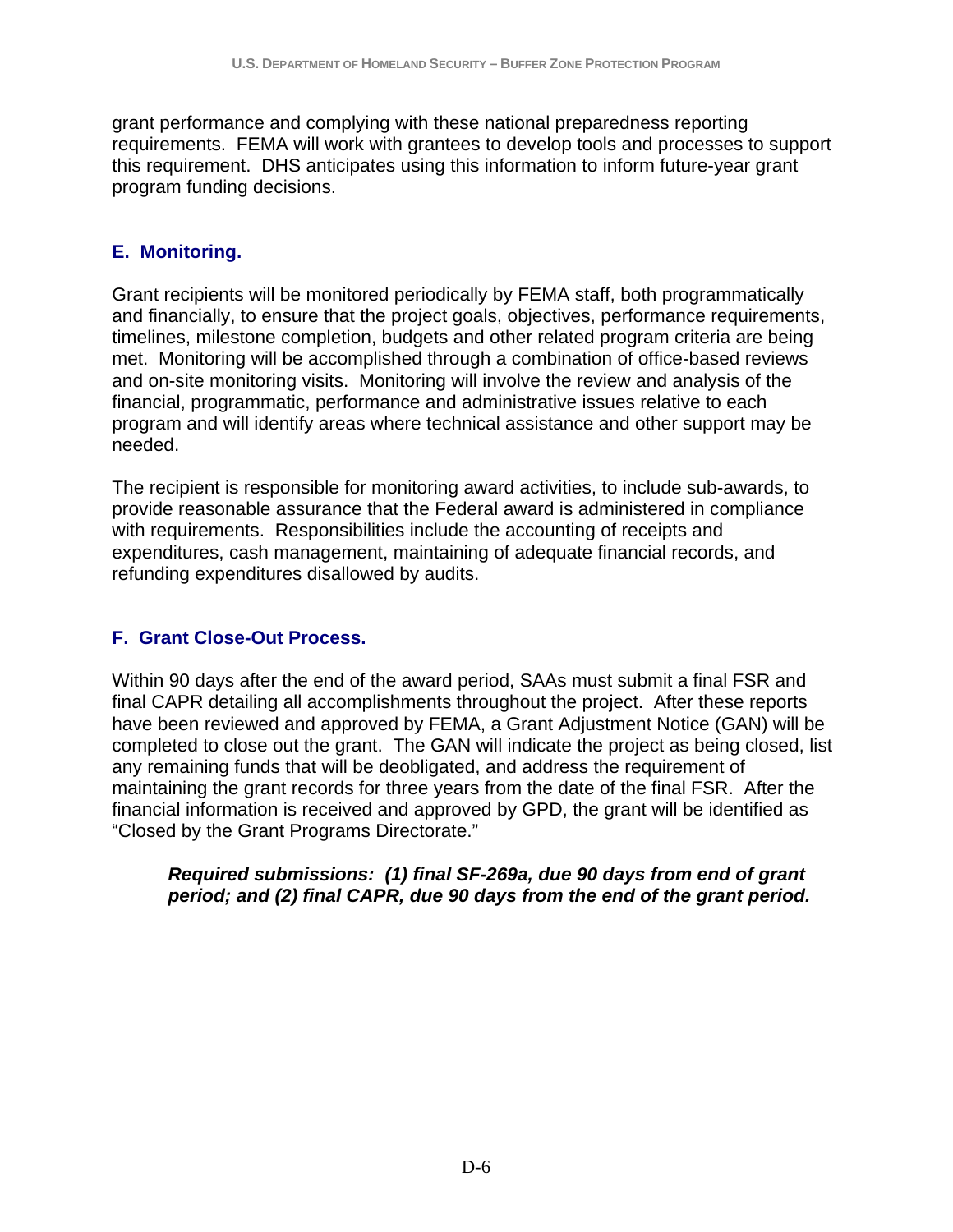## **APPENDIX E. ADDITIONAL RESOURCES**

<span id="page-45-0"></span>This Appendix describes several resources that may help applicants in completing a BZPP application.

**1. Centralized Scheduling & Information Desk (CSID) Help Line**. The CSID is a non-emergency resource for use by emergency responders across the nation. CSID is a comprehensive coordination, management, information, and scheduling tool developed by DHS through FEMA for homeland security terrorism preparedness activities. The CSID provides general information on all FEMA preparedness grant programs and information on the characteristics of CBRNE, agro-terrorism, defensive equipment, mitigation techniques, and available Federal assets and resources.

The CSID maintains a comprehensive database containing key personnel contact information for homeland security terrorism preparedness programs and events. These contacts include personnel at the Federal, State and local levels. The CSID can be contacted at (800) 368-6498 or askcsid@dhs.gov*.* CSID hours of operation are from 8:00 am–6:00 pm (EST), Monday-Friday.

**2. Grant Programs Directorate (GPD).** FEMA GPD will provide fiscal support, including pre- and post-award administration and technical assistance, to the grant programs included in this solicitation.

For financial and administrative guidance, all state and local government grant recipients should refer to 44 CFR Part 13, Uniform Administrative Requirements for Grants and Cooperative Agreements to State and Local Governments. Institutions of higher education, hospitals, and other non-profit organizations should refer to 2 CFR Part 215 for the applicable uniform administrative requirements.

Additional guidance and information can be obtained by contacting the FEMA Call Center at (866) 927-5646 or via e-mail to ask-OGO@dhs.gov.

**3. GSA's Cooperative Purchasing Program.** The U.S. General Services Administration (GSA) offers two efficient and effective procurement programs for State and local governments to purchase products and services to fulfill homeland security and other technology needs. The GSA Schedules (also referred to as the Multiple Award Schedules and the Federal Supply Schedules) are long-term, indefinite delivery, indefinite quantity, government-wide contracts with commercial firms of all sizes.

• Cooperative Purchasing Program

Section 211 of the E-Government Act of 2002, authorized GSA sales of Schedule 70 IT products and services to State and Local Governments through the introduction of Cooperative Purchasing. The Cooperative Purchasing program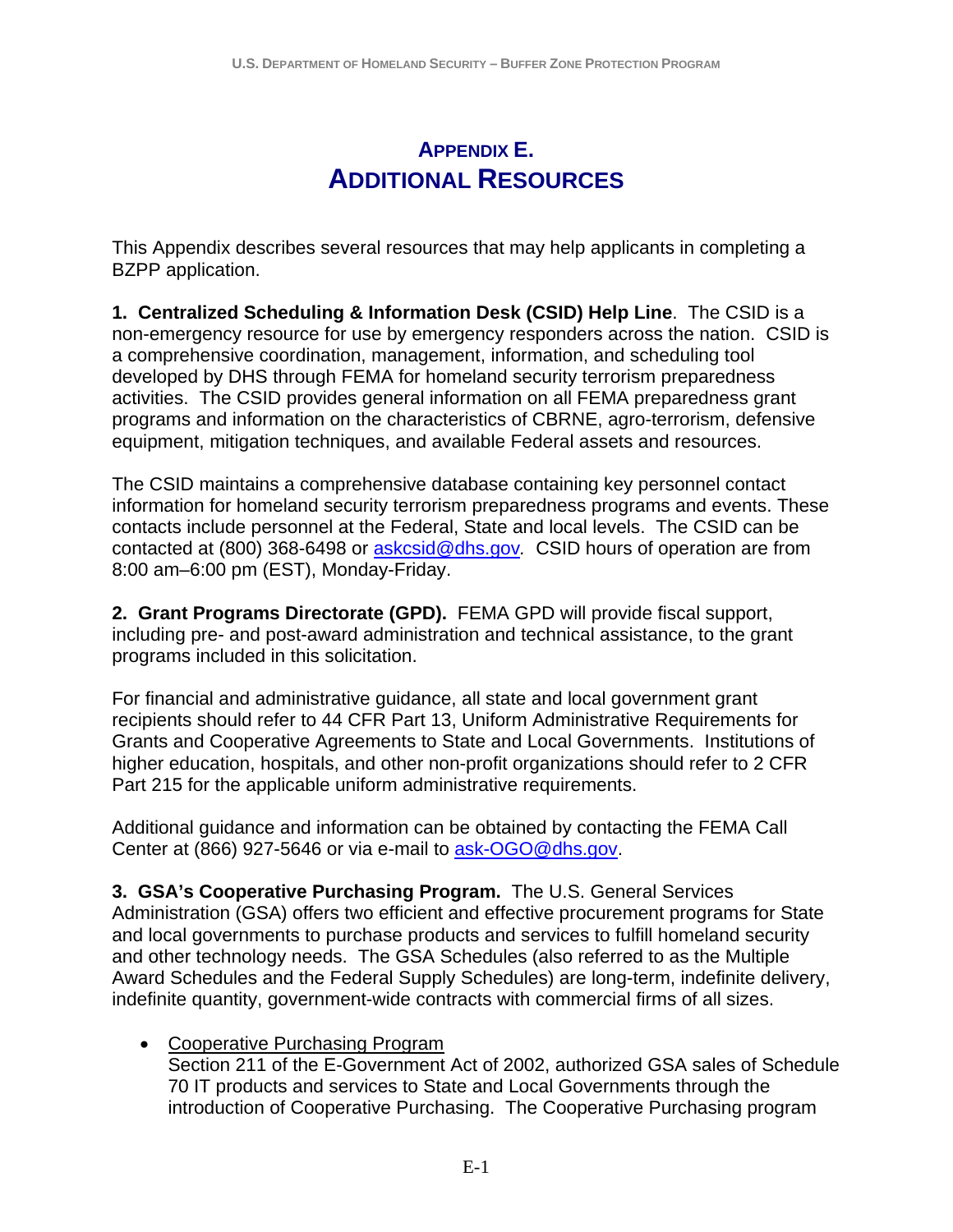allows State and local governments to purchase from Schedule 70 (the Information Technology Schedule) and the Consolidated Schedule (containing IT Special Item Numbers) **only**. Cooperative Purchasing is authorized by Federal law and was enacted when Section 211 of the E-Government Act of 2002 amended the Federal Property and Administrative Services Act.

Under this program, State and local governments have access to over 3,500 GSA Schedule contractors who have voluntarily modified their contracts to participate in the Cooperative Purchasing program. The U.S. General Services Administration provides a definition of State and local governments as well as other vital information under the frequently asked questions section on its website at *http://www.gsa.gov/cooperativepurchasing*.

#### • Disaster Recovery Purchasing Program

GSA plays a critical role in providing disaster recovery products and services to Federal agencies. Now State and Local Governments can also benefit from the speed and savings of the GSA Federal Supply Schedules. Section 833 of the John Warner National Defense Authorization Act for Fiscal Year 2007(Public Law 109-364) amends 40 U.S.C. 502 to authorize the GSA to provide State and Local governments the use of ALL Federal Supply Schedules of the GSA for purchase of products and services to be used to *facilitate recovery from a major disaster declared by the President under the Robert T. Stafford Disaster Relief and Emergency Assistance Act or to facilitate recovery from terrorism or nuclear, biological, chemical, or radiological attack.* 

In the aftermath of emergency events, State or local governments' systems may be disrupted. Thus, use of Federal Supply schedule contracts prior to these events to acquire products or services to be used to facilitate recovery is authorized. State or local governments will be responsible for ensuring that purchased products or services are to be used to facilitate recovery.

GSA provides additional information on the Disaster Recovery Purchasing Program website at *http://www.gsa.gov/disasterrecovery*.

State and local governments can find a list of eligible contractors on GSA's website, http://www.gsaelibrary.gsa.gov, denoted with a **runch** or **RECOV** symbol.

Assistance is available from GSA on the Cooperative Purchasing and Disaster Purchasing Program at the local and national levels. For assistance at the local level, visit http://www.gsa.gov to find the point of contact in your area. For assistance at the national level, contact Tricia Reed *at* patricia.reed@gsa.gov*, 571-259-9921.* More information is available at *http://www.gsa.gov/cooperativepurchasing* and *http://www.gsa.gov/disasterrecovery.* 

**4. Exercise Direct Support.** DHS has engaged multiple contractors with significant experience in designing, conducting, and evaluating exercises to provide support to States and local jurisdictions in accordance with State Homeland Security Strategies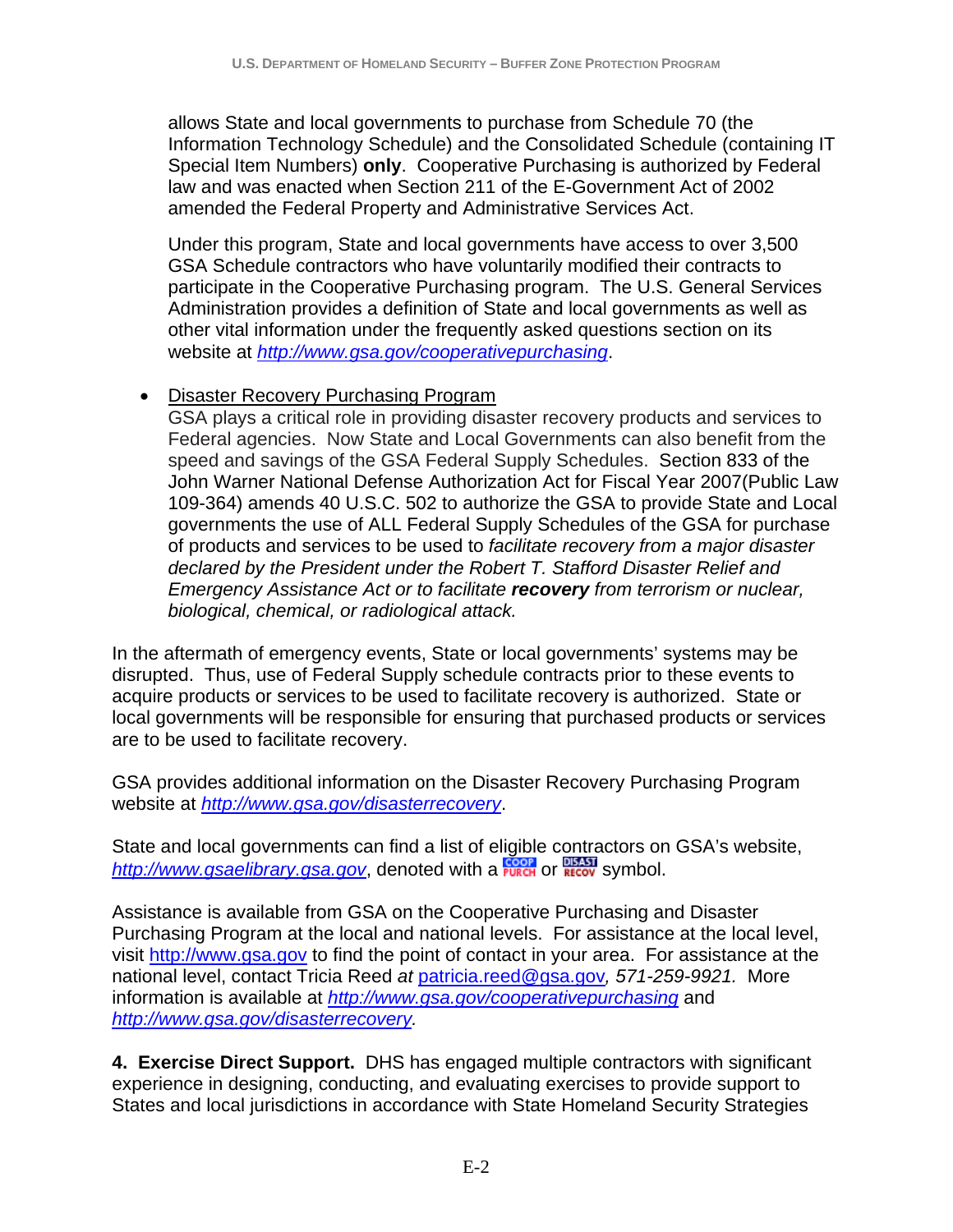and HSEEP. Contract support is available to help States conduct an Exercise Plan Workshop, develop a Multi-year Exercise Plan and build or enhance the capacity of States and local jurisdictions to design, develop, conduct, and evaluate effective exercises.

In FY 2008, States may receive direct support for three exercises: one Training & Exercise Plan Workshop (T&EPW); one discussion-based exercise; and one operations-based exercise. While States are allowed to submit as many direct support applications as they choose, they are strongly encouraged to give careful thought to which exercises will require the additional assistance that will be provided through the direct support program. Exercises involving cross-border or mass-gathering issues will be counted against the number of direct-support exercises being provided to States.

Applications for direct support are available at *http://hseep.dhs.gov* and are reviewed on a monthly basis. The Homeland Security Exercise and Evaluation Program offers several tools and resources to help design, develop, conduct and evaluate exercises.

**5. Homeland Security Preparedness Technical Assistance Program.** The Homeland Security Preparedness Technical Assistance Program (HSPTAP) provides technical assistance on a first-come, first-served basis (and subject to the availability of funding) to eligible organizations to enhance their capacity and preparedness to respond to CBRNE terrorist incidents. In addition to the risk assessment assistance already being provided, FEMA also offers a variety of other technical assistance programs.

More information can be found at *http://www.fema.gov/grants*.

**6. Lessons Learned Information Sharing (LLIS) System.** LLIS is a national, online, secure website that houses a collection of peer-validated lessons learned, best practices, AARs from exercises and actual incidents, and other relevant homeland security documents. LLIS facilitates improved preparedness nationwide by providing response professionals with access to a wealth of validated front-line expertise on effective planning, training, equipping, and operational practices for homeland security.

The LLIS website also includes a national directory of responders and homeland security officials, as well as an updated list of homeland security exercises, events, and conferences. Additionally, LLIS includes online collaboration tools, including secure email and message boards, where users can exchange information. LLIS uses strong encryption and active site monitoring to protect all information housed on the system. The LLIS website is *https://www.llis.gov*.

**7. Information Sharing Systems**. DHS encourages all State, regional, local, and Tribal entities using BZPP funding in support of information sharing and intelligence fusion and analysis centers to leverage available Federal information sharing systems, including Law Enforcement Online (LEO) and the Homeland Security Information Network (HSIN). For additional information on LEO, contact the LEO Program Office at